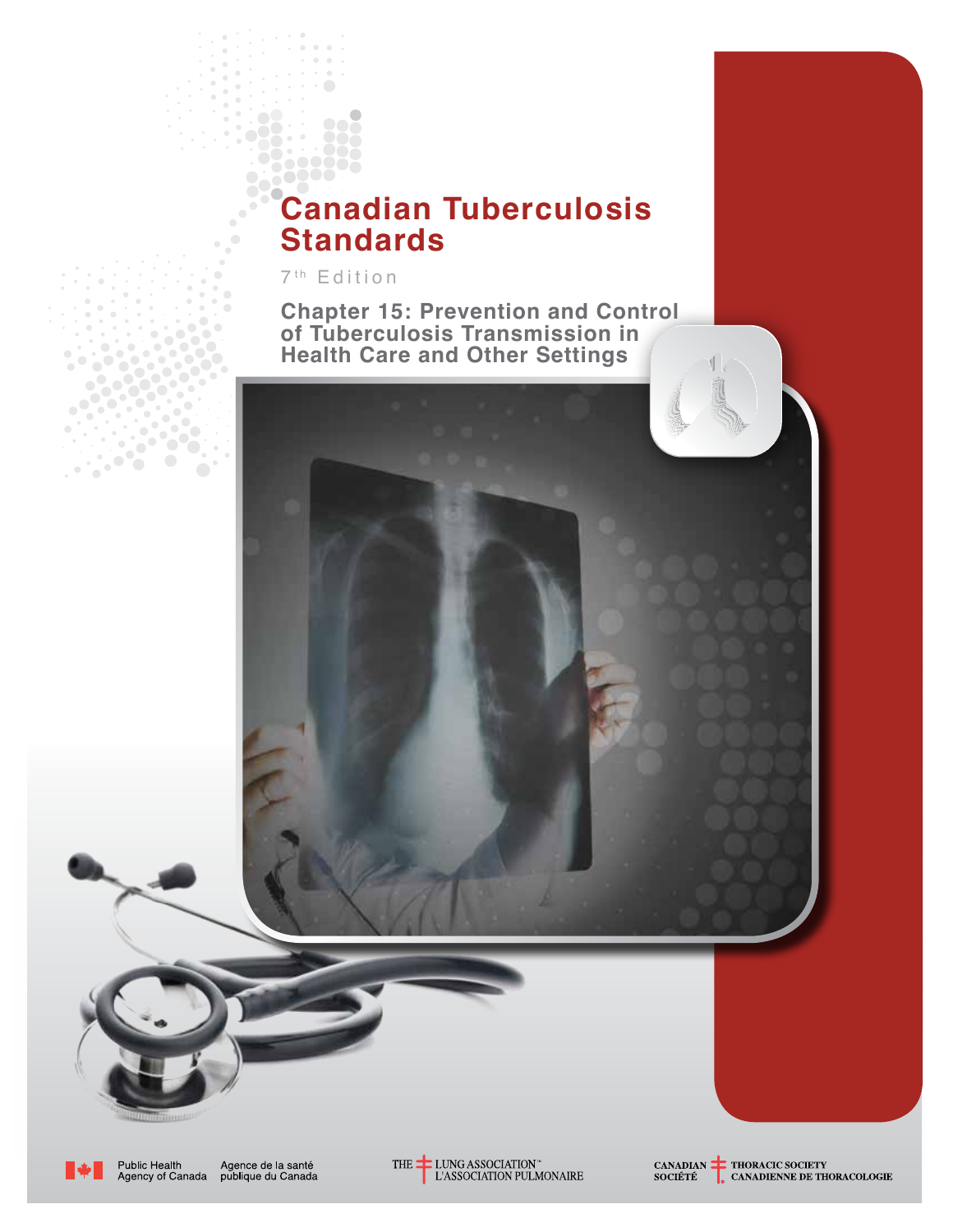**To promote and protect the health of Canadians through leadership, partnership, innovation and action in public health.** 

— Public Health Agency of Canada

#### **Canadian Tuberculosis Standard, 7th edition**

Également disponible en français sous le titre : **Normes canadiennes pour la lutte antituberculeuse, 7ième édition**

To obtain copy of the report, send your request to: Centre for Communicable Diseases and Infection Control Public Health Agency of Canada E-mail[: ccdic-clmti@phac-aspc.gc.ca](mailto:ccdic-clmti@phac-aspc.gc.ca)

This publication can be made available in alternative formats upon request

© Her Majesty the Queen in Right of Canada, 2014

This publication may be reproduced for personal or internal use only without permission provided the source is fully acknowledged. However, multiple copy reproduction of this publication in whole or in part for purposes of resale or redistribution requires the prior written permission from the Minister of Public Works and Government Services Canada, Ottawa, Ontario K1A 0S5 or [copyright.droitdauteur@pwgsc.gc.ca](mailto:copyright.droitdauteur@pwgsc.gc.ca)

PDF Cat.: HP40-18/2014E-PDF ISBN: 978-1-100-23171-6 Pub.: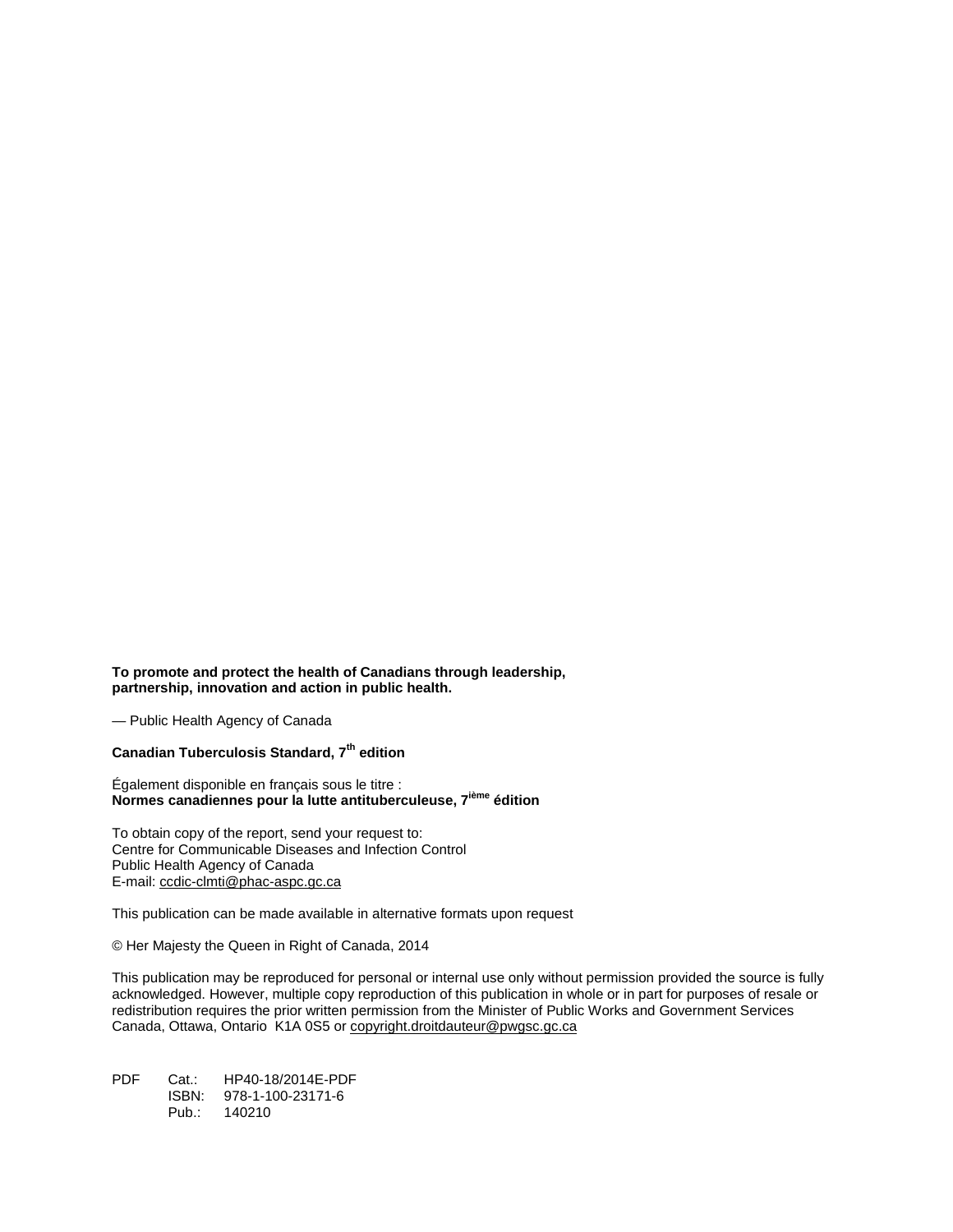## **TABLE OF CONTENTS**

| Prevention and Control of Tuberculosis Transmission in Health Care and Other Settings3                                                                            |  |
|-------------------------------------------------------------------------------------------------------------------------------------------------------------------|--|
|                                                                                                                                                                   |  |
|                                                                                                                                                                   |  |
|                                                                                                                                                                   |  |
|                                                                                                                                                                   |  |
|                                                                                                                                                                   |  |
|                                                                                                                                                                   |  |
|                                                                                                                                                                   |  |
| Airborne Precautions for Patients with Suspected                                                                                                                  |  |
|                                                                                                                                                                   |  |
| Transport of Patients with Suspected or Confirmed Respiratory TB Disease  16<br>Preventing Patient-to-Patient Transmission of M. Tuberculosis Within Hospitals 17 |  |
|                                                                                                                                                                   |  |
|                                                                                                                                                                   |  |
|                                                                                                                                                                   |  |
| Screening for LTBI as Part of Infection Prevention and Control in Hospitals28                                                                                     |  |
| Infection Prevention and Control of M. Tuberculosis in Specific Units                                                                                             |  |
|                                                                                                                                                                   |  |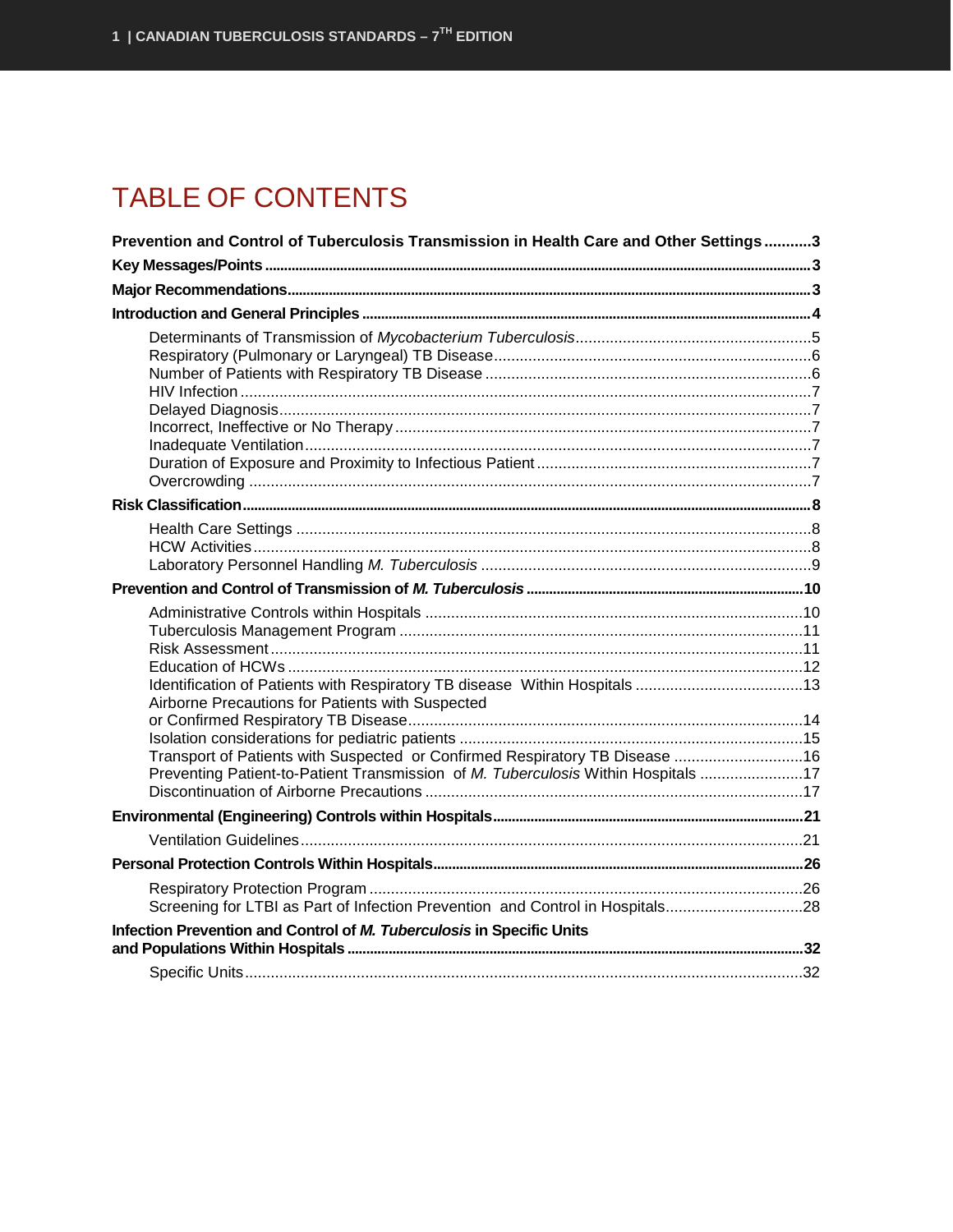| Prevention of Transmission of M. Tuberculosis Within Other Health Care Settings 33 |  |
|------------------------------------------------------------------------------------|--|
|                                                                                    |  |
|                                                                                    |  |
|                                                                                    |  |
|                                                                                    |  |
|                                                                                    |  |
| Prevention of Transmission of <i>M. Tuberculosis</i> Within                        |  |
|                                                                                    |  |
|                                                                                    |  |
|                                                                                    |  |
|                                                                                    |  |
|                                                                                    |  |
|                                                                                    |  |
|                                                                                    |  |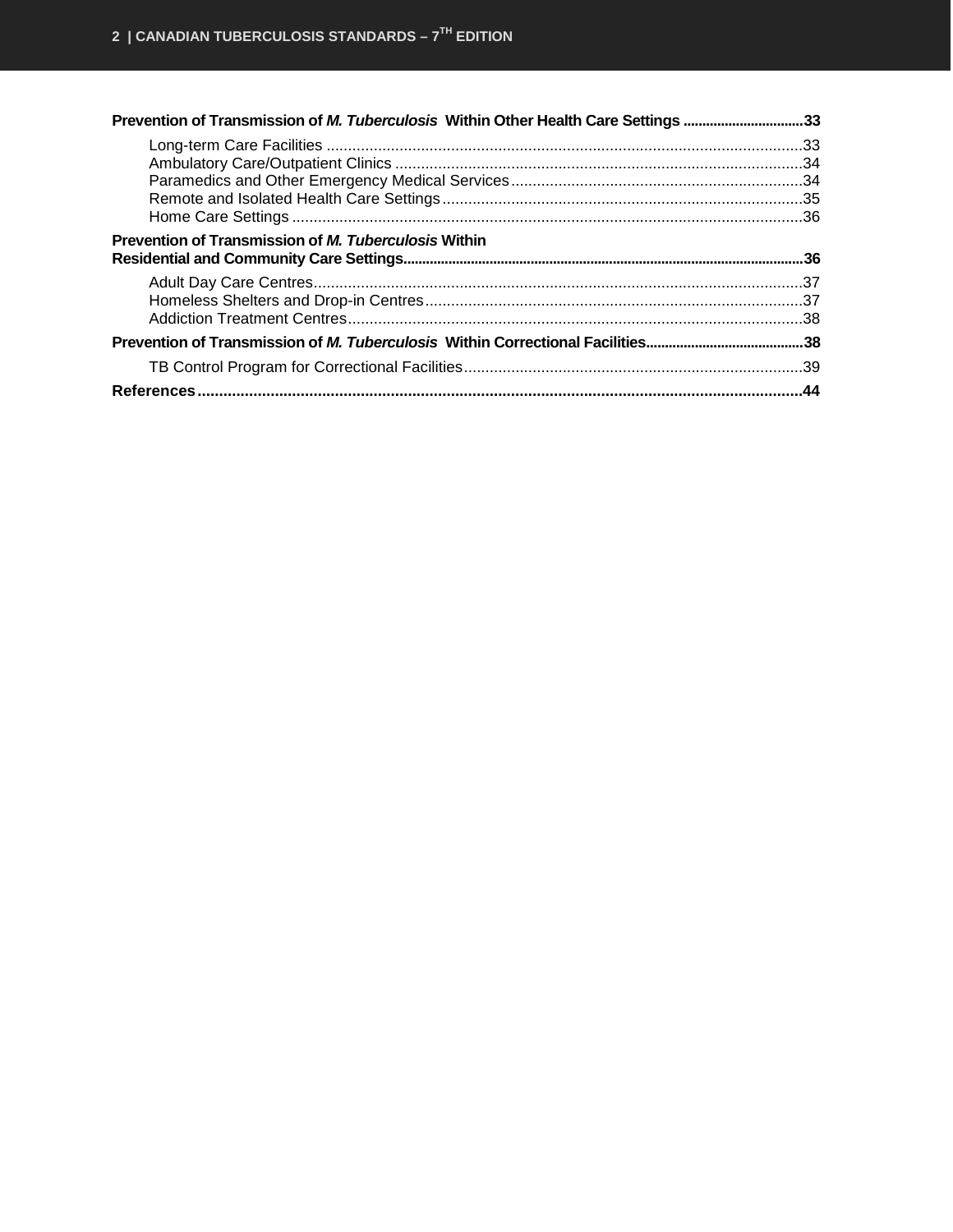## **CHAPTER 15**

## <span id="page-4-0"></span>PREVENTION AND CONTROL OF TUBERCULOSIS TRANSMISSION IN HEALTH CARE AND OTHER **SETTINGS**

Toju Ogunremi, BSc, MSc Dick Menzies MD, MSc John Embil, MD, FCAP

## <span id="page-4-1"></span>KEY MESSAGES/POINTS

- The scope of this chapter includes hospitals; other health care settings; and residential and community care settings.
- Health care organizations and individual health care workers (HCWs) have a shared responsibility to apply effective tuberculosis infection prevention and control measures.
- The risk of health care associated transmission of *M. tuberculosis* varies with the type of setting, HCW occupational group, patient care activity, patient/resident/client population and the effectiveness of tuberculosis (TB) infection prevention and control measures.
- The most important contributors to health care associated transmission of *M. tuberculosis* are patients with unrecognized, respiratory TB disease. Hence, the most important element of any TB management program is rapid diagnosis, isolation and start of effective therapy for these patients.
- Remote and isolated health care settings in which at-risk populations are cared for should have access to resources to facilitate implementation of essential administrative, environmental and personal protective controls.

## <span id="page-4-2"></span>MAJOR RECOMMENDATIONS

• All health care settings should have a TB management or infection prevention and control program supported at the highest administrative level. This involves a hierarchical approach to infection prevention and control measures categorized as administrative, environmental and personal protection controls.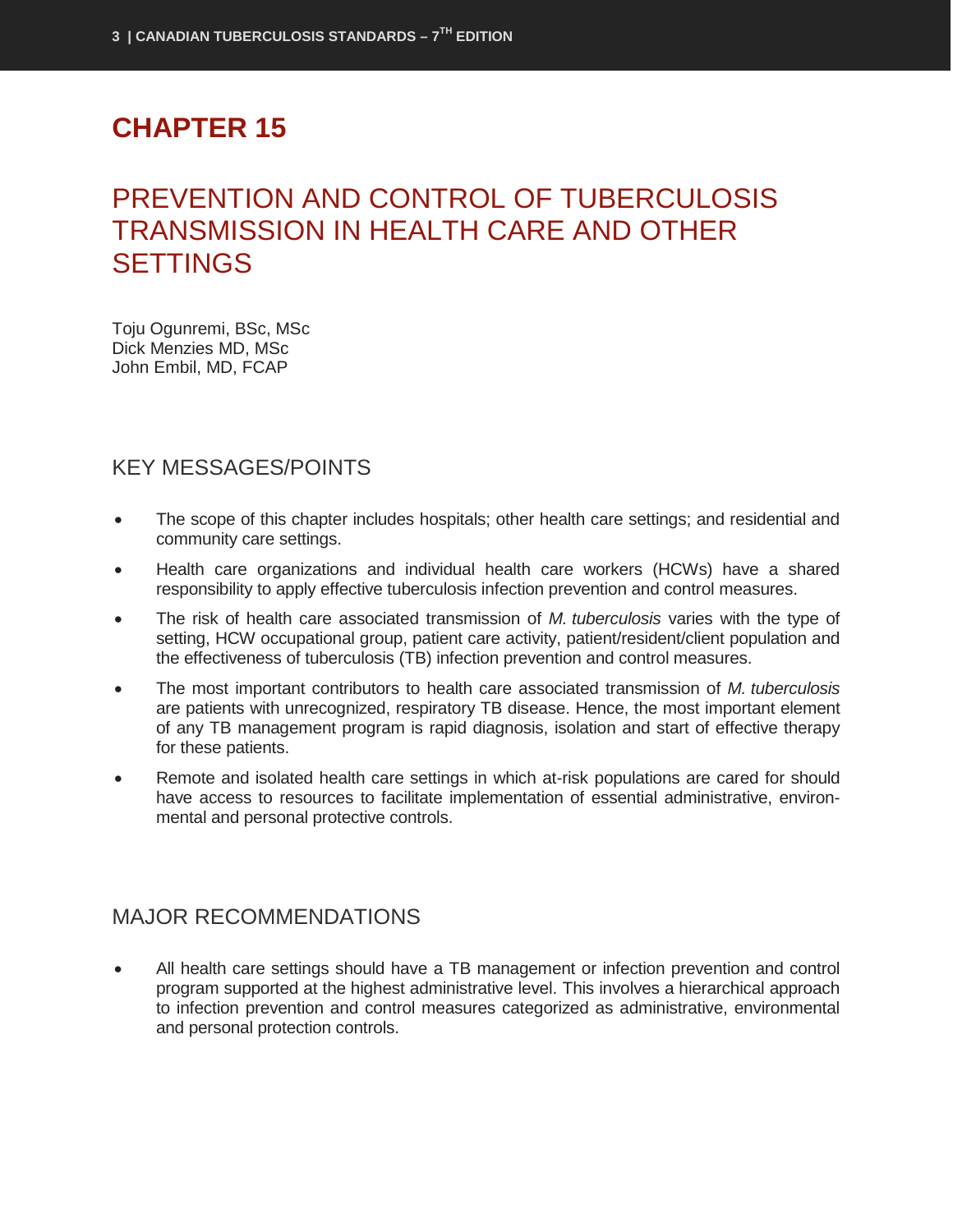- Airborne precautions should be initiated immediately for everyone with suspected or confirmed respiratory TB disease admitted to a hospital. The criteria for discontinuation of airborne precautions include the following: establishment of an alternative diagnosis, clinical improvement, adherence to effective therapy, sputum smear and/or culture conversion, and drug-susceptibility tests that indicate fully sensitive organisms or low clinical suspicion of drug resistance.
- U.S. National Institute for Occupational Safety and Health (NIOSH)-certified respirators (N95 or higher filter class) should be used by HCWs providing care for or transporting patients with suspected or confirmed respiratory TB disease.
- Masks should be used by patients/people with suspected or confirmed respiratory TB disease when outside an airborne infection isolation room.
- Baseline tuberculin skin testing (TST) is recommended for all HCWs in health care and community care settings. Recommendations for periodic and serial (repeated) TST for HCWs vary with the setting. Interferon-gamma release assays are not recommended for serial testing.

## <span id="page-5-0"></span>INTRODUCTION AND GENERAL PRINCIPLES

While the incidence of tuberculosis (TB) in Canada is generally low, exposure to people with unsuspected active respiratory TB disease followed by transmission of *M. tuberculosis* does occur in health care settings.<sup>1,2</sup> A survey of TB control services in all Canadian provinces and territories in 2008 reported a total number of 1,562 cases of active TB disease and 11,935 people treated for latent TB infection (LTBI).<sup>3</sup> Approximately 50% of people with active TB disease in this survey were admitted to hospital for an average of 21 days. Although the overall number of people admitted to Canadian health care facilities with active TB disease is low, both health care and community settings (e.g. homeless shelters and drop-in centres) serving at-risk populations continue to pose a hazard for the transmission of *M. tuberculosis*. 4-6 Populations at risk of active TB disease include people with a history of active TB disease; staff and residents of homeless shelters; urban poor; staff and inmates of correctional facilities, including previously incarcerated people; injection drug users; people born in Canada prior to 1966; Aboriginal Canadians; people infected with human immunodeficiency virus (HIV); those born or previously residing in countries with a high TB incidence (in Asia, Eastern Europe, Africa and Latin America); and HCWs serving these at-risk groups.<sup>7-10</sup>

Literature reviews show that the incidence of LTBI among HCWs increases with certain occupational risk factors, including number of years working in health care settings where patients with active respiratory TB are cared for, providing direct care to those with respiratory TB disease, working in emergency departments or medical wards, providing services for patients infected with HIV, and participating in aerosol-generating medical procedures (e.g. sputum induction and bronchoscopy) on individuals with TB.<sup>5,11,12</sup>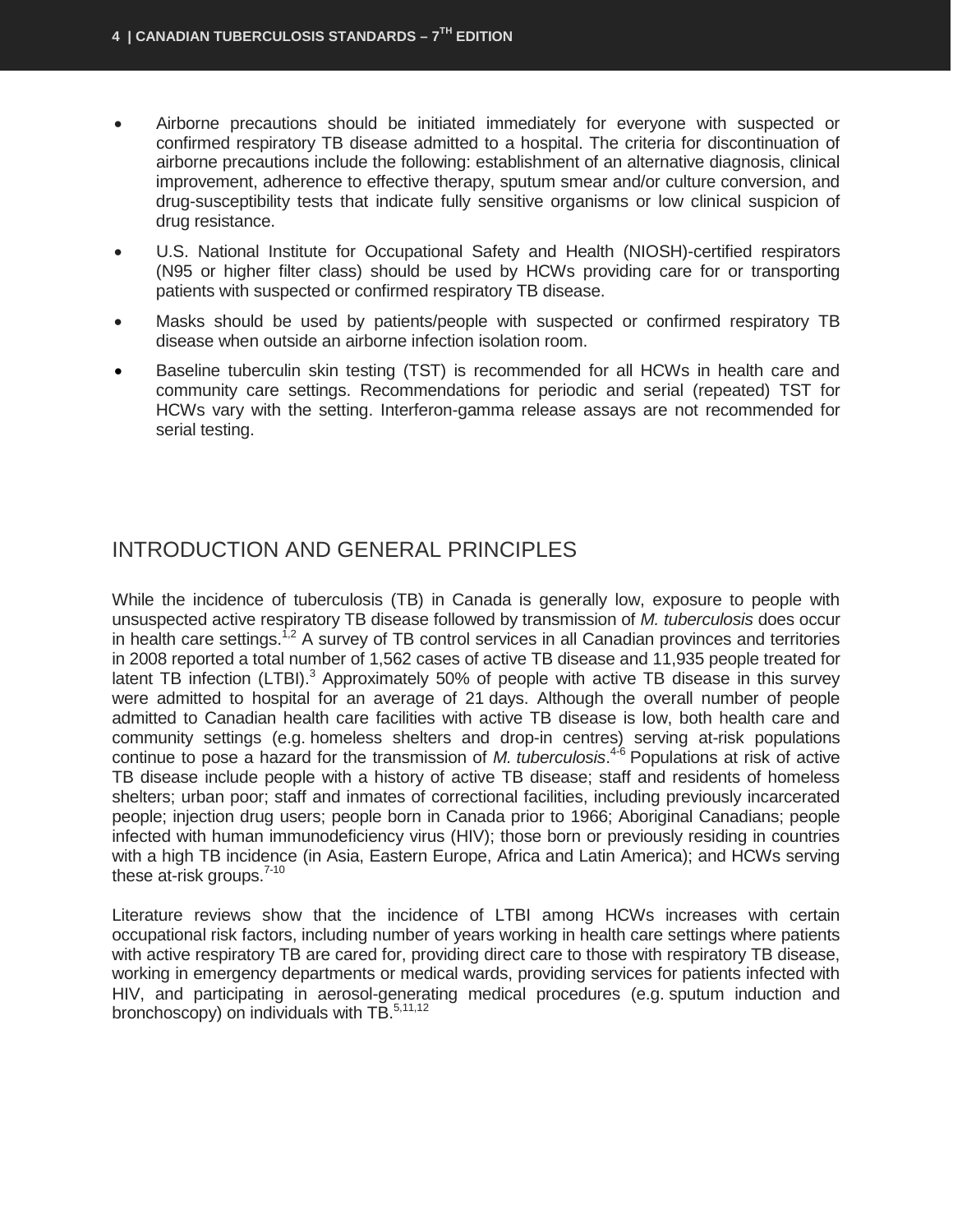In hospitals, clinics, community care centres and correctional facilities, where people congergate and share indoor air (in the same room or via the building ventilation system), the risk of *M. tuberculosis* transmission can be increased if ventilation and other infection prevention and control measures are inadequate. In addition, exposure to people with active, undiagnosed and untreated respiratory TB disease has resulted in high rates of positive TST results in HCWs.<sup>1,2,5,13</sup> Reported TB outbreaks within health care facilities are often due to failure to implement appropriate TB infection prevention and control measures.<sup>4</sup> These observations have heightened concerns and resulted in the formulation of recommendations for the prevention of health care associated transmission of *M. tuberculosis* to HCWs, patients and visitors.7,14,15 A review of the literature suggests that implementation of a full hierarchy of infection prevention and control measures in many hospitals, as recommended in published guidelines, has led to successful reduction in *M. tuberculosis* transmission<sup>5</sup> and is therefore considered integral to preventing transmission in hospitals, other health care settings, and residential and community care facilities.

This chapter reviews factors that determine or affect transmission of *M. tuberculosis* within hospitals, other health care settings, and residential and community care settings while focusing on measures to prevent transmission. The term HCWs refers to individuals in health care settings who provide health care or support services, such as physicians, nurses, nurse practitioners, paramedics, emergency first responders, respiratory therapists, unregulated health care providers, clinical instructors, students, volunteers, and housekeeping, dietary and maintenance staff.<sup>16</sup>

Recommendations are based, as much as possible, on published evidence to date. However, the evidence applicable to infection prevention and control of *M. tuberculosis* that is based on randomized controlled trials, generally considered the strongest level of evidence, is limited. This type of study design is generally not feasible or practical when analysing risk factors or situations involving natural exposure (e.g. TB outbreaks). As a result, the majority of the available evidence comes from observational studies, such as cohort or case-control studies, and from qualitative analyses of outbreaks. This chapter cites the evidence base from these primary studies, as well as from several published literature reviews<sup>5,9,17</sup> and from a systematic review that includes recommendations from the US Centers for Disease Control and Prevention  $(CDC)<sup>7</sup>$  Recommendations are itemized in boxes, tables or algorithms with the strength of the recommendation and the quality of its evidence indicated (see Preface for explanation of rating). Where detailed information is beyond the scope of this chapter or further references are of interest, refer to the relevant chapter(s) in this book.

#### <span id="page-6-0"></span>DETERMINANTS OF TRANSMISSION OF *MYCOBACTERIUM TUBERCULOSIS*

Aerosolization of infectious *M. tuberculosis* bacteria occurs when individuals with respiratory TB disease cough, sneeze, sing, play wind instruments or speak. Cough-inducing procedures (e.g. bronchoscopy, sputum induction) as well as some laboratory and autopsy procedures can also cause aerosolization of mycobacteria. Once infectious *M. tuberculosis* bacteria are aerosolized, they are carried throughout a room or building by air currents and can be inhaled by another individual, with the possibility of resulting in TB infection. Although the risk of transmitting *M. tuberculosis* is highly variable, the presence of certain factors (see Table 1) predicts an increased transmission risk. In general, the more of these factors present, the greater the risk of *M. tuberculosis* transmission. For further discussion on determinants of *M. tuberculosis* transmission, see Chapter 2, Transmission and Pathogenesis of Tuberculosis.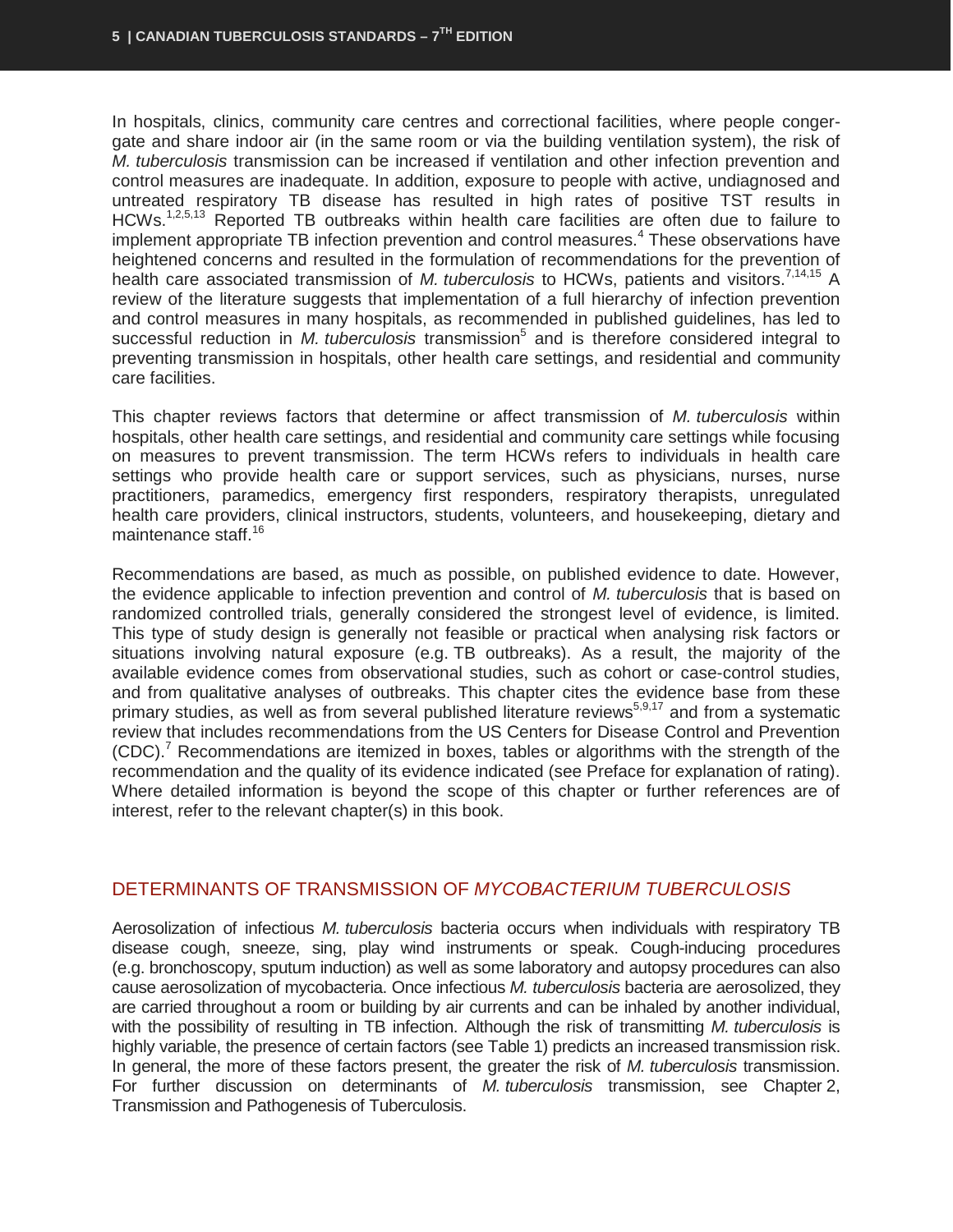| <b>Patient factors</b>                                            | Diagnostic/laboratory risk<br>factors                                      | <b>Treatment factors</b>                 | <b>Environmental factors</b>                                                |
|-------------------------------------------------------------------|----------------------------------------------------------------------------|------------------------------------------|-----------------------------------------------------------------------------|
| Respiratory (pulmonary or<br>laryngeal) disease*                  | Cough-inducing procedures,<br>e.g. sputum induction,<br>bronchoscopy or    | Incorrect, ineffective or<br>no therapy* | Inadequate ventilation to<br>remove airborne infectious<br>M. tuberculosis* |
| Number of patients with<br>respiratory TB disease*                | administration of aerosolized<br>therapies                                 | Delayed treatment                        | Inadequate TB infection<br>prevention and control                           |
| Respiratory secretions that are<br>acid-fast bacteria (AFB) smear | Delayed diagnosis*                                                         |                                          | measures for containment of<br>M. tuberculosis                              |
| positive<br>Presence of cough                                     | Autopsy and preparation of<br>pathology specimens                          |                                          | Duration of exposure and<br>proximity to infectious patient*                |
| HIV infection*                                                    | Improper handling of<br>laboratory specimens<br>containing M. tuberculosis |                                          | Overcrowding*                                                               |
| Atypical manifestations of disease                                |                                                                            |                                          | Absence of sunlight                                                         |
|                                                                   |                                                                            |                                          | High humidity                                                               |

| Table 1. Factors associated with increased risk of transmission of M. tuberculosis |  |  |  |  |
|------------------------------------------------------------------------------------|--|--|--|--|
|------------------------------------------------------------------------------------|--|--|--|--|

\*These factors are discussed below.

## <span id="page-7-0"></span>RESPIRATORY (PULMONARY OR LARYNGEAL) TB DISEASE

People with laryngeal TB disease show the highest infectivity of all forms of TB. While most people with nonrespiratory TB alone are not infectious, it is important to exclude concomitant respiratory involvement, which occurs in a significant proportion of those with nonrespiratory TB.<sup>18</sup> Pleural TB disease in the absence of concomitant respiratory involvement is not considered infectious, see Chapter 2, Transmission and Pathogenesis of Tuberculosis.

## <span id="page-7-1"></span>NUMBER OF PATIENTS WITH RESPIRATORY TB DISEASE

It is generally understood that the number of hospitalized patients with respiratory TB disease, particularly before diagnosis and treatment, is an important determinant of institutional transmission risk. Results from one study involving 17 acute-care hospitals in Canada showed that with effective implementation of infection prevention and control measures the number of patients might not be the best indicator of transmission risk. In this study, institutional risk of *M. tuberculosis* transmission was found to be better correlated with delayed diagnosis and treatment.<sup>19</sup> Thus, prompt diagnosis followed by early isolation and appropriate treatment has a mitigating effect on this risk factor.<sup>5</sup>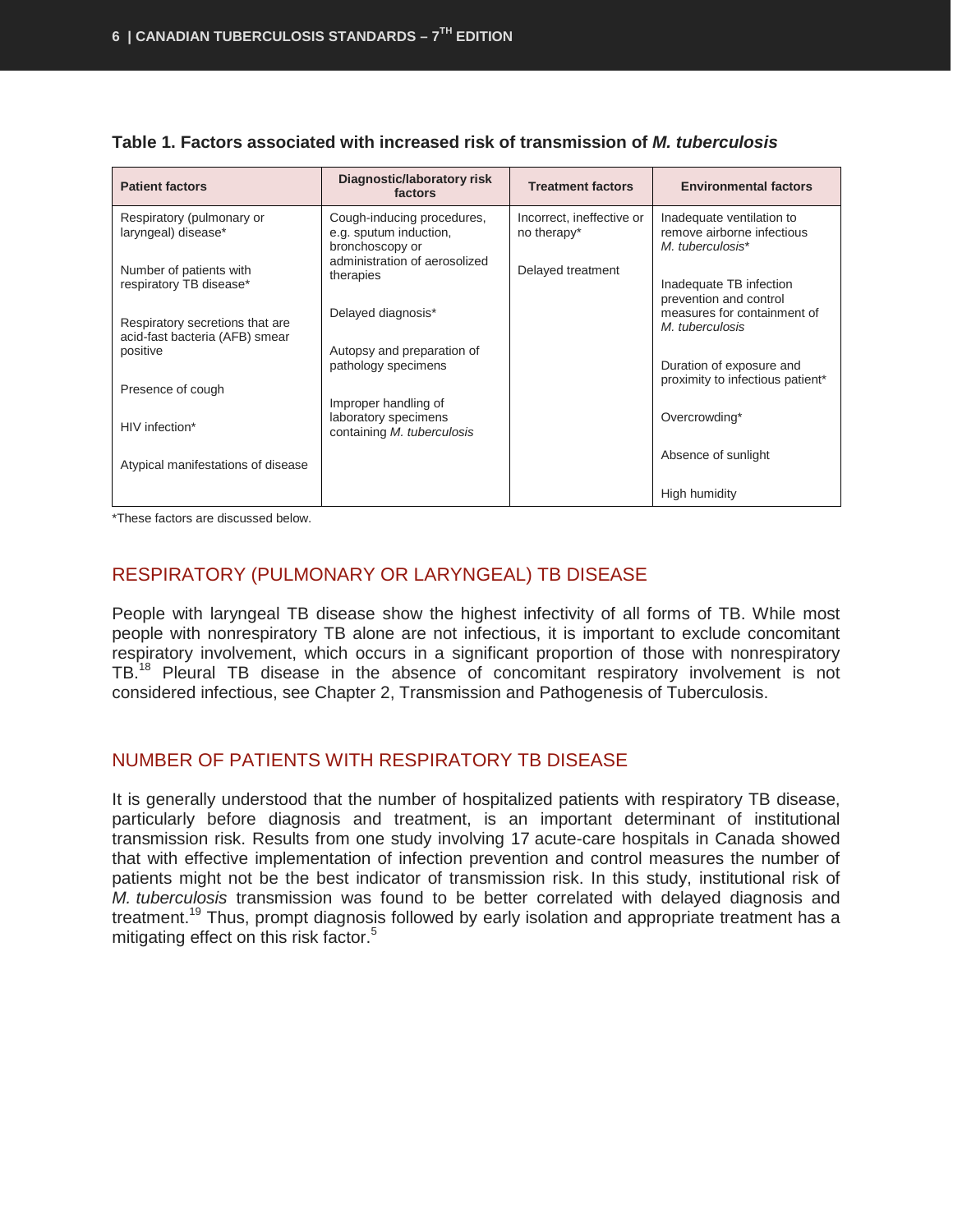#### <span id="page-8-0"></span>HIV INFECTION

There is no clear evidence that people infected with *M. tuberculosis* are more infectious if they are coinfected with HIV. However, there will often be rapid development of active TB disease, and HIV-related TB disease will often have atypical clinical manifestations, leading to delayed diagnosis. The increased risk of *M. tuberculosis* transmission by this population is related to the potential for delayed isolation if the index of suspicion for respiratory TB disease is low. See also Chapter 10, Tuberculosis and Human Immunodeficiency Virus.

#### <span id="page-8-1"></span>DELAYED DIAGNOSIS

See "Identification of patients with active respiratory TB within hospitals" in this chapter.

#### <span id="page-8-2"></span>INCORRECT, INEFFECTIVE OR NO THERAPY

The administration of incorrect or ineffective therapy or no therapy at all contributes to the risk of transmission. See Chapter 5, Treatment of Tuberculosis Disease.

#### <span id="page-8-3"></span>INADEQUATE VENTILATION

The exchange of indoor air with outdoor air reduces the risk of infection by diluting the concentration of viable airborne *M. tuberculosis* bacteria present.1 Theoretically, the risk of transmission should decrease exponentially with increasing fresh-air ventilation.

## <span id="page-8-4"></span>DURATION OF EXPOSURE AND PROXIMITY TO INFECTIOUS PATIENT

The risk of TB infection varies with duration of exposure, form of tuberculous disease and type of patient care activity. In one study, an hour of exposure during bronchoscopy on a patient with unrecognized smear-positive disease resulted in a 25% risk of infection,<sup>12</sup> and in another study exposure to a patient with laryngeal TB resulted in a 1.7% risk of infection per hour.<sup>21</sup> Even when the relative risk of infection is low, repeated exposure can lead to a higher cumulative risk. For example, if a HCW is exposed for 1 hour each week, the cumulative risk can approach 100% after 10 years of repeated exposure.

#### <span id="page-8-5"></span>**OVERCROWDING**

Overcrowding contributes to transmission in settings like homeless shelters and correctional facilities. The relative importance of select factors (such as overcrowding, duration of exposure and proximity to infectious people in a confined space) to *M. tuberculosis* transmission has not been quantitatively described in the literature, but some reports suggests that their impact is highly variable. $^{22}$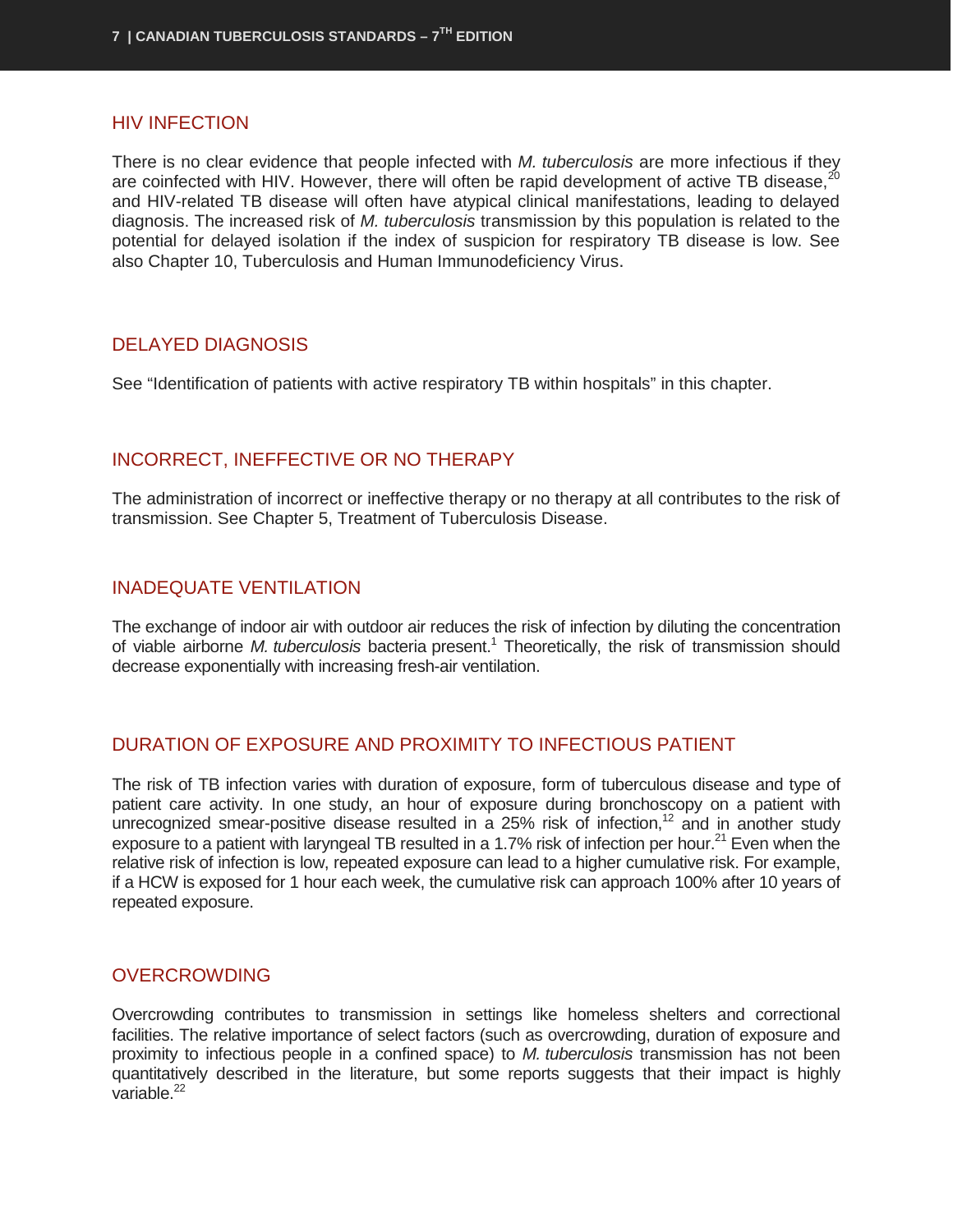## <span id="page-9-0"></span>RISK CLASSIFICATION

#### <span id="page-9-1"></span>HEALTH CARE SETTINGS

The risk of health care associated transmission of *M. tuberculosis* to HCWs, patients (or residents) and visitors varies with the type of setting, occupational group, effectiveness of TB infection prevention and control measures, and patient/resident population.<sup>7</sup> A review of the community profile of TB disease, as well as the risk category of the health care facility and unit, can be used to conduct facility and/or unit risk assessments. This provides a framework for institutions to predict whether their workers are at increased risk of TB exposure so that the necessary infection prevention and control strategies can be implemented.

An approach to classifying risk of *M. tuberculosis* transmission in health care settings is described in Table 2. The risk categories presented have been modified from previous classifications<sup>4,23</sup> and are based upon review of the available literature.<sup>7</sup> While the number of people with respiratory TB disease in a facility during a year is considered a key determinant of transmission risk, the likelihood of exposure to any one patient or resident can vary considerably among facilities. To account for this, the classification below is based on the number of active patient or resident beds and number of cases of respiratory TB disease diagnosed in the facility in a typical year.

| <b>Risk category</b>  | <b>Facility size</b>                                                                                                                                                                                          | Number of active TB<br>cases present annually |
|-----------------------|---------------------------------------------------------------------------------------------------------------------------------------------------------------------------------------------------------------|-----------------------------------------------|
|                       | Hospitals: $\geq$ 200 beds                                                                                                                                                                                    | <6                                            |
|                       | Hospitals: <200 beds                                                                                                                                                                                          | $<$ 3                                         |
| Low                   | Long-term care institutions including homes for the aged, nursing homes,<br>chronic care facilities, hospices, retirement homes, designated assisted living<br>centres and any other collective living centre | $<$ 3                                         |
|                       | Hospitals: $\geq$ 200 beds                                                                                                                                                                                    | $\geq 6$                                      |
| Not considered<br>low | Hospitals: <200 beds                                                                                                                                                                                          | $\geq$ 3                                      |
|                       | Long-term care institutions (as listed above)                                                                                                                                                                 | $\geq$ 3                                      |
|                       | Infirmaries in correctional facilities*                                                                                                                                                                       | $\geq$ 3                                      |

#### **Table 2. Risk classification for health care settings**

\*Correctional facilities that have never reported active TB cases can be considered low risk.

#### <span id="page-9-2"></span>HCW ACTIVITIES

Patient care activities performed by HCWs are associated with varying degrees of exposure risk and subsequent infection with *M. tuberculosis* (see Table 3). This risk increases with the duration of exposure and higher amounts of airborne mycobacteria. As a result, it is recommended that HCWs perform a risk assessment prior to interactions with people suspected of or confirmed as having active TB disease.<sup>16</sup> This risk assessment involves evaluating the likelihood of exposure to *M. tuberculosis* for a specific patient care activity, with a specific patient, in a specific environment and under particular conditions. This is referred to as a point-of-care risk assessment and is described in a recent publication from the Public Health Agency of Canada (PHAC).<sup>16</sup> The assessment informs HCWs' decisions regarding the appropriate infection prevention and control measures needed to minimize the risk of exposure for themselves, other HCWs, patients and visitors.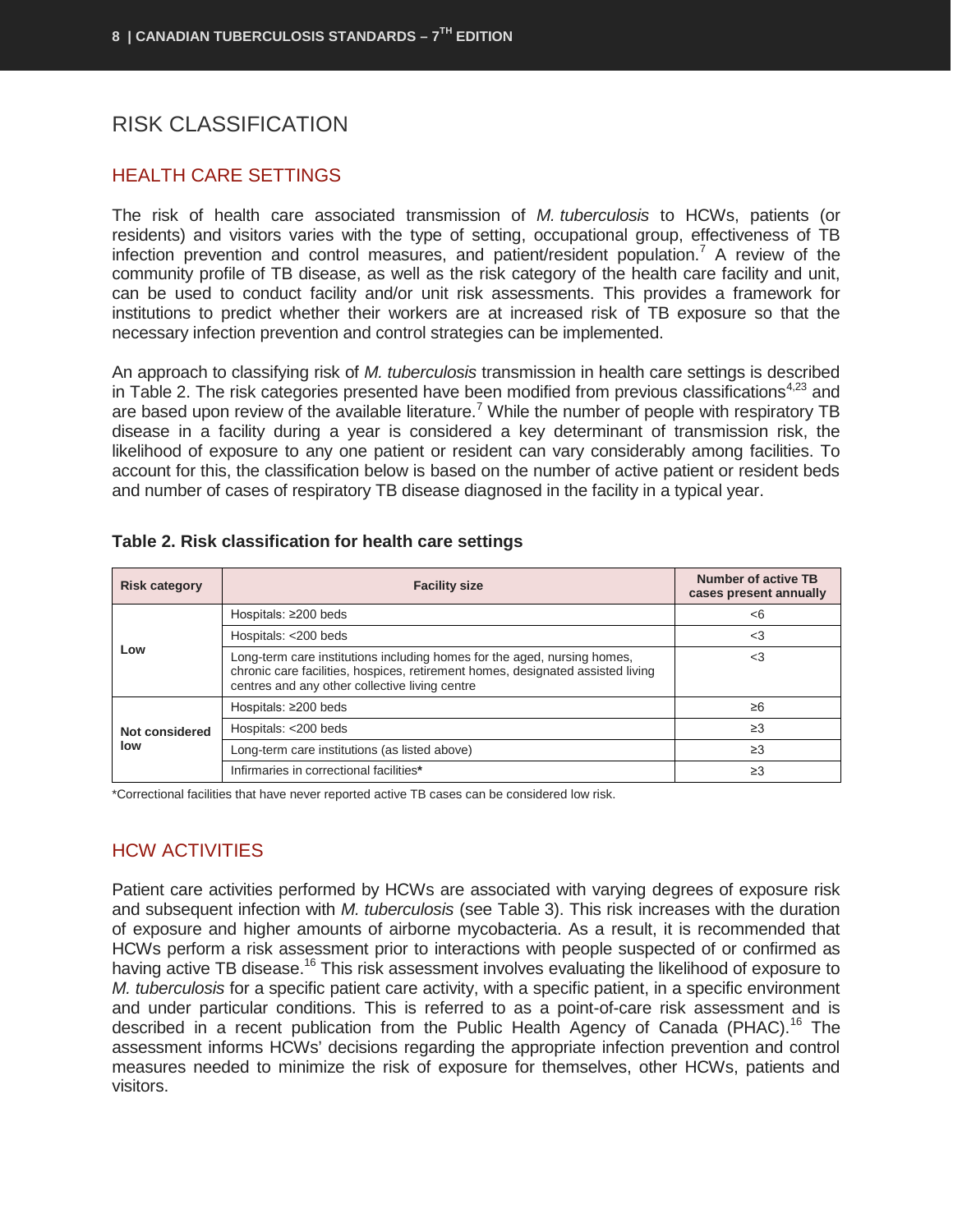| <b>High-risk activities</b>                                                                   | Intermediate-risk activities                                                           | <b>Low-risk activities</b>                                             |
|-----------------------------------------------------------------------------------------------|----------------------------------------------------------------------------------------|------------------------------------------------------------------------|
| Cough-inducing procedures (such as<br>sputum induction)                                       | Work requiring regular direct patient<br>contact on units (such as emergency           | Work requiring minimal patient<br>contact (such as clerical, reception |
| Autopsy                                                                                       | departments) where patients with<br>respiratory TB disease may be present <sup>®</sup> | and administration)<br>Work on units where patients with               |
| Morbid anatomy and pathology<br>examination                                                   | Work in pediatric units where patients with<br>TB may be admitted <sup>†</sup>         |                                                                        |
| <b>Bronchoscopy</b>                                                                           | Cleaning of rooms of patients with                                                     |                                                                        |
| Mycobacteriology laboratory procedures,<br>especially handling cultures of<br>M. tuberculosis | respiratory TB disease                                                                 |                                                                        |

#### **Table 3. Risk categories for activities performed by health care workers**

**\*** This includes work done by all HCWs in these units.

**†** Pediatric patients with respiratory TB disease should be considered infectious until infectiousness is ruled out by radiography and negative acid-fast bacteria sputum smears in patient, parents or caregivers. See "Isolation considerations for pediatric patients" in this chapter and Chapter 9, Pediatric Tuberculosis.

**‡** Classification of such units as low risk may be inaccurate if the population they are serving has a high incidence of TB (e.g. patients born or previously residing in countries with a high TB incidence or other at-risk populations). Some of the longest delays in diagnosis may occur in such settings.

## <span id="page-10-0"></span>LABORATORY PERSONNEL HANDLING *M. TUBERCULOSIS*

There are risks associated with handling *M. tuberculosis* in the laboratory that are not typically present in health care settings. Compared with the general population, laboratory HCWs have been found to have a greater risk of acquiring LTBI.<sup>7</sup> Although this risk stems mainly from aerosol formation during specimen or isolate manipulation, other mechanisms of transmission have been described in this setting. At the time of publication of these Standards, PHAC's Laboratory of Biosafety and Biosecurity was in the process of preparing a biosafety guideline, *Mycobacterium tuberculosis* Complex (MTBC) Biosafety Directive. See Appendix D for details on laboratory standards. Recommendations on safe laboratory procedures, training programs, infection control plans, respiratory protection, TST screening for personnel and safe transportation of samples are also available from other sources.<sup>7,24,25</sup>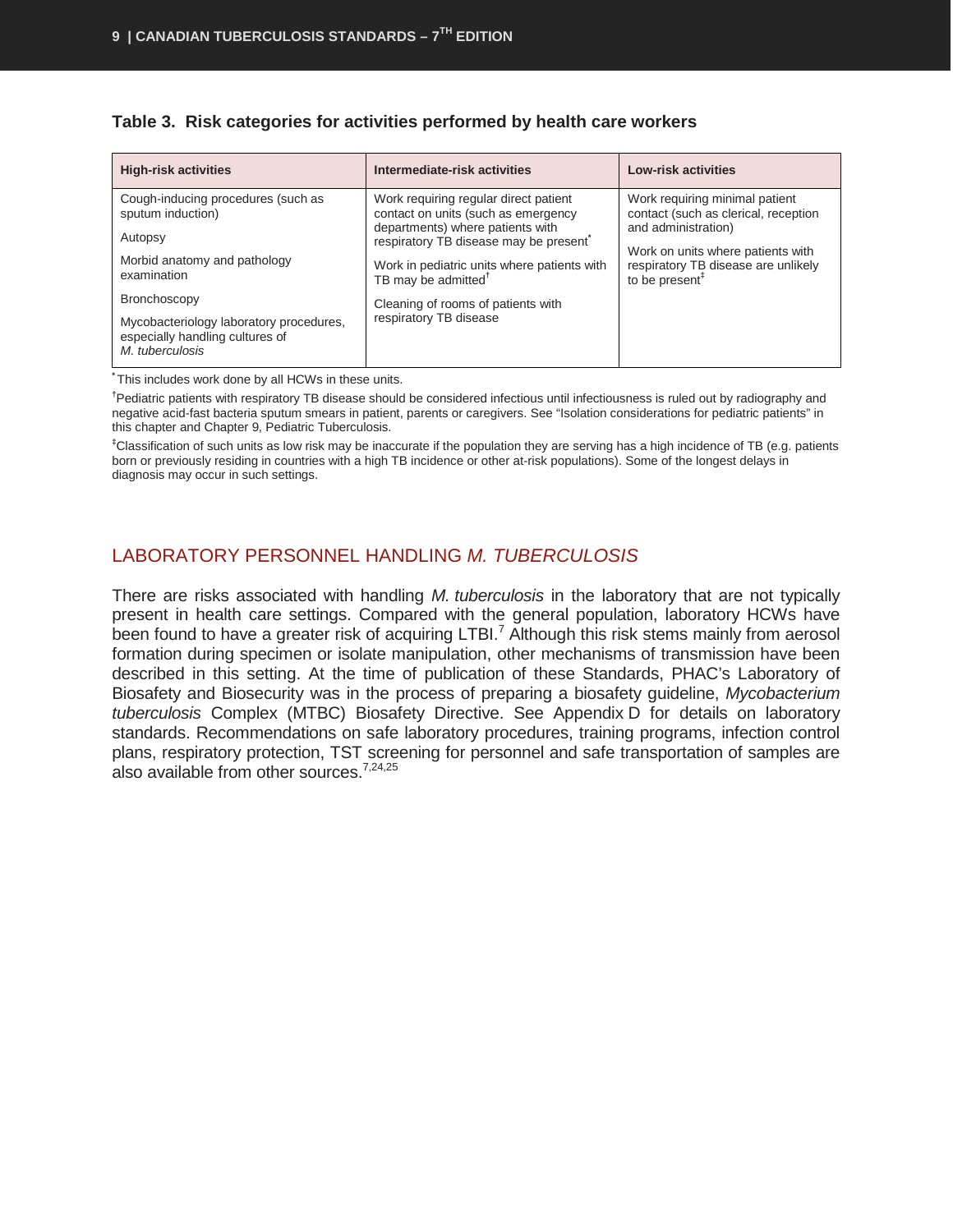## <span id="page-11-0"></span>PREVENTION AND CONTROL OF TRANSMISSION OF *M. TUBERCULOSIS*

Current recommendations for the prevention of health care associated transmission of *M. tuberculosis* involve a hierarchical approach to infection prevention and control measures, including the following:

- **Administrative controls** institutional policies or measures that aim to reduce the time between the arrival of people with respiratory TB disease at a health care facility, diagnosis of their condition and placement in an airborne infection isolation room (AIIR). The purpose of these policies is to provide overarching protection for all HCWs, patients and visitors in a facility. Administrative control measures include occupational health programs incorporating skin testing of HCWs for LTBI after exposure and at regular intervals, access to treatment of LTBI, exclusion of HCWs with respiratory TB disease, facility and unit risk assessments, as well as a HCW education program. Details on performing a risk assessment and on HCW education can be found elsewhere.<sup>7,16</sup>
- **Environmental (engineering) controls** environmental measures to reduce the likelihood of exposure of HCWs, other patients and visitors to viable airborne *M. tuberculosis*. These include mechanical ventilation systems (to supply clean air) in patient care areas, use of ultraviolet germicidal irradiation (UVGI) and high-efficiency particulate air (HEPA) filters.
- **Personal protection controls** measures directed to individual HCWs either to prevent infection (such as use of respirators) or to prevent disease if infected (such as detection and treatment of LTBI).

Each control measure is further explained below.

## <span id="page-11-1"></span>ADMINISTRATIVE CONTROLS WITHIN HOSPITALS

#### **RECOMMENDATIONS**

*(Conditional recommendations, based on very weak evidence)*

All hospitals, regardless of risk category, should have a TB Management Program (or TB Infection Prevention and Control Program) supported at the highest administrative level with components detailed below. This program may be facilitated through existing infection prevention and control programs with administrative responsibility clearly delineated.

Other health care settings may refer to the hospital TB Management Program to identify procedures that are applicable to the setting.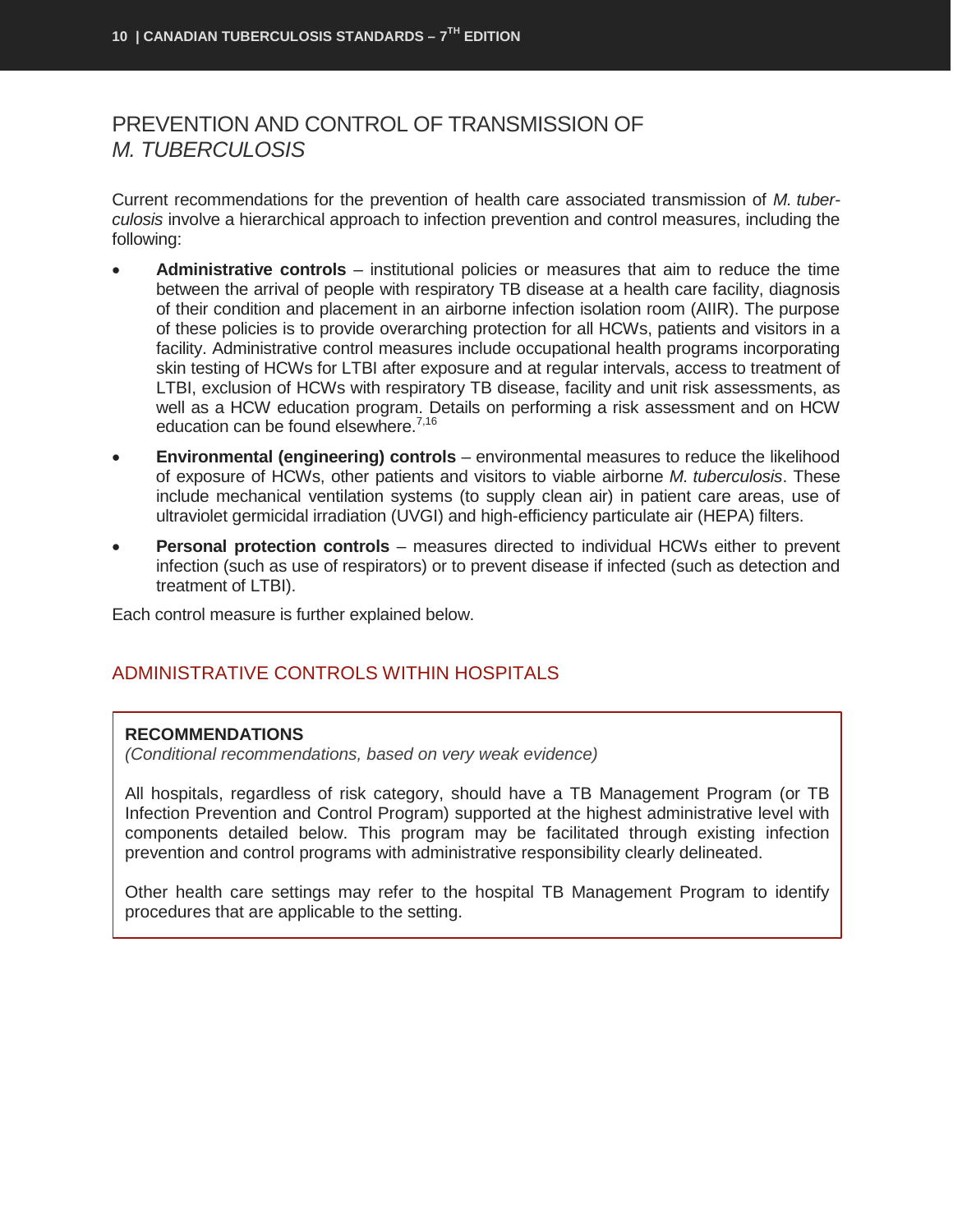#### <span id="page-12-0"></span>TUBERCULOSIS MANAGEMENT PROGRAM

The goal of a TB management program is to prevent *M. tuberculosis* transmission to HCWs, patients and visitors.

#### <span id="page-12-1"></span>RISK ASSESSMENT

The first step of an effective TB management program in a hospital or other health care setting should be to perform an organizational risk assessment in order to decrease the risk of patient and HCW exposure to and acquisition of *M. tuberculosis*. The exposure risk for HCWs engaged in different activities should be evaluated during this assessment. For further information on an organizational risk assessment, see a recent PHAC publication.<sup>16</sup>

**In hospitals of all risk categories**, the following features should be in place as components of the TB management program:

- Policies and procedures should clearly delineate administrative responsibility for developing, implementing, reviewing and evaluating various program components. The evaluation should include quality control and audits for all components of administrative, environmental and personal protection controls. Personnel with responsibility for the program within the facility should be designated.
- Policies and procedures should be in place for rapid identification, isolation and treatment of patients; reduction of health care associated transmission through environmental controls; and protection of staff through appropriate use of personal protective equipment, education and TST.
- An annual review of the indices of health care associated transmission should be done. This includes (i) TST conversion rates among HCWs; (ii) the total number of people with respiratory TB disease admitted annually; (iii) the number of occupational exposure episodes (i.e. admitted individuals with respiratory TB disease who were not placed under airborne precautions while receiving care); and (iv) the number of previously admitted patients whose TB was diagnosed only at autopsy.
- An annual summary of the clinical, epidemiologic and microbiologic features of patients whose TB is diagnosed within the hospital should be made available to HCWs caring for these patients. This will increase awareness of which patients in the population served are at risk of respiratory TB disease and the clinical manifestations.
- Additional considerations (such as higher index of suspicion or increased vigilance to prevent transmission before diagnosis) are recommended when caring for immunocompromised patients, whose infection may carry a higher risk of progression from LTBI to active TB disease. This includes patients in oncology, HIV and haemodialysis units or clinics.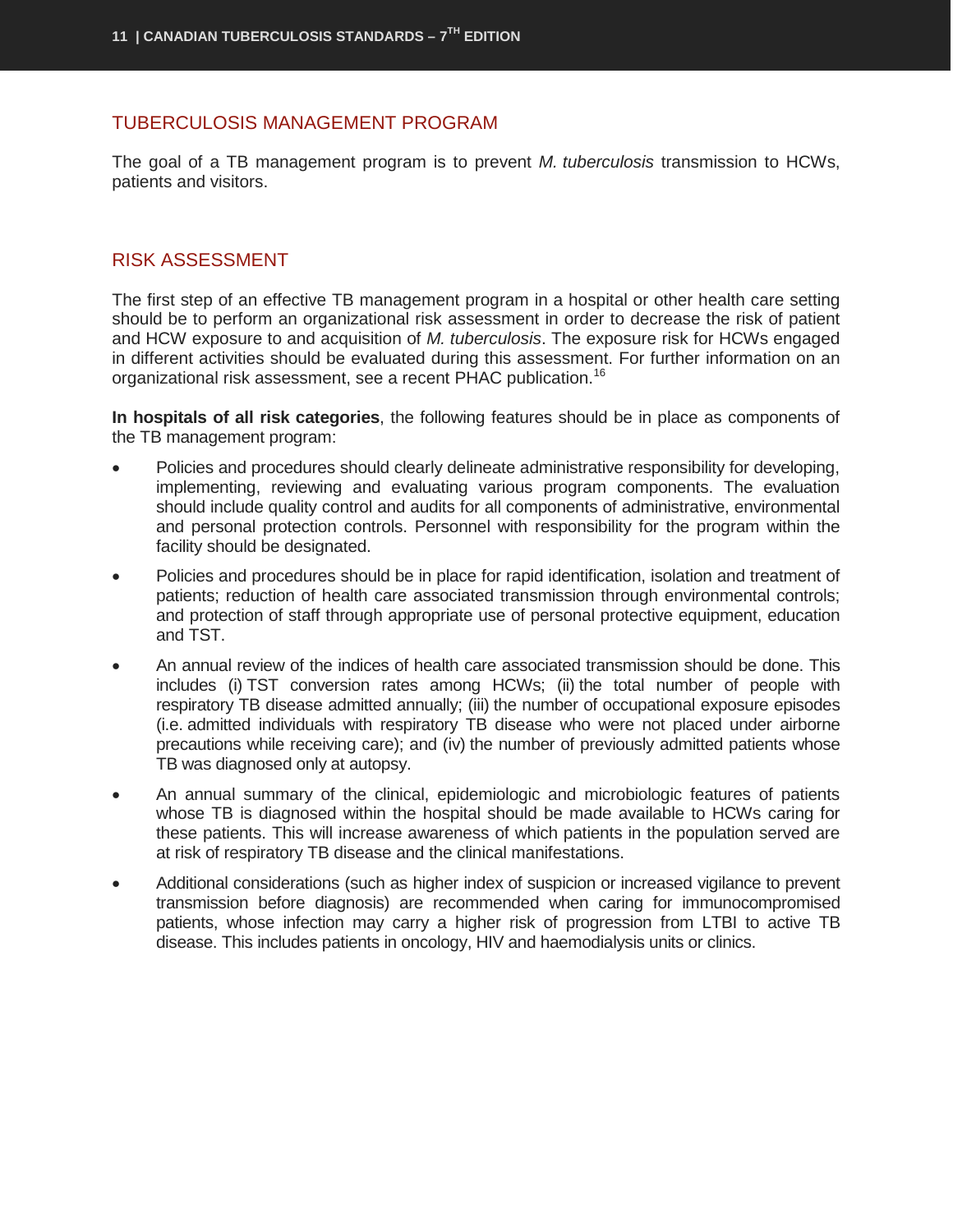**In hospitals that are not considered low risk** (Table 2), the following additional items should be in place as components of the TB Management Program:

• The hospital Infection Prevention and Control Committee (or other appropriate existing committee) should be given responsibility for the TB management program. Committee members should include people with day-to-day responsibility for infection prevention and control. There should also be representation from senior administration; occupational health and safety; laboratory, nursing and medicine; and other health disciplines or groups as needed (e.g. respiratory technology, public health, central supply, housekeeping, laundry, pharmacy, physical plant and maintenance).

**In low-risk hospitals** (Table 2), the following additional items should be in place as components of the TB management program:

- The TB management program may consist of screening protocols for diagnosis in patients with symptoms of respiratory TB disease and pre-arrangement to transfer all such patients to another centre where appropriate environmental measures are available.
- In hospitals with a transfer-out policy, there should be at least one separate, well-ventilated area<sup>26</sup> or a single room with the door closed, away from high-risk patients,<sup>16</sup> where patients can be maintained until they are transferred.
- Hospital administrators in collaboration with appropriate jurisdictional authorities, should coordinate the planning of adequate numbers of hospitals with resources to receive such patients with minimum delay.

#### <span id="page-13-0"></span>EDUCATION OF HCWS

A very important component of any TB management program is education of HCWs on how to protect themselves from exposure to *M. tuberculosis*. HCWs should be educated about TB infection prevention and control measures at the time of hiring and periodically thereafter. Education for HCWs should be relevant to their duties. For health care professionals, this should include awareness of epidemiologic and medical risk factors for TB, signs and symptoms of active TB disease (respiratory and nonrespiratory) and mechanisms of transmission. All HCWs, including orderlies, housekeeping and maintenance staff, should be educated to respect signage and to understand the importance of administrative, environmental and personal protection controls in the prevention of transmission.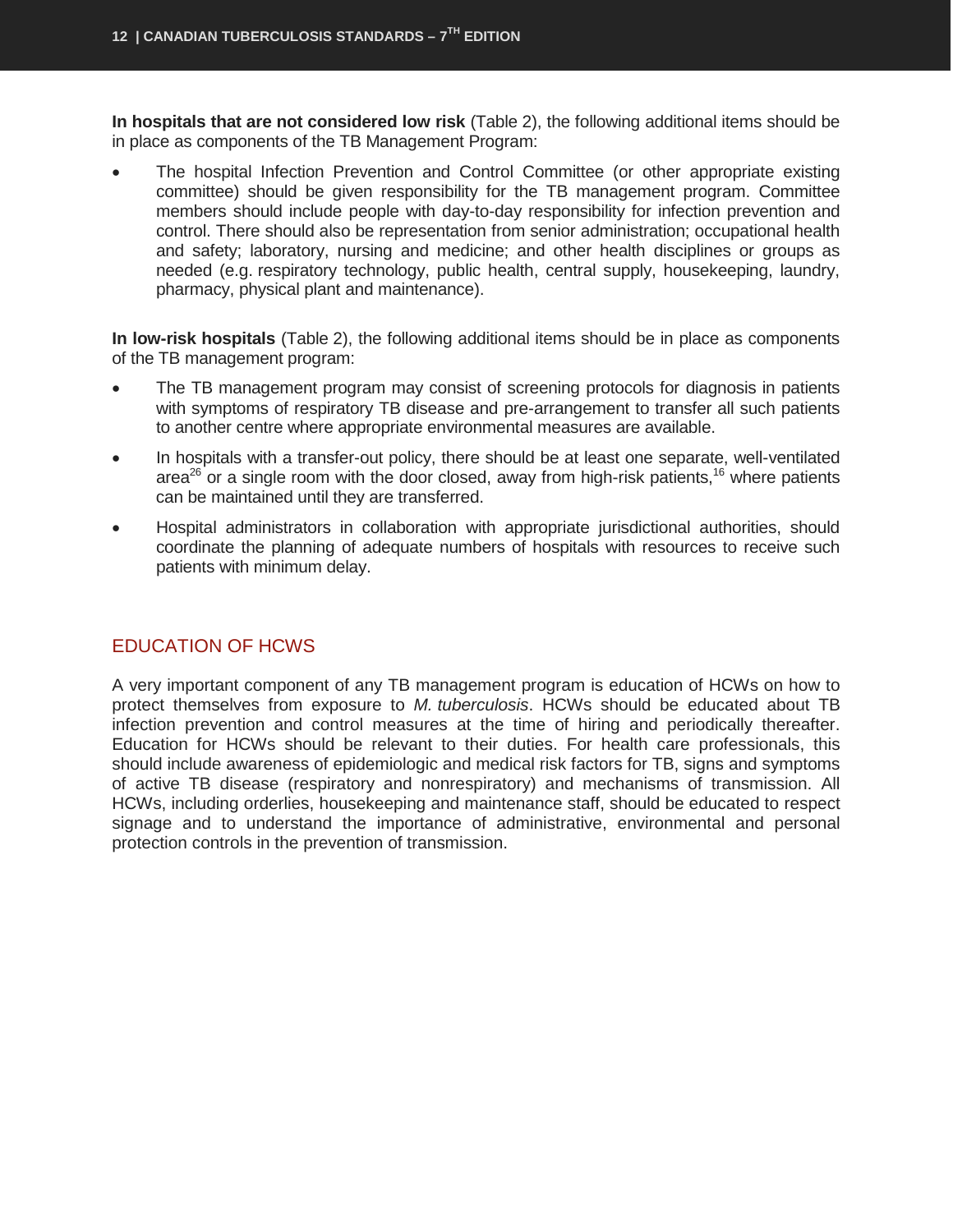### <span id="page-14-0"></span>IDENTIFICATION OF PATIENTS WITH RESPIRATORY TB DISEASE WITHIN HOSPITALS

Delayed diagnosis occurs in almost half of all hospitalized patients in whom respiratory TB disease is subsequently detected. This often results in significant exposure for HCWs and other patients. One study found that for each unrecognized case of respiratory TB disease, an average of 24 HCWs were exposed.<sup>27</sup> Certain locations within the hospital, such as emergency departments, are a frequent point of first contact with the health care system for people with undiagnosed respiratory TB disease.<sup>28,29</sup> This was observed in a Canadian study: from 1994 to 1998, 47% of 250 people with TB made a total of 258 visits to emergency departments during the 6 months before their diagnosis.<sup>28</sup>

#### **RECOMMENDATIONS**

*(Conditional recommendations, based on strong evidence)*

- **A cough of 2-3 weeks' duration with or without weight loss and fever in a person belonging to one of the at-risk groups below should prompt a thorough investigation to determine whether active respiratory TB is the cause:7,10**
	- People with a history of active TB;
	- Staff and residents of homeless shelters;
	- The urban poor;
	- Staff and inmates of correctional facilities and previously incarcerated people
	- Injection drug users;
	- Aboriginal Canadians residing in communities with high TB rates;
	- People infected with HIV;
	- People born in Canada and other low TB incidence countries prior to 1966;
	- People born or previously residing in countries with a high TB incidence in Asia, Eastern Europe, Africa and Latin America;
	- People with high risk factors listed in Chapter 6, Table 1;
	- HCWs serving at-risk groups.

To consider someone a suspect for active respiratory TB disease (for investigation and/or initiation of airborne precautions), cough of 2 weeks duration is a more sensitive criterion, but cough of 3 weeks duration will be more specific. Selection of 2 or 3 weeks as the criterion depends on the local experience and epidemiology of TB.

The TB incidence rate in Canada prior to 1966 was similar to that in a high TB incidence country (see Chapter 1, Epidemiology of Tuberculosis in Canada) thus the inclusion of this birth cohort as an at-risk group.

Concomitant respiratory TB disease should be ruled out in cases of nonrespiratory TB. See Chapter 2, Transmission and Pathogenesis of Tuberculosis, and Chapter 7, Nonrespiratory Tuberculosis.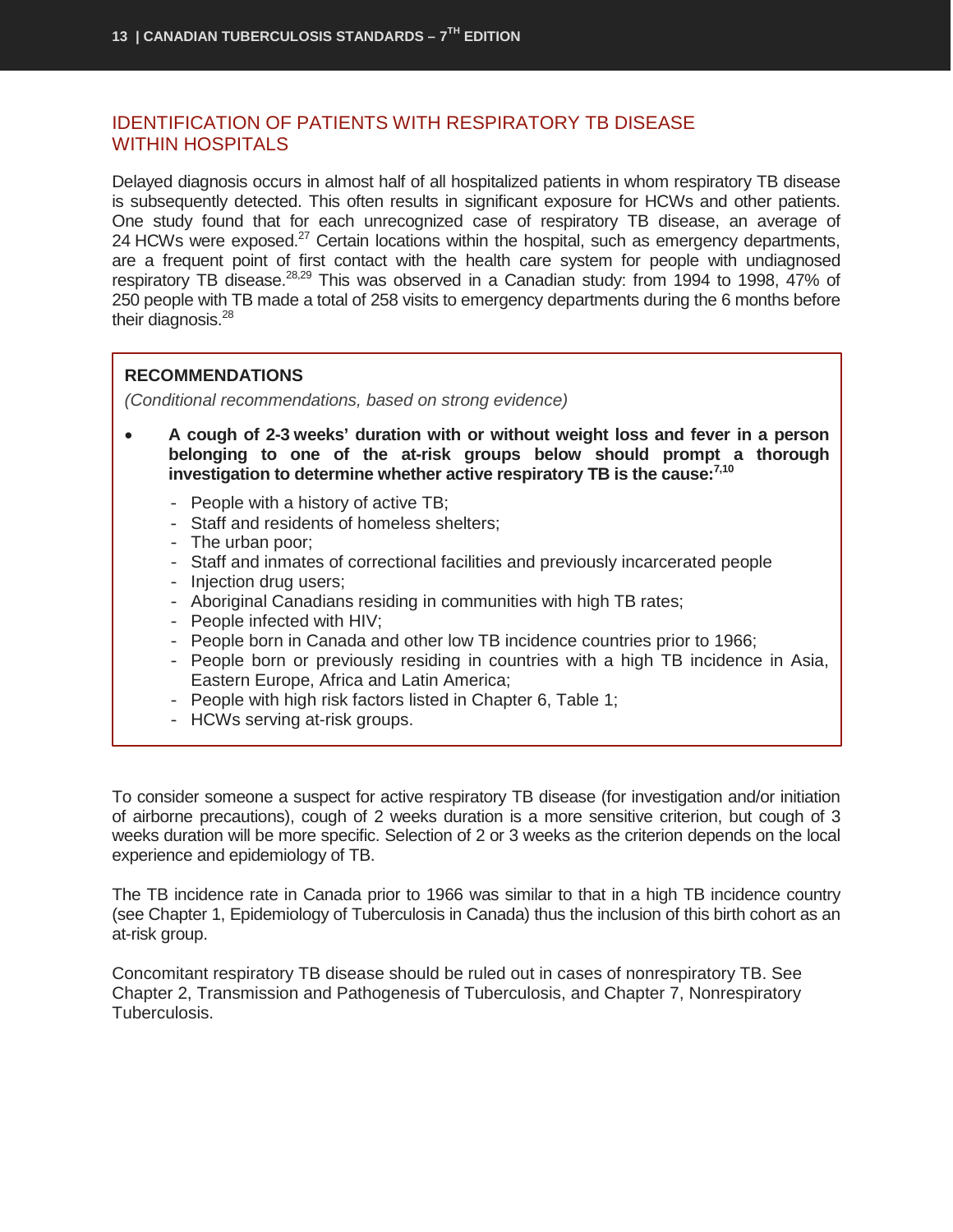Prompt diagnosis of active respiratory TB can be a major challenge if the clinical features of TB are atypical, such as negative AFB sputum smears, non-cavitary lesions on chest radiograph and the absence of cough and sputum production.<sup>19</sup> Atypical features of respiratory TB disease are more frequently observed in the elderly and people who are immunocompromised because of medical conditions (renal failure, HIV) or therapy (steroids, anti-tumour necrosis factor). See Chapter 3, Diagnosis of Active Tuberculosis and Drug Resistance.

### <span id="page-15-0"></span>AIRBORNE PRECAUTIONS FOR PATIENTS WITH SUSPECTED OR CONFIRMED RESPIRATORY TB DISEASE

#### **RECOMMENDATIONS**

*(Strong recommendations, based on strong evidence)*

- Airborne precautions should be initiated as soon as possible for all those with suspected or confirmed respiratory TB disease who are admitted to a hospital.
- Patients (including children of any age) who show signs and symptoms of TB, or whose respiratory secretions, e.g. sputum or bronchial alveolar lavage, have yielded AFB, or who have a chest radiograph indicative of active TB should be immediately isolated in an AIIR. See Figure 1.

#### **RECOMMENDATIONS**

*(Conditional recommendations, based on very weak evidence)*

- Once airborne precautions have been initiated, the patient should remain in the AIIR until isolation is discontinued by designated medical personnel. Patients kept under airborne precautions can leave an AIIR for medical reasons.
- A patient may be allowed to leave an AIIR but only if it can be ensured that he or she adheres to airborne precautions; these include the proper wearing of a mask.
- See Figure 1 for detailed recommendations.

In the absence of an AIIR, the patient should be placed into a single room (with the door closed and a portable air filtration unit used if available) until transfer to a facility where an AIIR is available. Airborne precautions also include the use of respirators by HCWs caring for patients with suspected or confirmed active TB disease.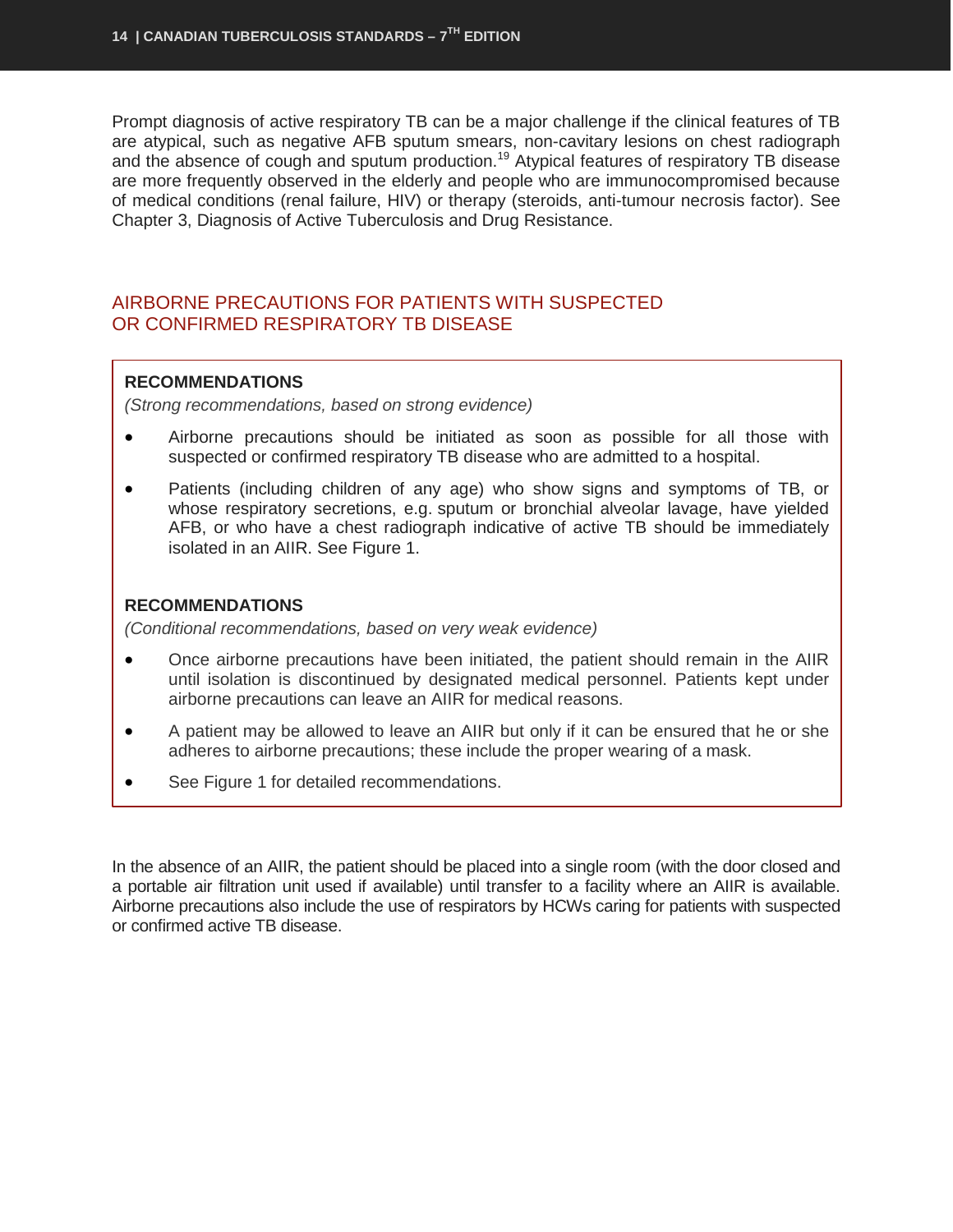### <span id="page-16-0"></span>ISOLATION CONSIDERATIONS FOR PEDIATRIC PATIENTS

If isolation in the hospital is necessary for young children (under 5) with suspected or confirmed respiratory TB disease, it should be noted that they likely acquired their disease from adult family contacts, who may pose a risk to HCWs and other patients while visiting. Thus, for these patients, considerations for infection prevention and control in the hospital should include potentially infectious family members.<sup>30,31</sup> Visitors (limited to immediate adult family or guardians) should be screened by symptoms and radiography for active TB disease and should wear a mask during visits (when not in the AIIR) until active TB disease is ruled out. See Chapter 9, Pediatric Tuberculosis, for information on TB infection and disease in children.

#### **Figure 1. Recommended steps for isolation for suspected or confirmed active respiratory TB disease in hospital\***

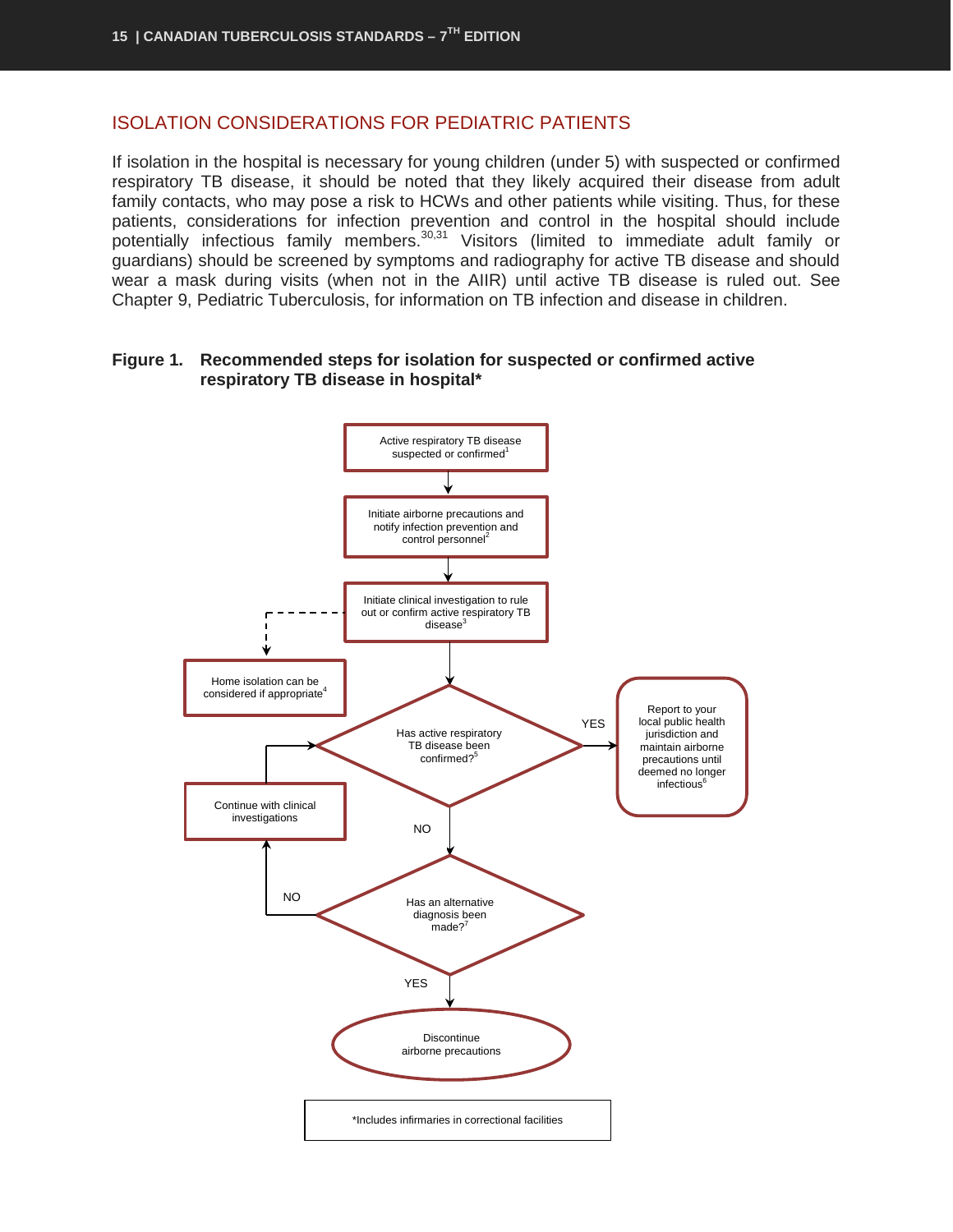#### **Figure 1. Legend**

<sup>1</sup>It is recommended that patients suspected of having active respiratory TB disease be isolated immediately rather than wait for confirmation of disease prior to initiating airborne precautions.

Airborne precautions are recommended during procedures that may generate aerosols from wound drainage in non-respiratory active TB disease.

See Chapter 3, Diagnosis of Active Tuberculosis and Drug Resistance.

<sup>2</sup>Airborne precautions include (in addition to routine practices):

- placement in an AIIR:
- respirator use by healthcare workers and if deemed necessary, by visitors also;
- mask use by patient when out of AIIR;
- restriction of patient to AIIR except for medically essential procedures;
- education of patient, families and visitors on the precautions.

Visitors should be restricted to immediate family or guardians. Visiting family or guardians of pediatric patients should be screened for active respiratory TB disease. Visits by children under age five and immunocompromised persons should be discouraged.

3 Cough inducing procedures (e.g., sputum specimen collection, sputum induction) should be performed in an AIIR. See Chapter 3, Diagnosis of Active Tuberculosis and Drug Resistance, for details of clinical investigations.

<sup>4</sup>See Figure 2 Legend for conditions for home isolation.

<sup>5</sup>The examination of smears of respiratory specimens for acid-fast bacteria is widely used as a presumptive rapid test, however mycobacterial culture provides a definitive diagnosis of active TB disease.

<sup>6</sup>Airborne precautions may be discontinued when the patient has clinical evidence of improvement, three consecutive negative sputum smears for acid-fast bacteria and there is evidence of adherence to at least two weeks of effective therapy. Multi-drug resistant TB cases and those with mono-resistance to rifampin (RMP) should have three consecutive negative sputum cultures after six weeks of incubation prior to discontinuing airborne precautions.

7 Airborne precautions can be discontinued if another diagnosis is made (e.g., cancer, non-tuberculous pneumonia) and concomitant active respiratory TB disease is considered unlikely.

AIIR: airborne infection isolation room

## <span id="page-17-0"></span>TRANSPORT OF PATIENTS WITH SUSPECTED OR CONFIRMED RESPIRATORY TB DISEASE

#### **RECOMMENDATIONS**

*(Conditional recommendations, based on very weak evidence)*

- Prior to transport, HCWs involved in patient transport, transport personnel and the receiving health care facility should be advised of the infectious state of the patient.
- Patients should be escorted by a HCW during transport/transfer of patients from one facility to another or within a facility.
- Patients with respiratory TB disease should wear a mask, and HCWs involved in transport should wear a respirator (see "Respirators and masks").
- If transport between facilities is required, patients should not use public transport.
- Patients should be transported in well-ventilated vehicles (i.e. with the windows open when possible).
- Where air transport is required (e.g. from remote settings), transport personnel should refer to their organization's policies on medical transport of patients with airborne infections.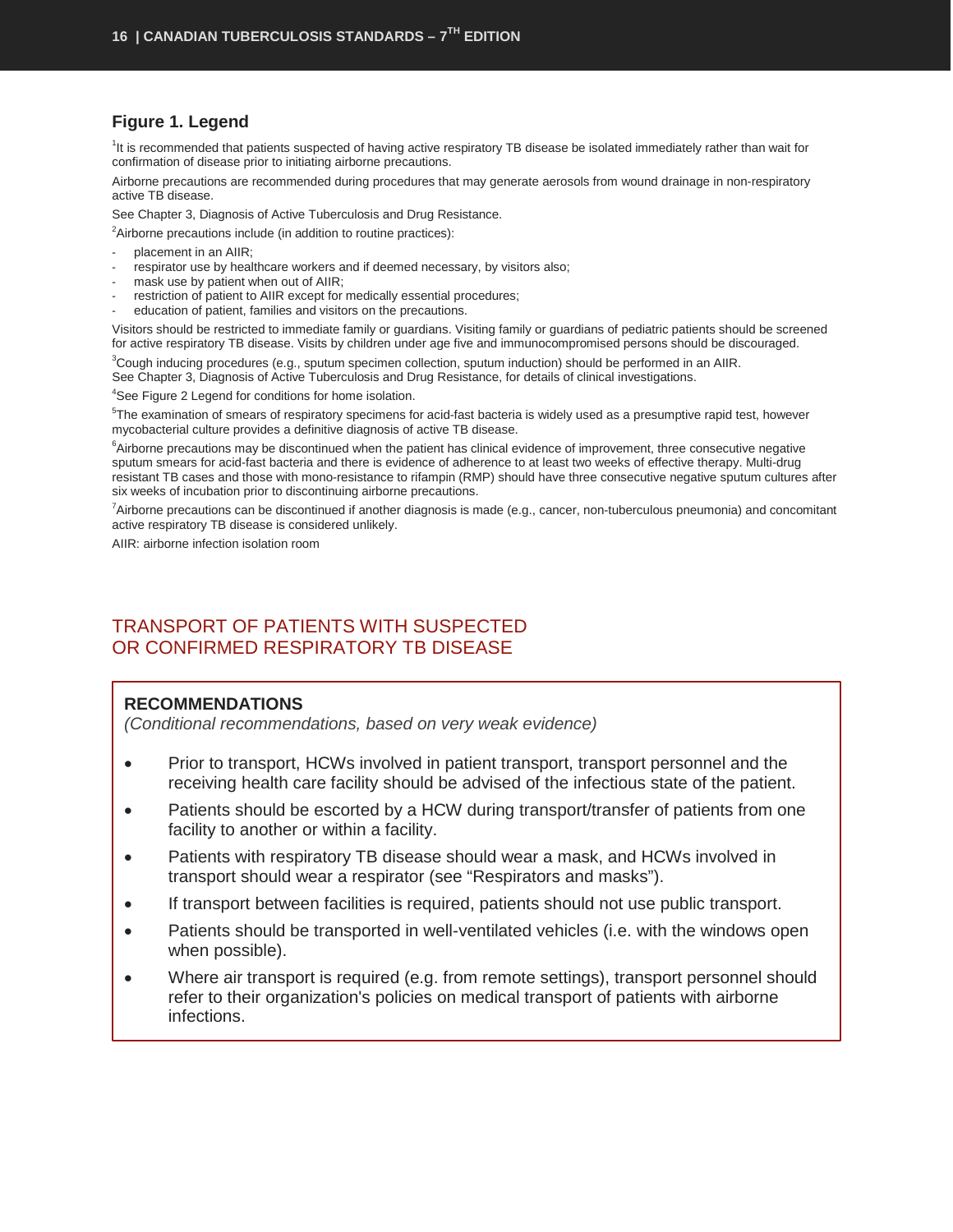#### <span id="page-18-0"></span>PREVENTING PATIENT-TO-PATIENT TRANSMISSION OF *M. TUBERCULOSIS* WITHIN HOSPITALS

Measures should be taken to reduce the risk of *M. tuberculosis* transmission to people within the hospital, including patients, HCWs, other staff, volunteers and visitors. Until placement in an AIIR, a patient with suspected or confirmed active respiratory TB should wear a mask as a source control measure to prevent viable *M. tuberculosis* from being disseminated (see "Respirators and masks"). Source control measures, patient placement in a single room and limiting of patient movement all contribute to reducing the risk of patient-to-patient transmission.<sup>16</sup> When availability of single rooms is limited, priorities for placement of patients should be determined by risk assessment. Patients with suspected or confirmed respiratory TB disease have priority and should not share rooms with each other, since their strains and levels of infectivity may be different.<sup>16</sup>

A review of HCWs' LTBI screening records for conversions as well as patient surveillance data and medical records for cases of respiratory TB disease can help to identify whether patient-topatient transmission occurred before initiation of airborne precautions. This possibility should be considered under the following circumstances:<sup>7</sup>

- A high proportion of people with respiratory TB disease were admitted to or examined in the same setting during the year preceding onset of their disease.
- Isolates from multiple patients in the same health care facility have identical anti-mycobacterial susceptibility and molecular genotypes.
- An increase occurred in the number of people with drug-resistant respiratory TB disease compared with the previous year (applicable if the transmission was from a drug-resistant patient).

See Chapter 12, Contact Follow-up and Outbreak Management in Tuberculosis Control, for further information.

## <span id="page-18-1"></span>DISCONTINUATION OF AIRBORNE PRECAUTIONS

Institutional policies should designate people with the authority (e.g. the infection prevention and control personnel) to discontinue airborne precautions as well as manage both breaches of and adherence to airborne precautions.

#### **RECOMMENDATIONS**

*(Strong recommendations, based on moderate evidence)*

#### **Suspect TB cases**

• **Airborne precautions may be discontinued if three successive samples of sputum (spontaneous or induced) are negative on smear unless TB is still strongly**  suspected and no other diagnosis has been made.<sup>24,32,33</sup>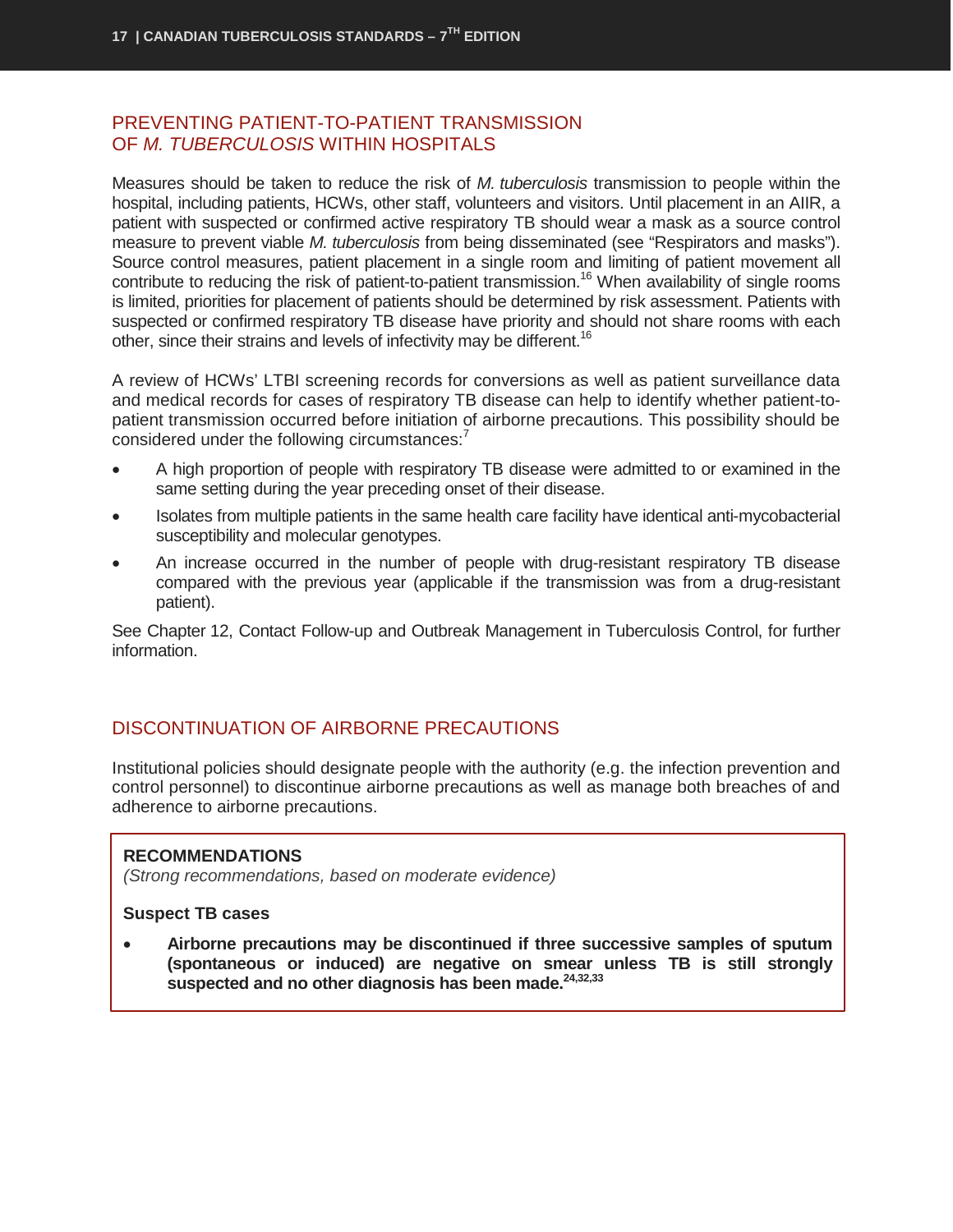**Note**: Where feasible, three sputum specimens (either spontaneous or induced) can be collected on the same day, a minimum of 1 hour apart with at least one of them taken in the early morning. As previously done, the evidence used to inform sputum collection recommendations for discontinuation of airborne precautions originates from available studies related to diagnosis of respiratory TB disease. See Chapter 3, Diagnosis of Active Tuberculosis and Drug Resistance for the current evidence base. A single negative AFB smear from bronchial alveolar lavage does NOT definitively exclude respiratory TB disease; three induced sputa provide superior yield for the diagnosis and therefore are preferred to a single bronchoscopy. See Chapter 3, Diagnosis of Active Tuberculosis and Drug Resistance, for further explanation and references.

#### **Confirmed TB cases**

Although the degree and duration of infectiousness of patients after initiation of effective therapy remains unclear, it is known that effective therapy (i.e. therapy with two or more drugs to which the TB organisms are susceptible) will rapidly reduce cough and the number of viable bacteria in the sputum.

**Note**: Drug susceptibility test results are usually available within 4 weeks in a smear-negative, culture-positive case and 3 weeks in a smear-positive case; this confirms the effectiveness of therapy to date. See Appendix D on Tuberculosis and Mycobacteriology Laboratory Standards: Services and Policies.

#### **RECOMMENDATIONS**

*(Strong recommendations, based on moderate evidence)*

#### **Confirmed TB cases**

• **Patients with smear-negative, culture-positive drug-susceptible respiratory TB**:

These patients should be kept under airborne precautions until there is clinical evidence of improvement and a minimum of 2 weeks of effective therapy has been completed. Patients may be discharged to home isolation for the period requiring airborne precautions provided there is clinical improvement, drug-resistant TB is not suspected and there is no contraindication for home isolation (see Figure 2).

• **Patients with smear-positive, culture-positive drug-susceptible respiratory TB:**

These patients should be kept under airborne precautions until there is clinical evidence of improvement, evidence of adherence to at least 2 weeks of effective multidrug therapy based on the known antibiotic sensitivity of the patient's organism, and three consecutive negative AFB sputum smears.<sup>34</sup> Patients may be discharged to home isolation for the period requiring airborne precautions provided there is clinical improvement, drug-resistant TB is not suspected and there is no contraindication for home isolation (Figure 2).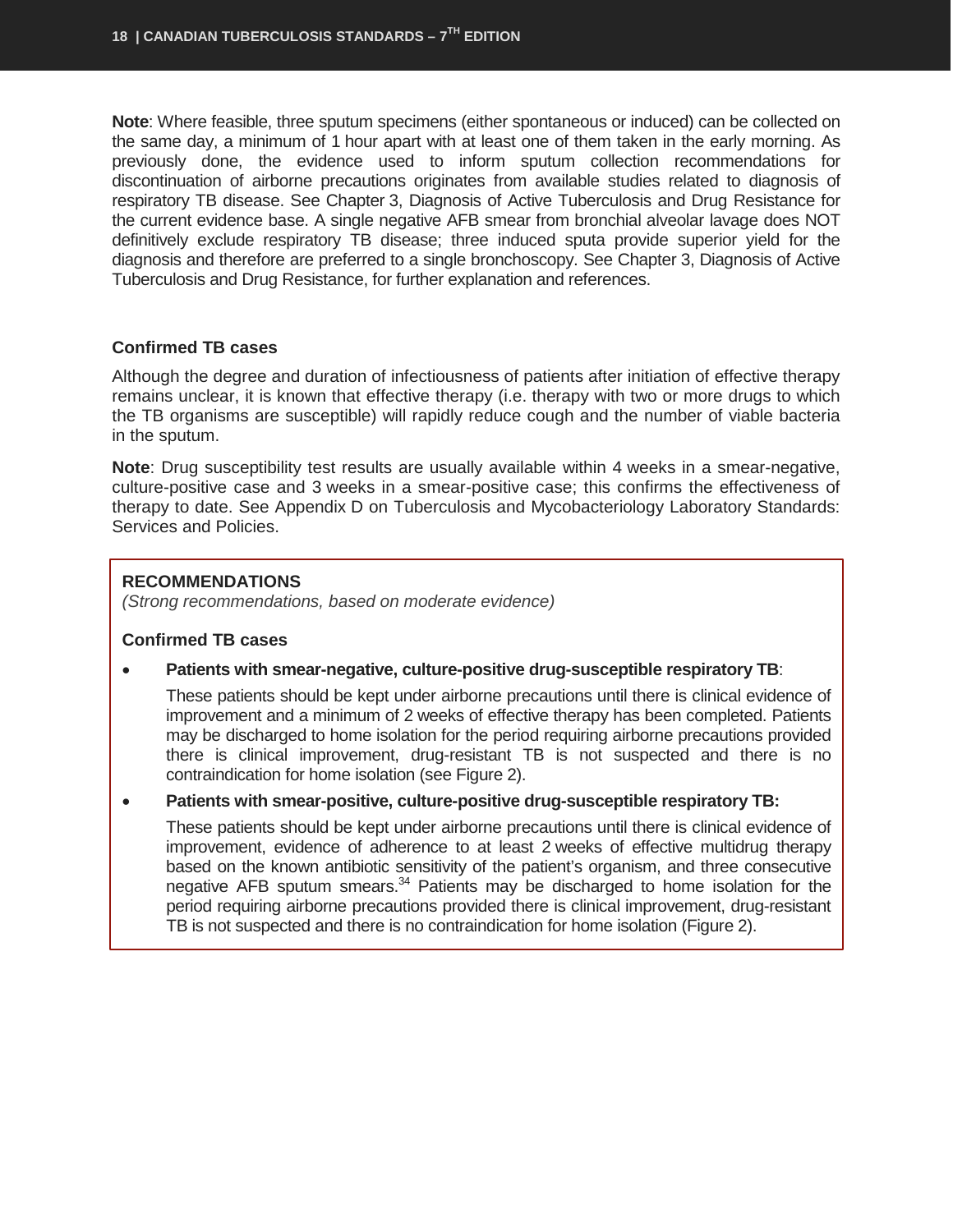**Note:** Specimens can be collected within 1 hour of each other on the same day, with at least one of them taken in the early morning. As previously done, the evidence used to inform sputum collection recommendations for discontinuation of airborne precautions originates from available studies related to diagnosis of respiratory TB disease. See Chapter 3, Diagnosis of Active Tuberculosis and Drug Resistance for the current evidence base. In patients who are no longer able to spontaneously produce a sputum specimen, sputum induction is useful and appropriate. More invasive testing, such as bronchoscopy, is not recommended for monitoring response to therapy.

Although smear-positive patients are still potentially infectious, their household contacts have already been heavily exposed and are often receiving therapy for LTBI when discharge from hospital is being considered. Thus, the risk of further transmission to these contacts should be balanced by the social, mental and physical health benefits of the patient's return home.

#### **RECOMMENDATIONS**

*(Strong recommendations, based on moderate evidence)*

#### **Confirmed TB cases**

- **Patients with persistent smear-positive sputa:** Patients may be discharged to home isolation for the period requiring airborne precautions provided there is clinical improvement, drug-resistant TB is not suspected and there is no contraindication for home isolation (Figure 2). If sputum specimens continue to be culture-positive after 4 months of anti-tuberculosis treatment or if culture results become positive after a period of negative results, drug susceptibility tests should be repeated and a TB expert consulted.<sup>7</sup>
- **Patients known to have active multidrug-resistant TB or mono-resistance to RMP**: These patients should be kept under airborne precautions for the duration of their hospital stay or until three consecutive sputum cultures (not smears) are negative after 6 weeks of incubation. See also Chapter 8, Drug-resistant Tuberculosis.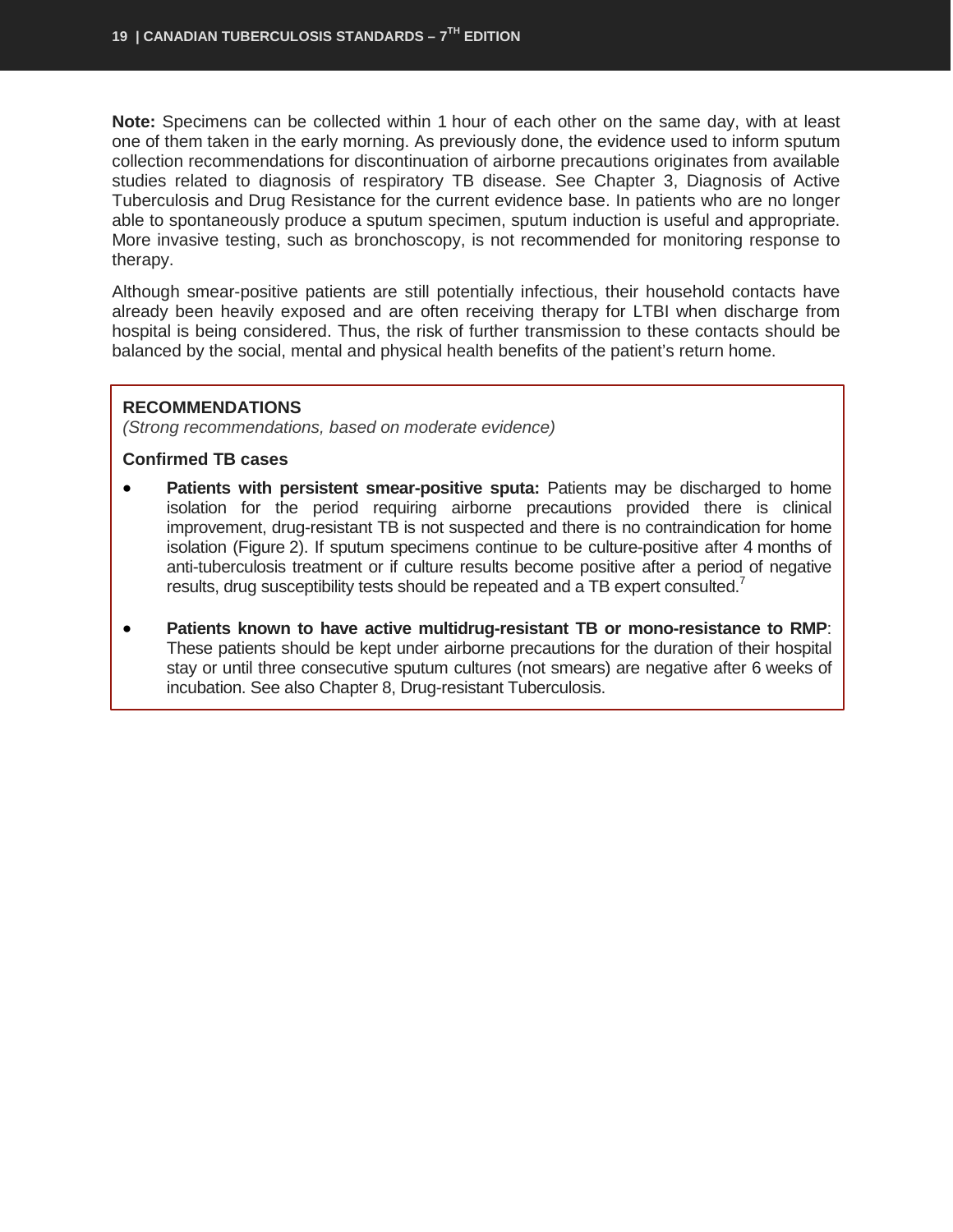**Figure 2. Recommended steps for isolation for suspected or confirmed active respiratory TB disease in the home**



#### **Figure 2. Legend**

<sup>1</sup>See Chapter 3, Diagnosis of Active Tuberculosis and Drug Resistance.

The person being assessed for active respiratory TB disease should wear a mask. HCWs should wear a respirator when sharing a common airspace with the person.

<sup>2</sup>Conditions for home isolation:

- Supervised therapy, if indicated, has been arranged;
- The person does not share a common airspace with non-household members (e.g., rooming house) and the household air is not being recirculated to other housing units (e.g., apartment complex);
- All household members have been previously exposed to the person. If any household members are TST negative, they should be informed and understand the potential risks;
- No children under the age of 5 or persons with immunocompromising conditions are present in the home (an exception would be if they are receiving prophylaxis or treatment for active TB disease or latent TB infection);
- No visitors should be allowed in the home except for HCWs;
- The person is counselled on and is willing and able to comply with limitations to their movement outside of the home (e.g., does not go to work, school or any other public indoor environment);
- The person should not be allowed to use any form of public transportation (if absolutely necessary, a taxi can be used to attend essential healthcare appointments provided the person is wearing a mask);
- The person should be allowed to ambulate outdoors since the risk of transmission is negligible provided they are not in very close contact with susceptible individuals for prolonged periods of time.

3 Home isolation may be discontinued when the patient has clinical evidence of improvement, three consecutive negative sputum smears for acid-fast bacteria and there is evidence of adherence to at least 2 weeks of effective therapy. Multi-drug resistant TB cases and those with mono-resistance to RMP should have three consecutive negative sputum cultures after 6 weeks of incubation prior to discontinuing home isolation.

HCWs: health care workers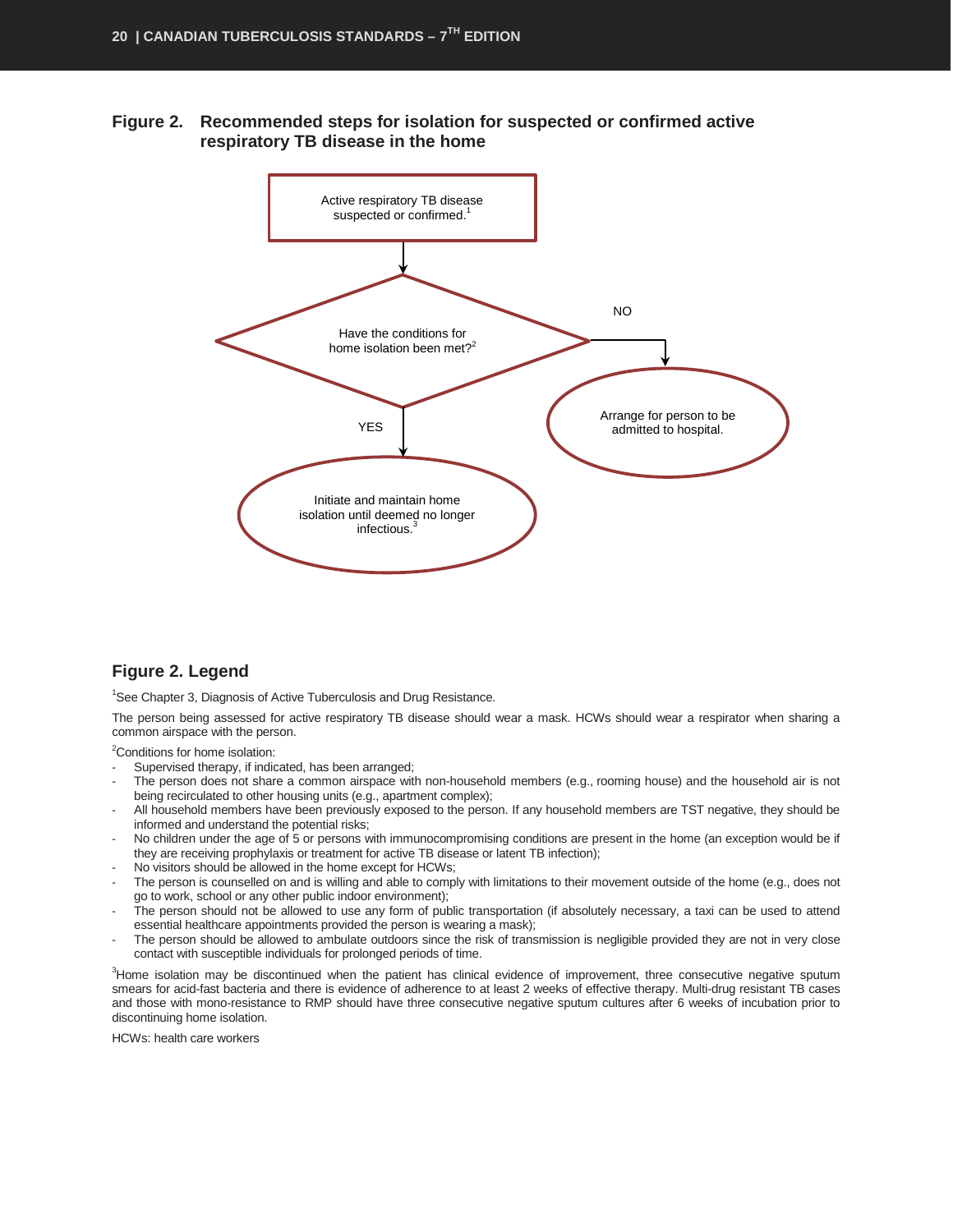## <span id="page-22-0"></span>ENVIRONMENTAL (ENGINEERING) CONTROLS WITHIN HOSPITALS

## <span id="page-22-1"></span>VENTILATION GUIDELINES

Ventilation recommendations for AIIRs and select areas in hospitals are of critical importance because of their impact on reducing the risk for health care associated transmission of *M. tuberculosis*. Increasing air changes per hour (ACH) from 1 ACH to 6 ACH will result in four to five times more rapid clearing of infectious microorganisms from the air within a room. However, further increases above 6 ACH will have progressively less effect, and increases above 12 ACH may provide minimal additional benefit.<sup>29,35</sup> In general, as air exchange rates are increased, there are increased costs for building and maintaining the ventilation system.

A number of recognized organizations have made recommendations regarding ventilation levels to reduce the risk of health care associated transmission of airborne pathogens, including *M. tuberculosis* and varicella-zoster viruses.<sup>7,36,37</sup> These organizations have published different ventilation standards for AIIRs and other patient care areas within hospitals (see Table 4). Differences among these recommendations are not based on consideration of different evidence but, rather, on the risk-benefit assessment of each organization. See Table 4 for current ventilation recommendations by different organizations.

#### **General hospital areas**

It is important to ensure that there is adequate ventilation in general (i.e. non-isolation) areas such as inpatient rooms and examination or treatment rooms. This is because people with unsuspected respiratory TB disease may be placed in them, posing a risk of transmission to other patients and HCWs.<sup>1</sup> Recent literature on room ventilation rates has not provided definitive evidence for the ideal number of ACH to prevent transmission of TB in non-isolation rooms within hospitals.<sup>38</sup>

#### **Airborne infection isolation rooms (all hospitals except low risk with transfer-out policy)**

Measures to ensure that adequate ventilation is in place are outlined below and are also discussed in more detail in other quidelines.<sup>7,16</sup>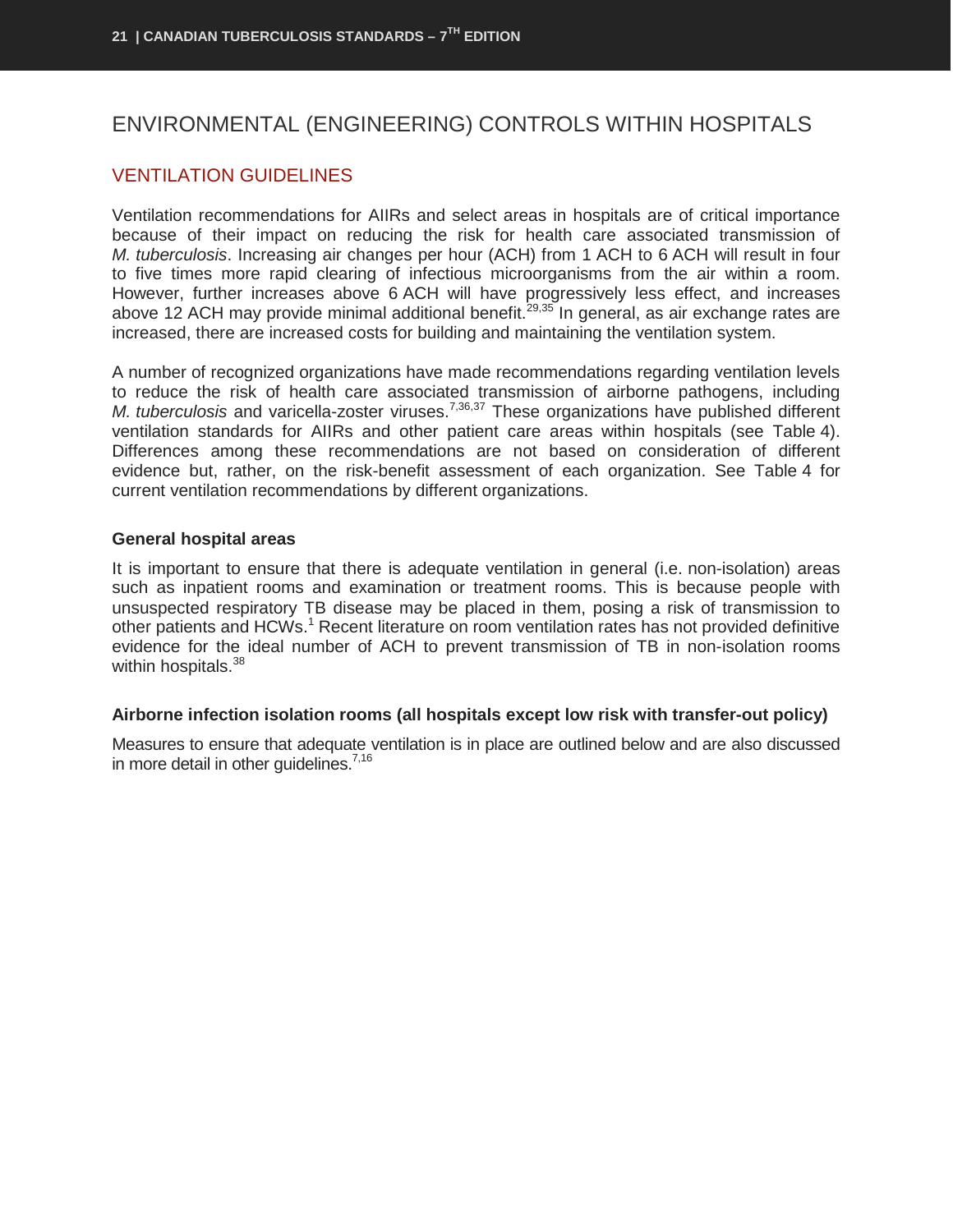#### **RECOMMENDATIONS**

*(Strong recommendations, based on moderate evidence)*

- With the exception of rooms in which operative procedures are done, the direction of air flow should be inward from the hall into the room (negative pressure), and then the air should be exhausted outdoors. If an anteroom is used, the air from both the anteroom and patient room should be exhausted outdoors.<sup>16</sup> To achieve this, the ventilation system should be designed to function such that the anteroom and/or the AIIR are at lower pressure relative to the hallway outside. An anteroom is not essential if the pressure differential is adequate. See the CDC's recent recommendations on pressure  $differentials.<sup>7</sup>$
- Windows and doors should be kept closed at all times, including during and after aerosol-generating procedures (long enough for air clearance in the room). Opening the window may cause reversal of the direction of air flow, depending upon the prevailing wind direction and outdoor temperature.
- Air should be exhausted to the outdoors through a dedicated exhaust system, ideally exiting from the roof of the building. It is important that the exhausted air does not reenter the building or an adjacent occupied building. If the air will be recirculated, or if the exhausted air could re-enter the building, it should be passed through a HEPA filter before being exhausted.<sup>7</sup> Within existing facilities, use of HEPA filtration units that recirculate air back into the room and/or ultraviolet germicidal irradiation (which has bactericidal activity against *M. tuberculosis*) may be adjunctive methods to remove or reduce viable airborne *M. tuberculosis*; these are discussed later in this chapter.
- The rate of air changes and direction of air flow should be verified at least every 6 months when the room is not being used as an AIIR. When the AIIR is in use, the direction of air flow should be verified daily using electronic pressure monitors, and should be recorded. Where electronic monitors are unavailable, such as in older buildings, in resource-constrained settings or in temporary isolation settings, smoke tubes placed at all four corners of the door can be used.<sup>16</sup>
- The number of AIIRs required in hospitals not considered low risk should be based on the number of patients admitted each year with suspected respiratory TB disease. In organizations with very few admissions for TB, the number of AIIRs should be decided by the organizational authorities according to an analysis of AIIR utilization in the previous 2 or 3 years. The Canadian Thoracic Society suggests one or two more AIIRs than what was needed in the past at peak times. Appropriate resources should be made available to hospitals that will have such rooms and therefore receive patients with respiratory TB disease.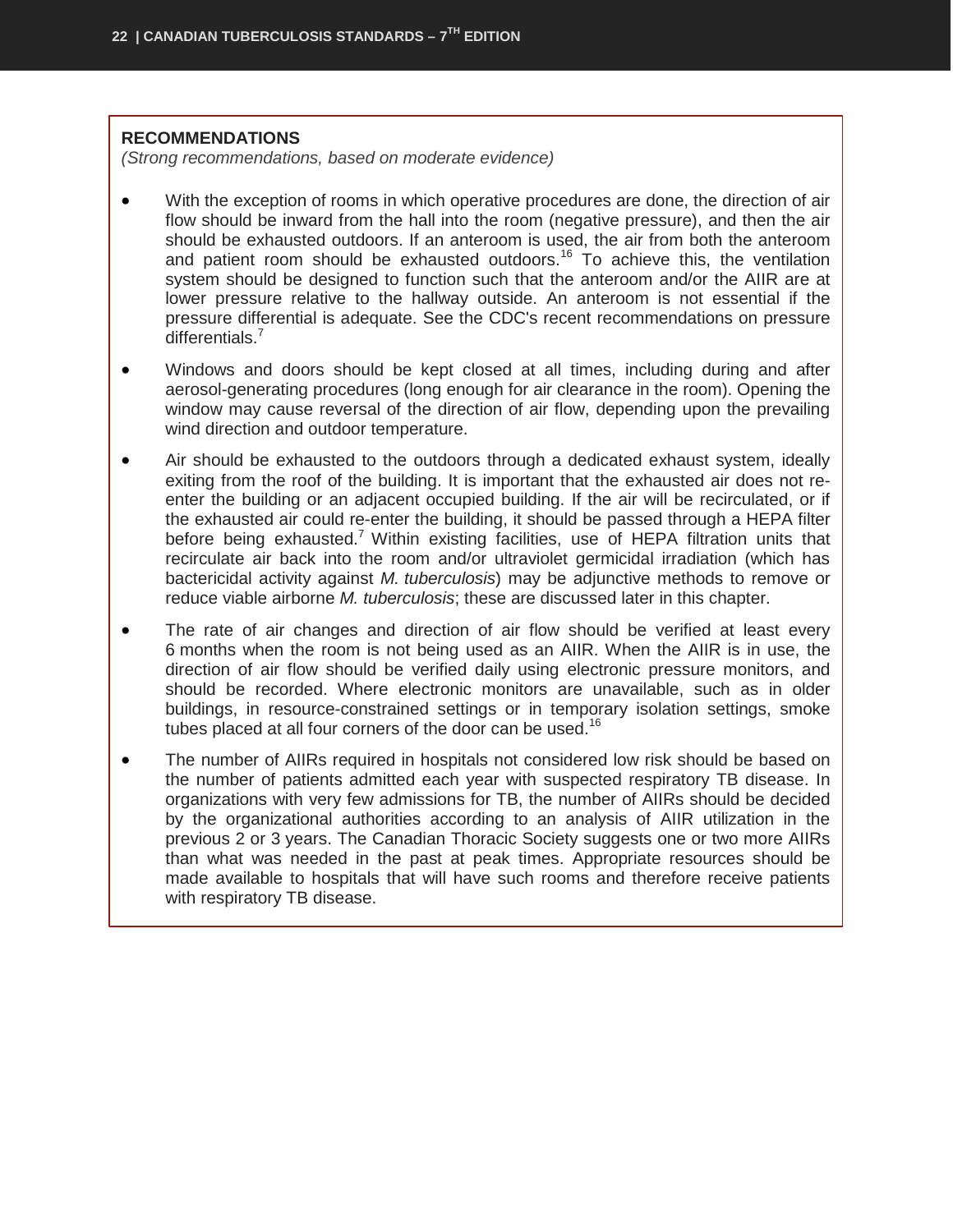#### **Sputum induction and administration of aerosolized pentamidine (all hospitals)**

#### **RECOMMENDATIONS**

*(Strong recommendations, based on moderate evidence)*

- The smaller the room where these procedures are performed the easier and more practical it is to achieve required ventilation levels. Ideally, specially constructed "booths" (which are commercially available) should be used.
- Doors and windows should remain closed during and after the procedure, long enough for air clearance in the room (see Table 5).
- The air should be exhausted through a dedicated exhaust system or HEPA filtered.

#### **Bronchoscopy and autopsy (all hospitals)**

Areas where these procedures are performed tend to be much larger, making it difficult to achieve consistently high levels of ventilation with an inward direction of air flow. The increased risk of transmission associated with these activities warrants the significant expenditures required to achieve higher ventilation requirements.

#### **RECOMMENDATIONS**

*(Strong recommendations, based on moderate evidence)*

- Doors and windows should remain closed during and after the procedure, long enough for air clearance in the room (see Table 5).
- The air should be exhausted through a dedicated exhaust system or HEPA filtered.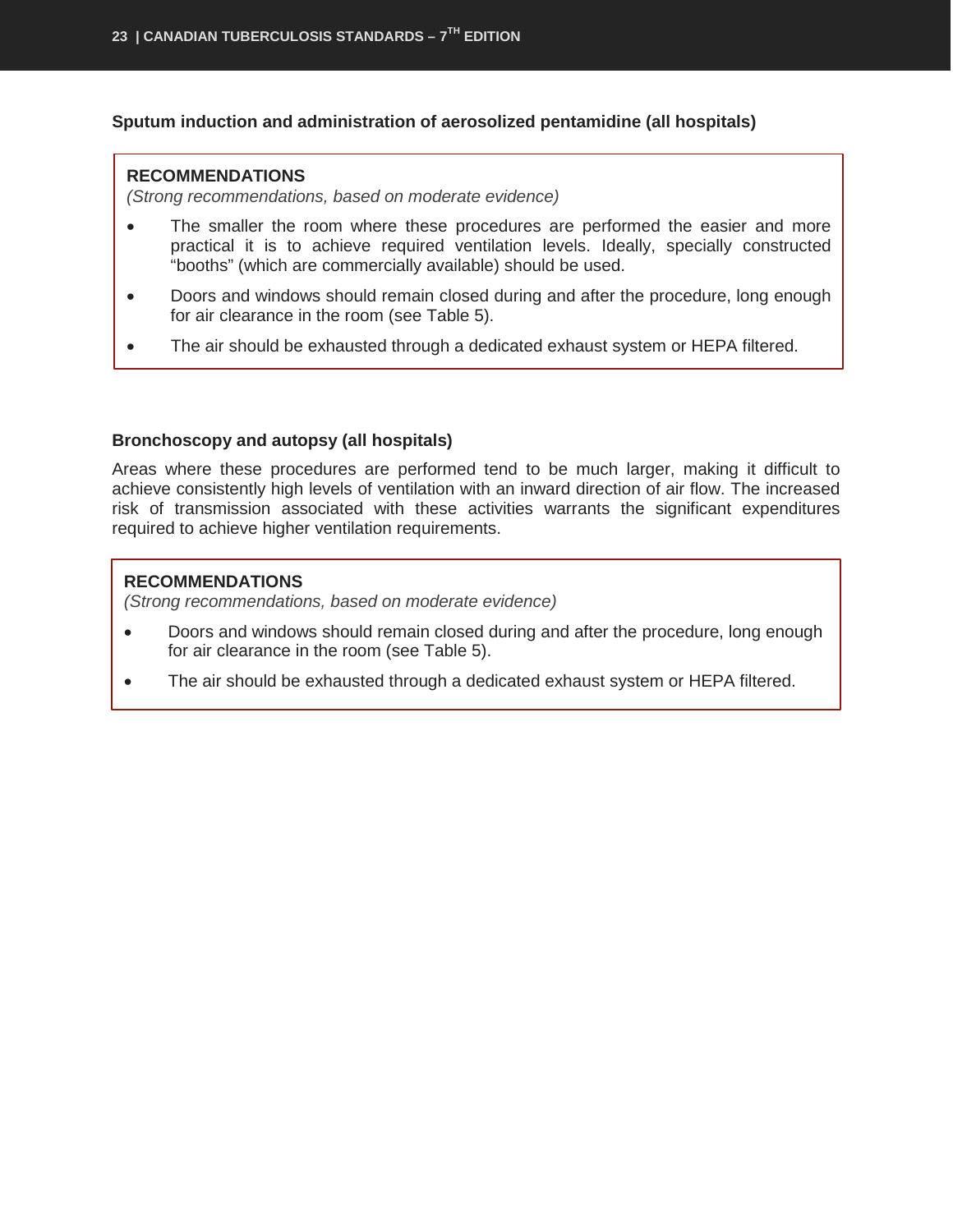|                                                           |                      | Number of mechanical air changes per hour | <b>Recommending agency</b> |                                          | <b>Direction</b><br>of air |  |  |
|-----------------------------------------------------------|----------------------|-------------------------------------------|----------------------------|------------------------------------------|----------------------------|--|--|
| Area                                                      | <b>CTS</b><br>(2013) | <b>CSA</b><br>(2010)                      | <b>CDC</b><br>(2005)       | <b>ASHRAE</b><br>(2008)<br>in FGI (2010) | movement<br>(all agencies) |  |  |
| Autopsy suite                                             | 12                   | 20                                        | 12                         | 12                                       | Inward                     |  |  |
| Bronchoscopy room<br>Sputum induction/pentamidine aerosol | $6 - 12^{t}$         | 20                                        | 12                         | 12                                       | Inward                     |  |  |
| Emergency department (waiting rooms)<br>Trauma            | $2^{\ddagger}$       | $12 \overline{ }$<br>15                   | $12 - 15$                  | 12<br>15                                 | Inward                     |  |  |
| Radiology waiting rooms                                   | $2^{\ddagger}$       | 9                                         | $12 - 15$                  | 12                                       | Inward                     |  |  |
| Operating room or surgical room                           | 15                   | 20                                        | 15                         | 20                                       | Outward                    |  |  |
| Airborne infection isolation rooms <sup>§</sup>           |                      |                                           |                            |                                          |                            |  |  |
| - Existing buildings                                      | 6                    | $\parallel$                               | 6                          | ſ                                        | Inward                     |  |  |
| - New buildings                                           | 9                    | 12                                        | 12                         | 12                                       |                            |  |  |
| General patient care/non-isolation rooms                  | $2^{\ddagger}$       | 6                                         | $***$                      | 4 <sup>tt</sup>                          | N/A                        |  |  |

#### **Table 4. Ventilation recommendations for selected areas in health care facilities**

 $CTS$  = Canadian Thoracic Society;  $CSA$  = Canadian Standards Association;<sup>36</sup> CDC = US Centers for Disease Control and Prevention;<sup>7</sup> ASHRAE = American Society of Heating Refrigeration and Air-conditioning Engineers;<sup>37</sup> FGI = Facilities Guidelines Institute.<sup>3</sup>

**\***Direction of airflow from hallway or corridor relative to space; inward means from hallway **into** room. The US CDC provides further detail on direction of airflow specific to some inpatient settings, such as emergency departments and surgical suites/operating rooms.<sup>7</sup>

**†** Six ACH for existing room and 12 ACH for new constructions.

**‡** Note that the CTS recommendations for these areas were developed following a systematic review of the available evidence on ventilation rates for preventing transmission of *M. tuberculosis*. The scope of the review included general hospital areas, emergency departments, as well as trauma and radiology waiting rooms.

**§** Air-cleaning devices may be used to increase the equivalent ACH.

**||**Portable or fixed HEPA filtration units may be used as a temporary measure to help older facilities achieve the minimum required number of air exchanges per hour, but the facilities should be considered for upgrade. See CSA document for details.<sup>36</sup>

**¶** Portions of a structure can be renovated if facility operation and patient safety in the renovated areas are not jeopardized by existing features of sections retained without complete corrective actions. See ASHRAE document for details.<sup>37</sup>

**\*\***Not stated, no recommendation made specific to these areas.

**††**Recommendation is for patient corridor

Note that the CTS ventilation recommendations in Table 4 should be considered a minimum, as the CSA recommends higher ventilation rates for all areas. The CTS recommendations were developed on the basis of a systematic review of currently available published evidence. Specific ACH rates are not recommended here; rather, Table 4 provides health care organizations with current recommendations provided by various organizations. In deciding which recommendations to implement, hospital administrators may need to take into account factors such as resources, facility design and available scientific evidence. The current paucity of evidence for adequate ACH rates to prevent transmission of *M. tuberculosis* and gaps in existing literature indicate that further research is needed in this area.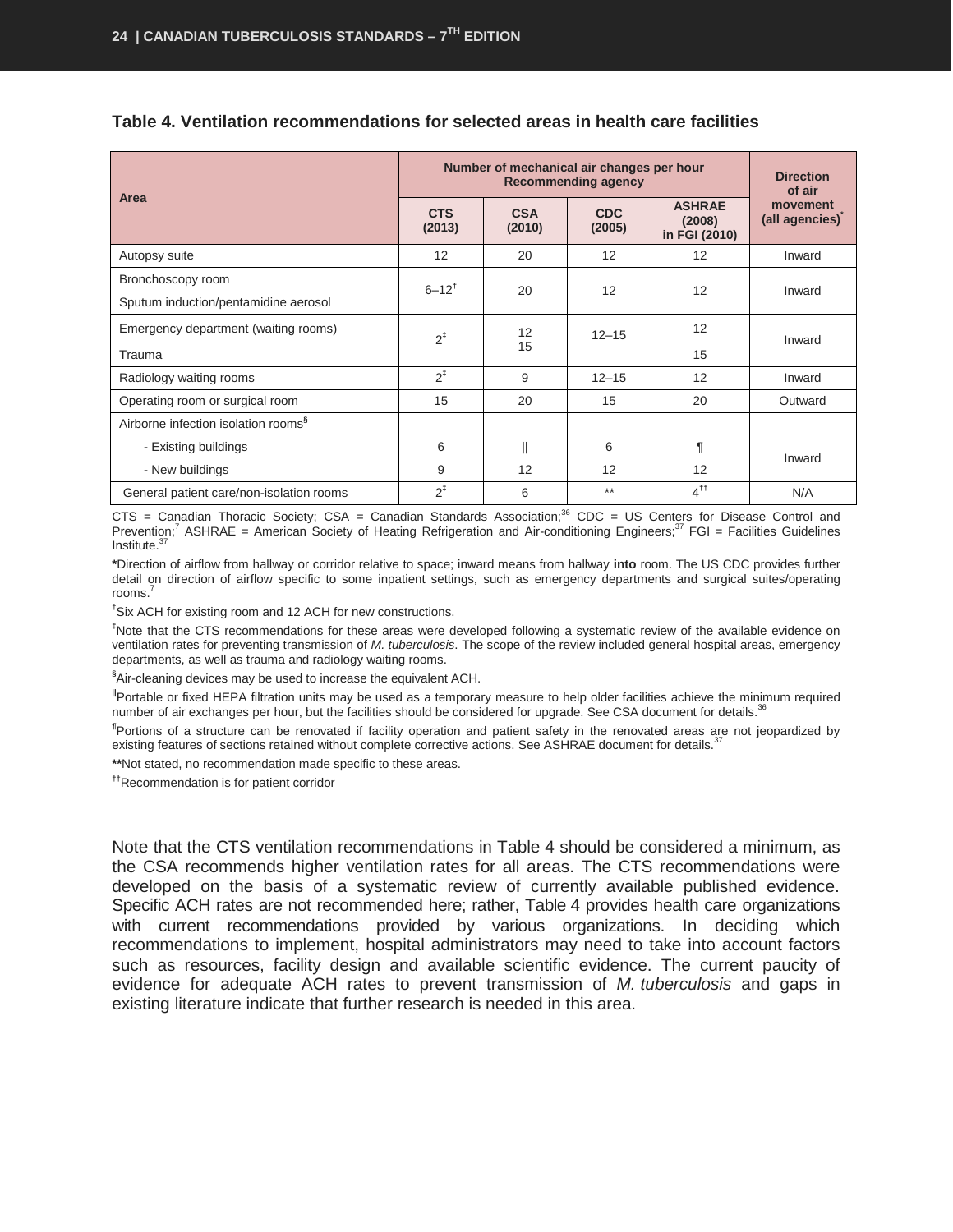#### **Entering rooms after generation of infectious aerosols has ended or patient with respiratory TB disease has been discharged**

Health care workers often ask when it is safe to enter a room previously occupied by a patient with respiratory TB disease without needing to wear a respirator or when a procedure room can be used for another patient after generation of infectious aerosols has ceased. As shown in Table 5, this is dependent upon the level of ventilation in the room (expressed as ACH), if room sizes are relatively similar.

| <b>Air changes</b> | Minutes required for removal of airborne microorganisms |               |  |  |
|--------------------|---------------------------------------------------------|---------------|--|--|
| per hour           | 99% removal                                             | 99.9% removal |  |  |
| 2                  | 138                                                     | 207           |  |  |
| 4                  | 69                                                      | 104           |  |  |
| 6                  | 46                                                      | 69            |  |  |
| 12 <sup>2</sup>    | 23                                                      | 35            |  |  |
| 15                 | 18                                                      | 28            |  |  |
| 20                 | 14                                                      | 21            |  |  |
| 50                 | 6                                                       | 8             |  |  |

#### **Table 5. Time needed (by number of air changes per hour) to remove airborne microorganisms after generation of infectious droplet nuclei has ceased\***

 $*$ This table was adapted from the CDC recommendations.<sup>7</sup>

The values apply to a room in which the generation of aerosols has ceased, and ongoing mixing of the air in the room is assumed. Consideration should also be given to keeping the relative humidity of the air in the hospital at ≤60%. This range has been cited to minimize environmental contamination and provide acceptable indoor air quality.<sup>7</sup>

#### **Cleaning of rooms**

If a room previously occupied by a patient with respiratory TB disease has been ventilated for the appropriate amount of time (see Table 5), the routine hospital cleaning procedures used in nonisolation rooms may be used for terminal cleaning of AIIRs.<sup>7,16</sup> If a room is still in use during cleaning, housekeeping personnel should wear a respirator (see "Respirators and masks" below).

#### **Ultraviolet Germicidal Irradiation**

There is good evidence that short wave ultraviolet germicidal irradiation (UVGI) has excellent bactericidal activity against *M. tuberculosis* and can reduce infectious droplet concentrations by an amount equivalent to ventilation with 20 ACH, depending upon the room volume and type of lights used.<sup>39</sup> Upper-room UVGI is considered a supplement or adjunct to ventilation.<sup>40</sup> Use of UVGI has been controversial because of potential skin cancer and eye damage. However, the risk of skin cancer with new, commercially available UVGI units is essentially eliminated. Possible eye complications can be avoided by proper installation of these units above head height, as well as a schedule of regular inspection and maintenance.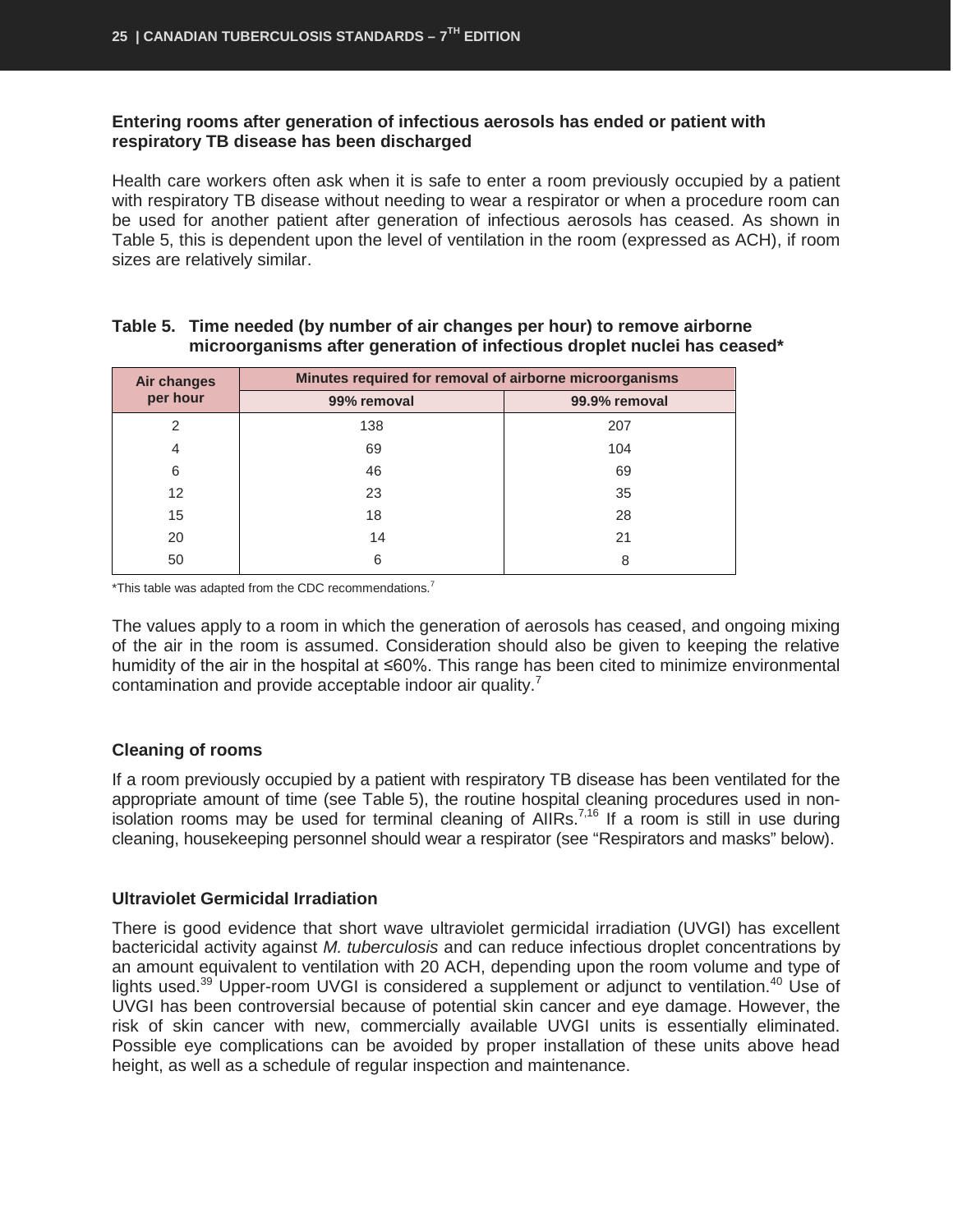A detailed review of the use of UVGI was published in 2010.<sup>41</sup> This technology is being used with increasing frequency in settings such as homeless shelters to reduce airborne infectious microorganisms without the cost of renovating the heating, ventilation and air conditioning (HVAC) system.

For further information on the safe and effective use of UVGI, including proper installation above head height and maintenance, refer to the recent CDC guidance document for using upperroom UVGI to control spread of *M. tuberculosis* in health care settings. <sup>40</sup> Use of UVGI may be considered in bronchoscopy and sputum induction rooms, emergency departments, autopsy areas and HIV clinics if ventilation is inadequate and cannot be upgraded. It can also be used where exposure is unpredictable, such as emergency departments in hospitals that are not considered low risk (see Table 2).

#### **High-efficiency Particulate Air (HEPA) Filtration**

HEPA filtration can be used to filter the exhaust from airborne infection isolation rooms, bronchoscopy suites or rooms where sputum induction is performed. Small HEPA units, either fixed or portable, may also be used to filter recirculated air in a room without the need for an increase in the amount of outdoor air supplied. HEPA filters require careful monitoring and regular change, as clogged filters will result in decreased efficacy. People performing maintenance and replacing filters on any ventilation system that is probably contaminated with *M. tuberculosis* should wear a respirator<sup>7</sup> (see "Respirators and masks"). For further information on HEPA filtration and details on safety issues when handling spent filters, see the CDC quidelines.<sup>7</sup>

With both UVGI and HEPA filtration environmental controls, regular maintenance (including procedures for installation, removal and disposal) and corresponding documentation are necessary.

## <span id="page-27-0"></span>PERSONAL PROTECTION CONTROLS WITHIN HOSPITALS

Personal protection controls are the final level in the hierarchy of control measures for preventing health care associated transmission of *M. tuberculosis*.

#### <span id="page-27-1"></span>RESPIRATORY PROTECTION PROGRAM

Respiratory protection is one element of personal protection control measures. All hospitals should have a respiratory protection program in place. An essential component of the program involves selecting appropriate NIOSH-certified respirators for HCWs, as discussed below. For cost-efficiency purposes, it is also important to provide respirator models with inherently good fit characteristics, as these have been shown to fit more than 90% of workers.<sup>42,43</sup> The health care organization should ensure that appropriate respirators are available as needed for use by HCWs, other staff and visitors, contractors, etc., and that masks, as needed for use by patients with respiratory TB disease, are available.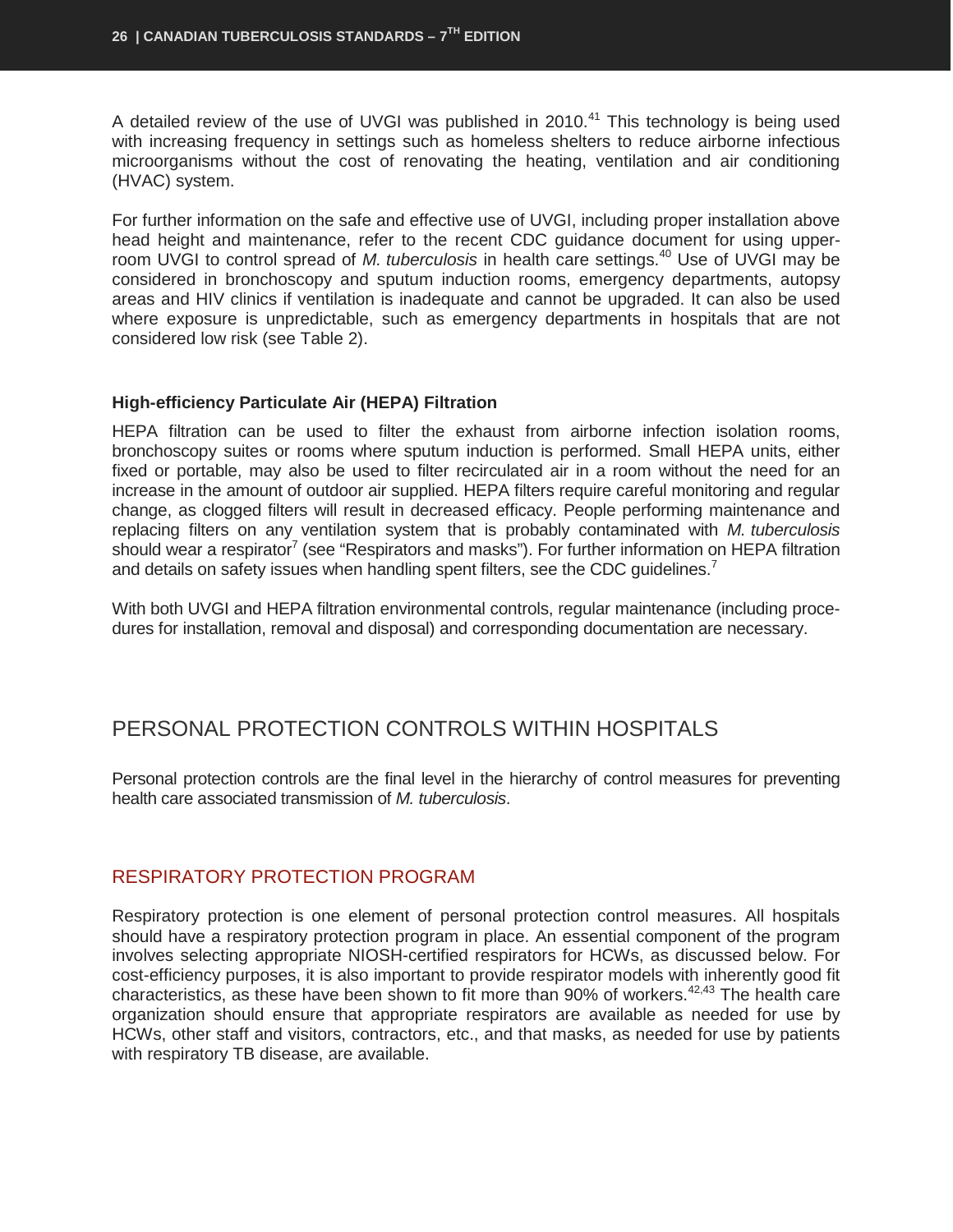Another essential component of a hospital respiratory protection program is education of HCWs regarding the occupational risk of TB and the role of respiratory protection in reducing that risk.

#### **Respirators and Masks**

Respiratory protection of HCWs involves the use of a respirator with a filter class equivalent to or higher than an N95, to prevent inhalation of aerosols containing infectious microorganisms. The most widely used respirators by HCWs in North America are the NIOSH-certified halffacepiece disposable respirators with an N95 filter class, commonly referred to as N95 respirators.15,16 These respirators are certified to filter 95% of particles of diameter 0.3 microns ( $\mu$ m) or larger with less than a 10% leak, thus protecting wearers against airborne infectious microorganisms such as *M. tuberculosis*. 7,44

A mask (either surgical or procedure) is used as a physical barrier. Masks are worn by HCWs to protect their skin and mucous membranes (nose and mouth) from droplets from an infected patient (or source). Masks are not designed for respiratory protection of HCWs as they are less than 50% effective in filtering small droplet nuclei (1–5 microns) containing *M. tuberculosis*. 45

Masks worn by patients with respiratory disease serve as a source control measure to trap the droplets that these patients expel. There is concern that because masks are loose-fitting they may allow the escape of airborne droplets (particularly during coughing); tight-fitting respirators, on the other hand, may be uncomfortable for patients (particularly those with limited respiratory reserve).

It is recommended that in all hospitals, including those with a transfer-out policy for cases of active TB disease, N95 respirators should be available for HCWs whenever a patient is suspected of or confirmed to have respiratory TB disease. This is particularly important because most low-risk hospitals will not have AIIRs in which to house patients while awaiting transfer.

#### **Fit Testing**

Fit testing is used to determine whether a particular size and model of respirator fits a given person by assessing leakage around the face-respirator seal. Each time HCWs put on a respirator, a user seal check (according to manufacturer's instructions) is required to determine whether the respirator is properly sealed to the face. When TB patients are housed in AIIRs, the contribution of respirators in preventing TB transmission to HCWs appears to be minimal.<sup>46</sup> Hence, despite published literature on fit testing<sup>47-49</sup> there is insufficient evidence showing that a fit testing program results in reduced risk of health care associated transmission of *M. tuberculosis*. Nevertheless, most Canadian jurisdictions require fit testing for HCWs to determine their ability to obtain a satisfactory seal during respirator use.<sup>50</sup> HCWs are referred to jurisdictional requirements regarding the processes and frequency of fit testing. In the absence of requirements, consult provincial/territorial public health authorities.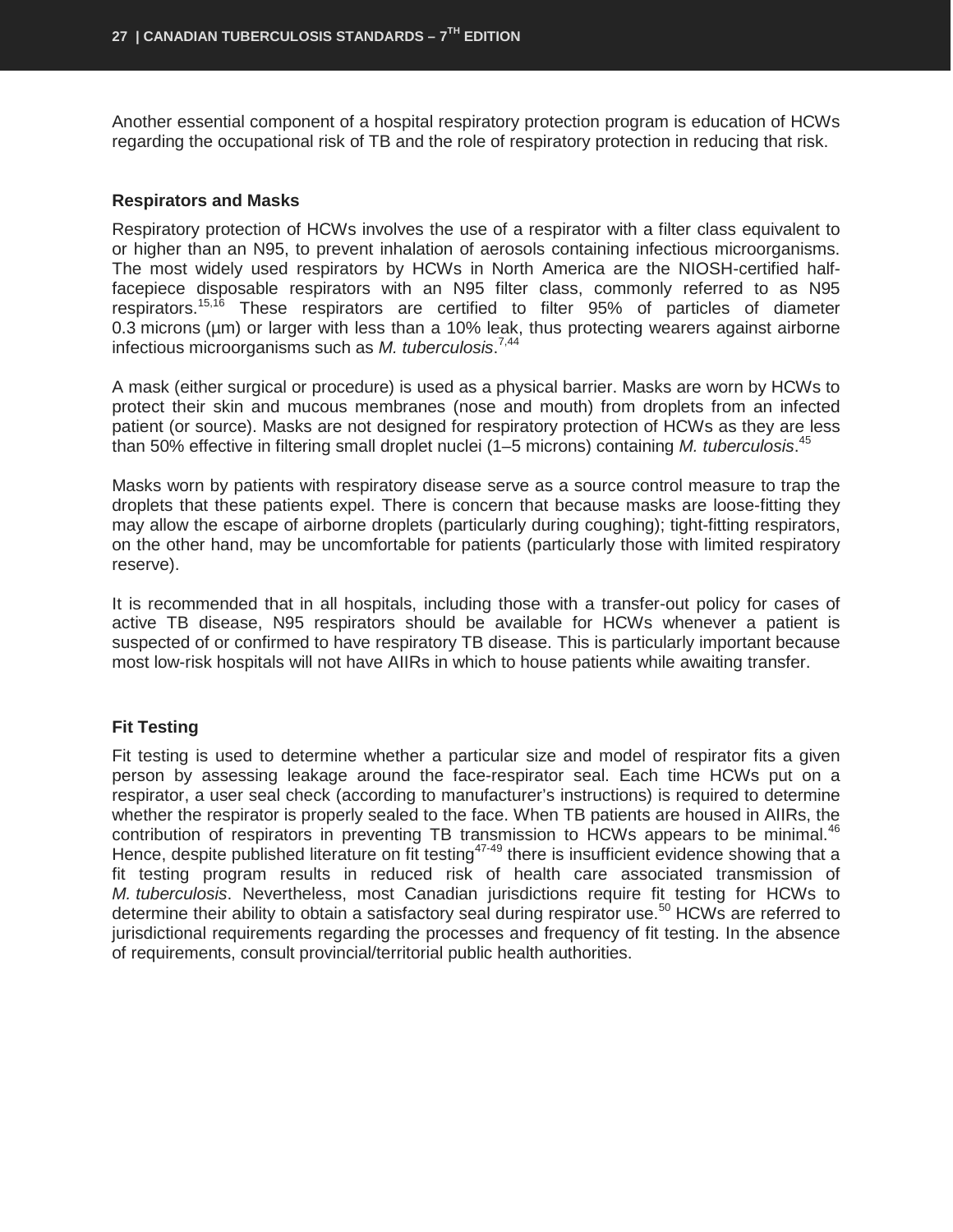#### **RESPIRATOR RECOMMENDATIONS FOR HCWS**

*(Strong recommendations, based on strong evidence)*

- NIOSH-certified respirators (N95 or higher filter class) should be used by HCWs providing care to patients with suspected or confirmed respiratory TB disease.
- NIOSH-certified respirators (N95 or higher filter class) should be used by HCWs involved in the transport of patients suspected of or confirmed as having respiratory TB disease, e.g. paramedics.
- Refer to jurisdictional requirements for fit testing of respirators.

#### **MASK RECOMMENDATIONS FOR PATIENTS**

*(Strong recommendations, based on strong evidence)*

- Masks should be used by patients with suspected or confirmed respiratory TB disease when leaving their AIIRs.
- Masks should be used by patients with suspected or confirmed respiratory TB disease during transfer to a different location.

## <span id="page-29-0"></span>SCREENING FOR LTBI AS PART OF INFECTION PREVENTION AND CONTROL IN HOSPITALS

#### **Baseline TST (all HCWs in all health care facilities)**

The importance of conducting proper baseline TST for all potentially exposed HCWs in all health care settings cannot be overemphasized. At the time of employment, many HCWs may already be TST positive because of prior exposure, particularly HCWs born or previously residing in countries with high TB incidence who may have been exposed and infected before moving to Canada. In addition, older Canadian-born HCWs in some provinces/territories may have received bacille Calmette-Guérin (BCG) vaccination, which can interfere with TST results. Prior exposure to *M. tuberculosis*, nontuberculous mycobacterial infection or BCG vaccination can result in a boosting phenomenon that is misdiagnosed as a TST conversion. The occurrence of boosting phenomena has been documented in 3% to 10% of Canadian HCWs.<sup>13,51</sup> Therefore, a two-step TST is recommended (see Chapter 4, Diagnosis of Latent Tuberculosis Infection). PHAC has developed a compendium of the expected prevalence of TST positivity in various Canadian populations; see Chapter 12, Contact Follow-up and Outbreak Management in Tuberculosis Control, for a summary table from the compendium.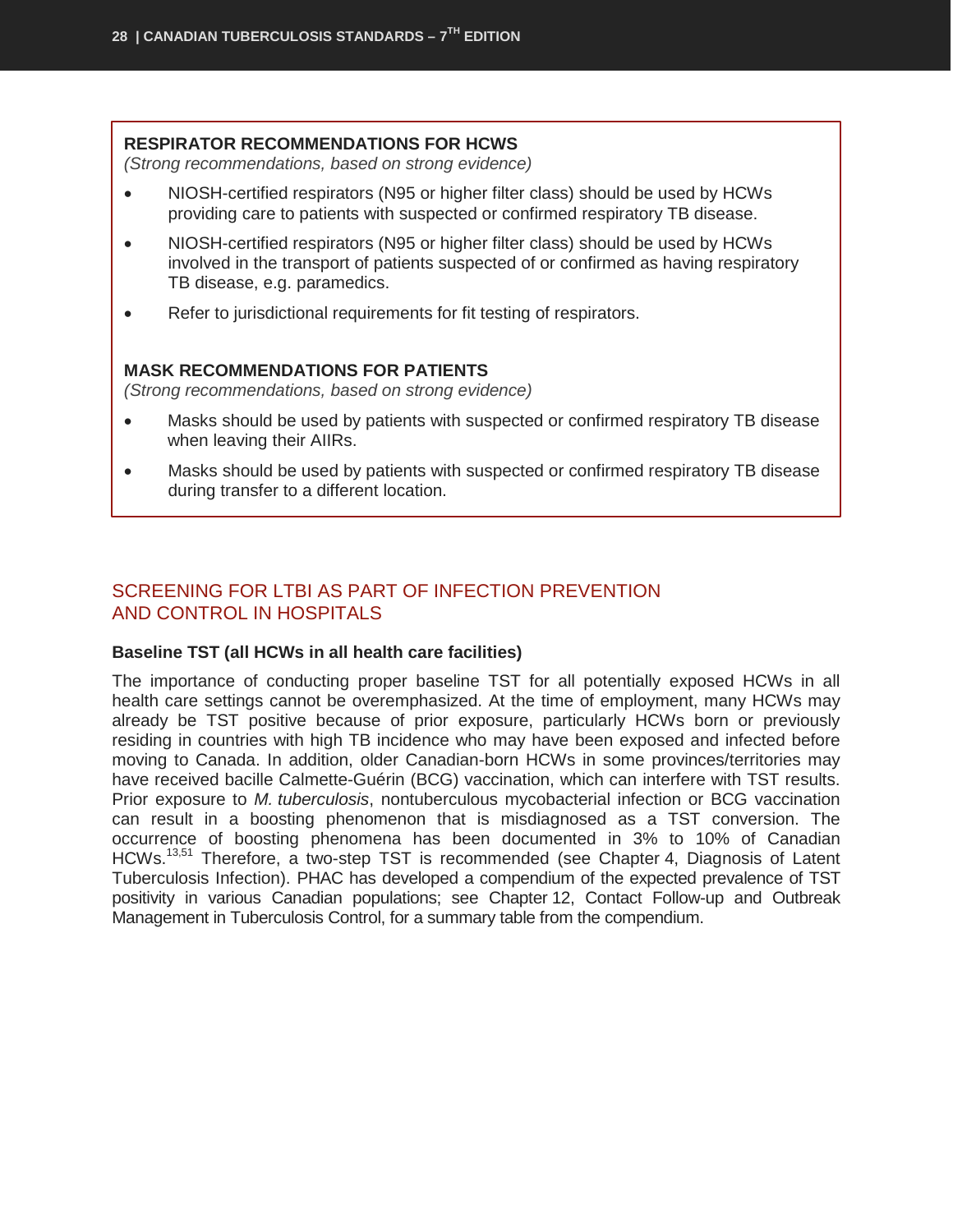#### **Periodic TST (specific clinical personnel in hospitals not considered low risk or those performing high-risk activities in all health care settings)**

Recommendations for serial screening of specific HCWs for LTBI are given in the box below. Periodic TSTs should not be performed on previously TST-positive HCWs as there is no value in doing so; rather, they should be referred for medical evaluation by a physician experienced in TST interpretation and treatment of LTBI, and should also be educated on the signs and symptoms of active TB disease (see Chapter 3, Diagnosis of Active Tuberculosis and Drug Resistance). Information on performing a TST, the definition of skin test conversion and management of the TST-positive worker can be found in Chapter 4, Diagnosis of Latent Tuberculosis Infection.

#### **Post-exposure TST (all hospitals)**

Any HCW who has unprotected exposure (termed an exposure episode) to a patient eventually confirmed to have respiratory TB disease should be considered at risk of having been infected. This includes situations in which a patient with undiagnosed respiratory TB disease was not in an AIIR or was cared for by a HCW who was not wearing a respirator. Exposure could also occur when such patients are not treated for a sufficient amount of time or with an effective regimen before isolation is discontinued.

#### **RECOMMENDATIONS FOR SCREENING HCWS FOR LTBI**

*(Strong recommendations, based on moderate evidence)*

- Baseline two-step TST for all HCWs upon starting work. An exception applies where documented results of a prior two-step TST exist, in which case a single-step TST should be given and prior TST results transcribed into the HCW's health record.
- Annual TST for HCWs (with negative baseline TSTs) involved in intermediate-risk activities in health care settings not considered low risk and those involved in high-risk activities in all health care settings (see Tables 2 and 3).

**Note**: After 2 or more years of annual screening, if the annual risk of infection (based on TST conversion rate in those screened) is shown to be less than 0.5%, consideration could be given to reducing the frequency of screening to every other year or to developing criteria that restrict annual screening to fewer workers who are at higher risk, and not testing the remaining workers except after exposure.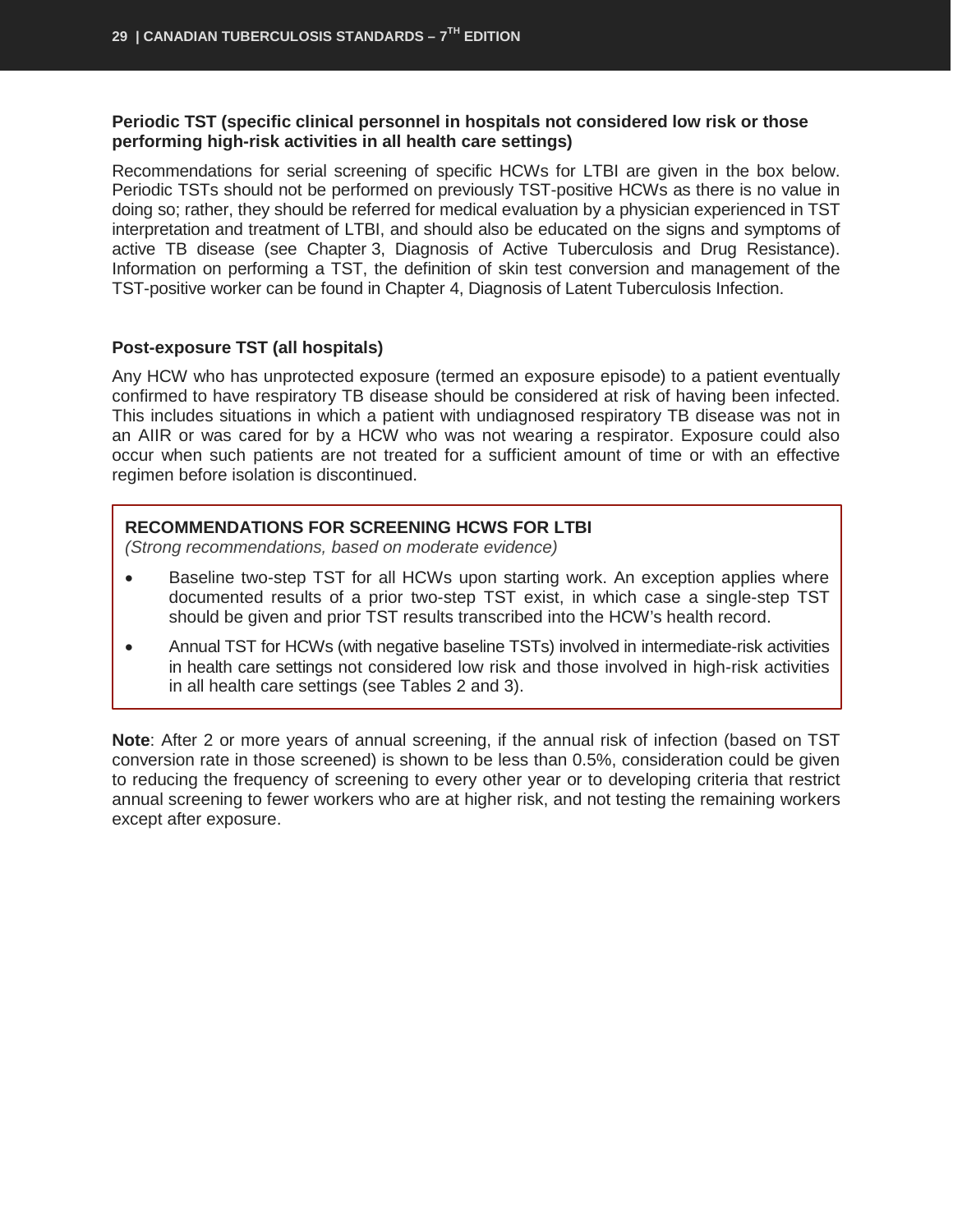#### **RECOMMENDATIONS FOR SCREENING HCWS FOR LTBI**

*(Strong recommendations, based on moderate evidence)*

#### **Post-exposure:**

- Single TST 8 weeks after exposure for TST-negative HCWs exposed to people with respiratory TB disease without adequate protection.
- For previously TST-positive HCWs exposed to people with respiratory TB disease without adequate protection:
	- Refer for medical evaluation and educate on signs and symptoms of active TB disease. See Chapter 3, Diagnosis of Active Tuberculosis and Drug Resistance.
	- For HCWs with a history of BCG vaccination, see Chapter 4, Diagnosis of Latent Tuberculosis Infection, for information on the use of interferon-gamma release assays.

Protocols for TST can be found in Chapter 4, Diagnosis of Latent Tuberculosis Infection.

#### **Interferon-gamma release assay (IGRA)**

The use of IGRA for serial (repeated) testing of HCWs is not recommended because serial testing studies have shown high rates of conversions and reversions, unrelated to exposure or treatment. There is no consensus on the appropriate cut-offs for deciding on IGRA conversions and reversions, and data show substantial variability in IGRA results around the cut-off used for LTBI diagnosis. Thus, TST is the preferred test for serial testing for new LTBI (see Chapter 4, Diagnosis of Latent Tuberculosis Infection, for details).

IGRAs may be useful for confirming a positive TST in low-risk HCWs who are found positive on baseline TST as part of their pre-employment screening.

#### **BCG vaccination**

The efficacy of BCG vaccination against *M. tuberculosis* has varied from zero to more than 80% in randomized controlled trials.<sup>52</sup> As a result, it is not recommended that HCWs be routinely vaccinated with BCG. See Chapter 16, Bacille Calmette-Guérin (BCG) Vaccination in Canada, for details about the vaccine. The issue more relevant to most health care settings in Canada is how to interpret a positive TST or IGRA when there is a history of BCG vaccination in adulthood (see Chapter 4, Diagnosis of Latent Tuberculosis Infection, for information on this). An on-line TST/IGRA interpreter is available at [http://www.tstin3d.com/index.html.](http://www.tstin3d.com/index.html) A summary of the provincial and territorial usage of BCG over time is available from PHAC at [http://www.publichealth.gc.ca/tuberculosis,](http://www.publichealth.gc.ca/tuberculosis) and a BCG world atlas is available at [www.bcgatlas.org.](http://www.bcgatlas.org/#_blank)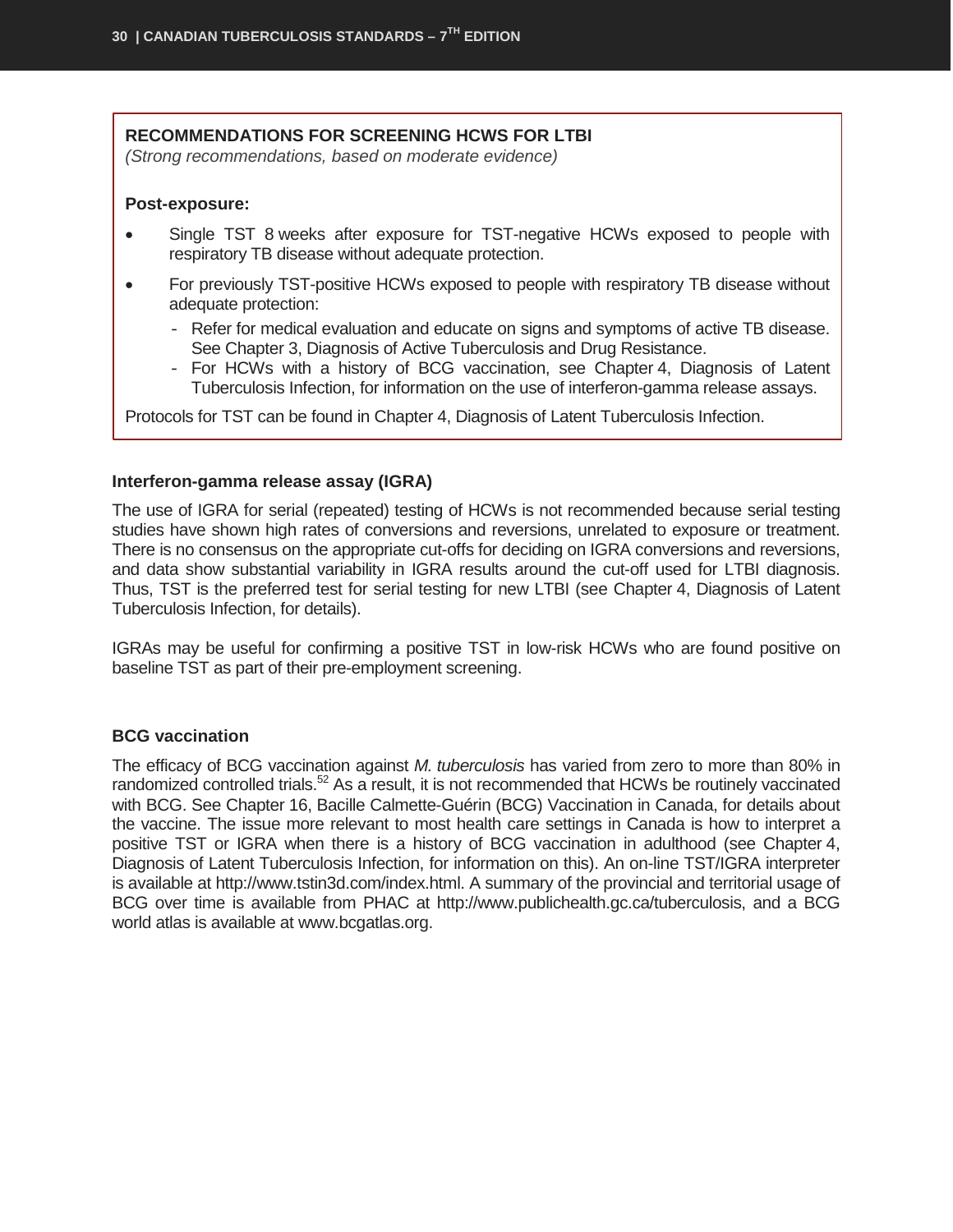#### **Adherence to TB Infection Prevention and Control Measures**

Low adherence to TB infection prevention and control measures by HCWs and to treatment of LTBI by both HCWs and patients will impede TB prevention efforts. Pre-employment screening for active TB disease is not sufficient to prevent *M. tuberculosis* transmission incidents involving HCWs in health care settings. Periodic HCW screening, recommended as above, and a high index of suspicion coupled with early assessment of HCWs with symptoms suggestive of TB are needed. Employers have reported greater success in encouraging HCWs to participate in screening programs when they are performed in conjunction with some other required activity (e.g. orientation, WHMIS [Workplace Hazardous Materials Information System] training, employee updates, vaccination days).<sup>14</sup> Administrative controls such as HCW training and education, in addition to a convenient schedule and location for screening, can increase adherence to TB infection prevention and control measures.<sup>7,53</sup>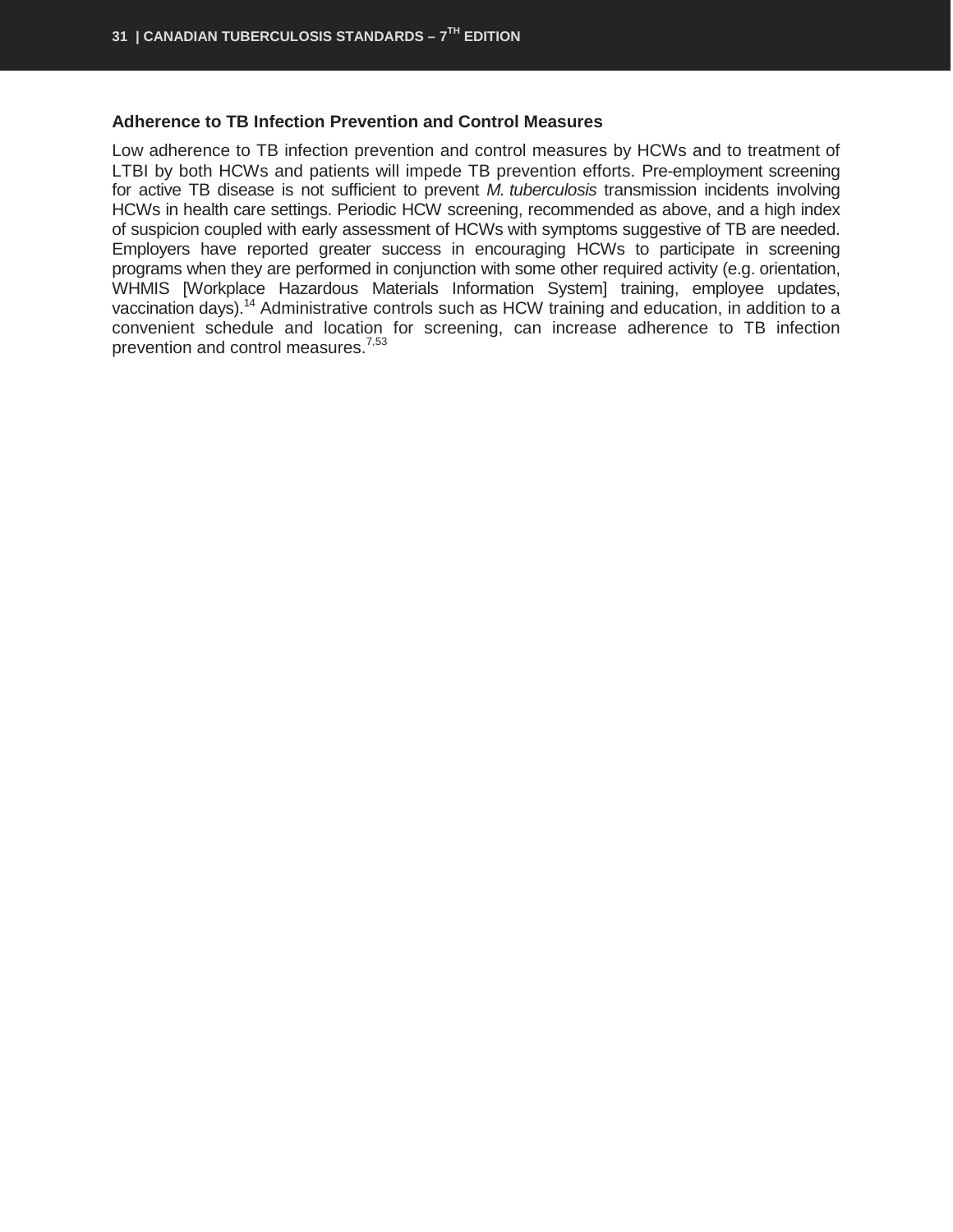## <span id="page-33-0"></span>INFECTION PREVENTION AND CONTROL OF *M. TUBERCULOSIS* IN SPECIFIC UNITS AND POPULATIONS WITHIN HOSPITALS

### <span id="page-33-1"></span>SPECIFIC UNITS

All patients exhibiting signs and symptoms of TB in a hospital setting should be assessed to rule out active TB disease. In certain units, special consideration is required to prevent the transmission of TB to HCWs, other patients and visitors. A unit that treats or cares for at-risk patients (e.g. chemotherapy, HIV and dialysis units) should have a plan in place for how it will manage a patient with respiratory TB disease so that the patient's treatment is not interrupted and other people are not exposed.

#### **RECOMMENDATIONS FOR SCREENING HCWS FOR LTBI**

*(Strong recommendations, based on strong evidence)*

- **Intensive care unit (ICU):** Every patient with suspected or confirmed respiratory TB disease who requires care in an ICU should be placed in an appropriately ventilated AIIR within the ICU. If this is not available, arrangements should be made to transfer the patient to a facility with an AIIR within the ICU as quickly as possible. For patients requiring intubation and mechanical ventilation, an appropriate bacterial filter should be placed on the endotracheal tube to prevent contamination of the ventilator and the ambient air.16 When endotracheal suctioning is performed a closed suction apparatus should be used.
- **Emergency department:** A high index of suspicion for TB is required when assessing patients presenting with signs and symptoms of respiratory TB disease. Such patients should be immediately transferred to an AIIR. If such a room does not exist within the emergency department but exists elsewhere in the hospital, patients should be promptly transferred to this room until respiratory TB disease has been excluded (see "Transport of patients with suspected or confirmed active respiratory TB").
- **Surgery:** Surgery should either be postponed (if feasible) until the TB patient is no longer considered infectious or scheduled to allow adequate ventilation of the room after surgery (see Table 5). Surgery is sometimes required in patients with multidrug-resistant or extensively drug resistant TB, or to drain tuberculous abscesses. Because of the presence of infectious mycobacteria (and anaesthesia gases), the air supplied to the operating room should be exhausted to the outside and not exit the room to other patient care areas. HCWs should wear appropriate respirators (see "Respirators and masks"). Post-operative recovery of the patient with suspected or confirmed respiratory TB disease should take place in the operating room or in an AIIR.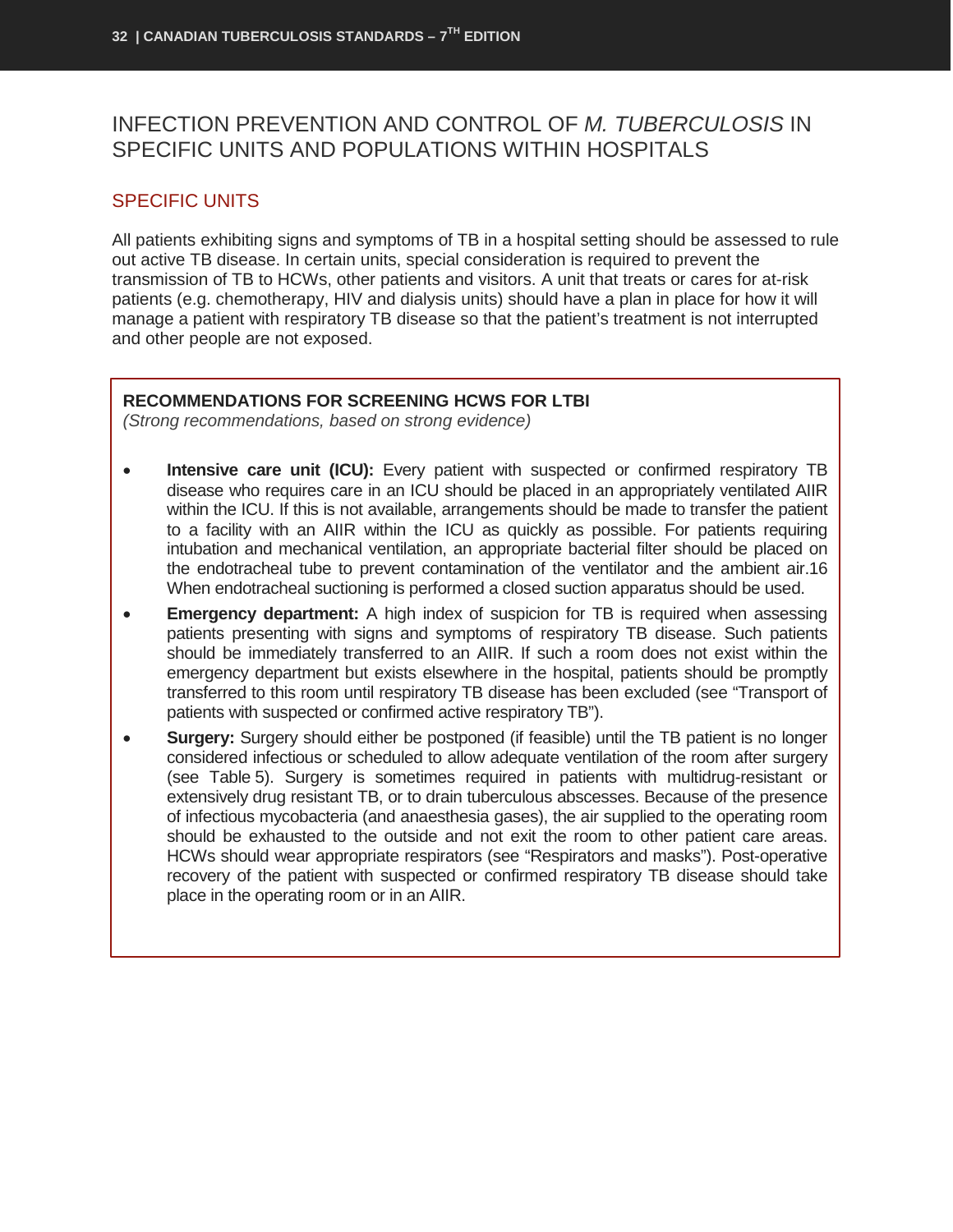## **Special Populations**

There are certain individuals whose immunocompromising conditions or immunosuppressive therapy places them at higher risk of progression from LTBI to active TB disease.<sup>7,54</sup> They include HIV-infected individuals, transplant patients, people undergoing anti-tumour necrosis factor therapy and those undergoing dialysis or treatment for renal disease. A high incidence of LTBI and anergy has been reported among patients with chronic renal failure requiring dialysis.55,56 The risk of active TB disease in this population appears to be high in the first 6 to 12 months after dialysis is initiated.<sup>56</sup> Providing care for patients in a specialized clinic or in other settings might require special considerations, a higher index of suspicion for respiratory TB disease or increased vigilance to prevent transmission before diagnosis. See Chapters 10 and 13 for further information. The CDC provides guidance on infection prevention and control considerations for dialysis units.<sup>7</sup>

## <span id="page-34-0"></span>PREVENTION OF TRANSMISSION OF *M. TUBERCULOSIS* WITHIN OTHER HEALTH CARE SETTINGS

Although the principles of TB infection prevention and control are the same across the continuum of health care, there is variation in the risk associated with different settings, and thus modification of the control measures applied is required. The availability of control measures needs to be considered when recommending interventions to prevent transmission of TB in nonhospital health care settings.

## <span id="page-34-1"></span>LONG-TERM CARE FACILITIES

Long-term care (LTC) facilities include homes for the aged, nursing homes, chronic care facilities, hospices, retirement homes, designated assisted living centres and any other collective living centre. Residents of LTC facilities are considered to be at the same risk as other populations in the community, with the exception of those belonging to at-risk groups (see "Identification of patients with active respiratory TB within hospitals").

Due to the decreasing utility of TST to diagnose LTBI after age 65 and the increasing risk of adverse effects from LTBI treatment in this age group, screening with a posterior-anterior and lateral chest x-ray for active TB is preferred upon admission for those over 65 years old. See Chapter 12, Contact Follow-up and Outbreak Management in Tuberculosis Control, for further discussion and references. A baseline 2-step TST is still recommended upon admission for those 65 years old and under who also belong to an identified at-risk group. Detailed screening recommendations for both HCWs and residents in LTC facilities are provided in Table 6.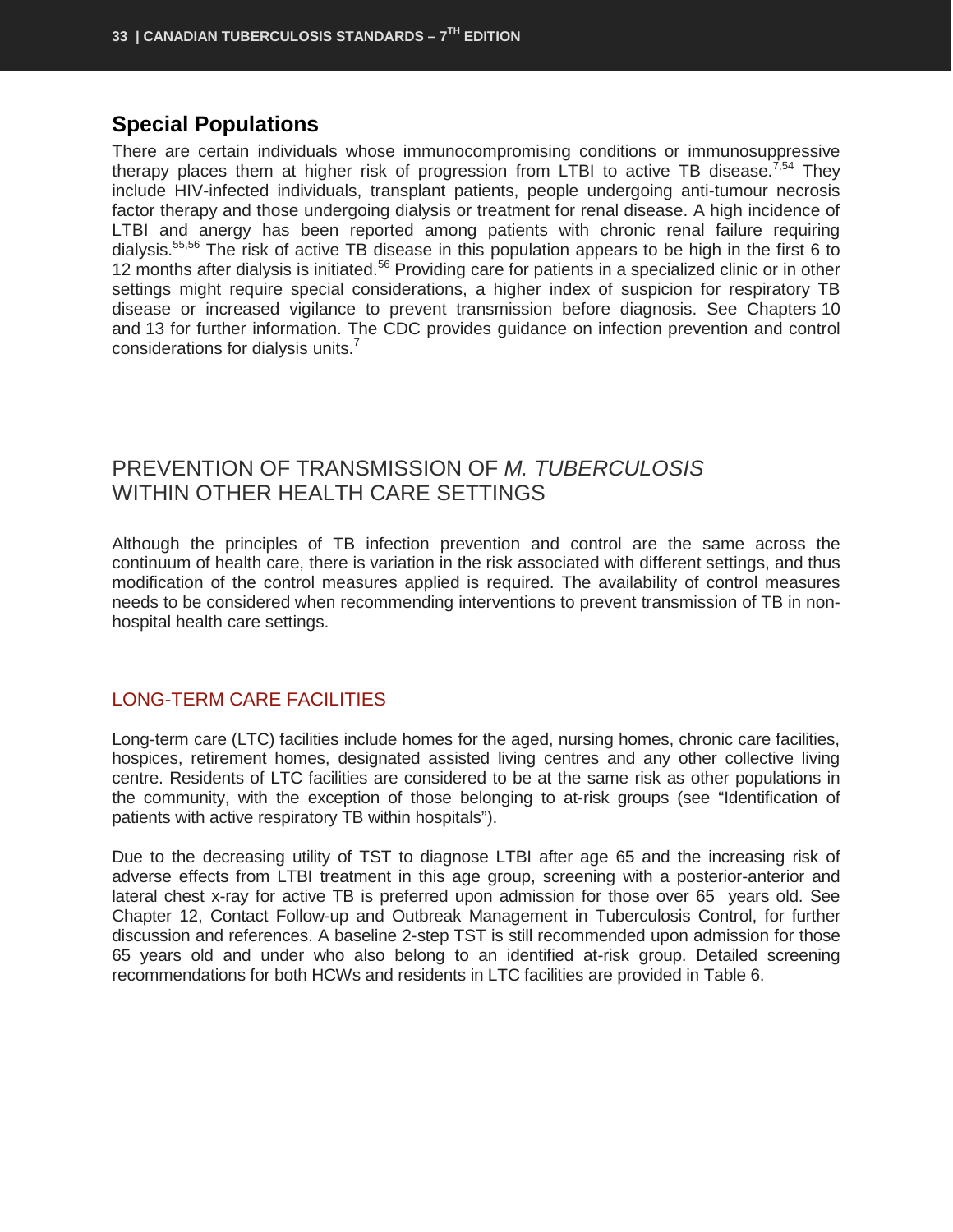#### <span id="page-35-0"></span>AMBULATORY CARE/OUTPATIENT CLINICS

Ambulatory care settings include locations where health services are provided to patients who are not admitted to inpatient hospital units. This includes, but is not limited to, outpatient diagnostic and treatment facilities (e.g. diagnostic imaging, phlebotomy sites, pulmonary function laboratories, TB treatment facilities), community health centres or clinics, physician offices and offices of allied health professionals (e.g. physiotherapists).<sup>7,16</sup> If the patient mix includes members of at-risk populations, a high index of suspicion should be maintained for the presence of respiratory TB disease. See "Identification of patients with active respiratory TB within hospitals" for a description of this population.

#### **RECOMMENDATIONS**

*(Conditional recommendations, based on weak evidence)*

If possible, visits by people with suspected or confirmed respiratory TB disease should be postponed until no longer infectious.

- If a visit cannot be postponed, it should be scheduled at the end of the day to minimize exposure to others, and, when possible, staff should be alerted of these visits to allow for prompt use of precautions.<sup>16</sup>
- The patient should be provided with a mask before arrival or immediately upon reception to be worn until an AIIR becomes available. If unavailable, the patient should be temporarily assessed or treated in a single room with the door closed, away from vulnerable patients, and transferred as soon as medically feasible to a facility with AIIRs if admission is required.<sup>16</sup>
- HCWs caring for people with suspected or confirmed respiratory TB disease in outpatient clinics should wear a respirator (see "Respirators and masks").
- See Table 6 for further infection prevention and control recommendations for this setting

## <span id="page-35-1"></span>PARAMEDICS AND OTHER EMERGENCY MEDICAL SERVICES

Exposure to airborne infectious agents remains a substantial hazard for emergency medical services (EMS) providers. Such exposure can occur during resuscitation or routine transportation of patients.

#### **RECOMMENDATIONS**

*(Strong recommendation, based on strong evidence)*

EMS providers should wear appropriate respirators when attending to people with suspected or confirmed respiratory TB disease. See "Transport of patients with suspected or confirmed active respiratory TB."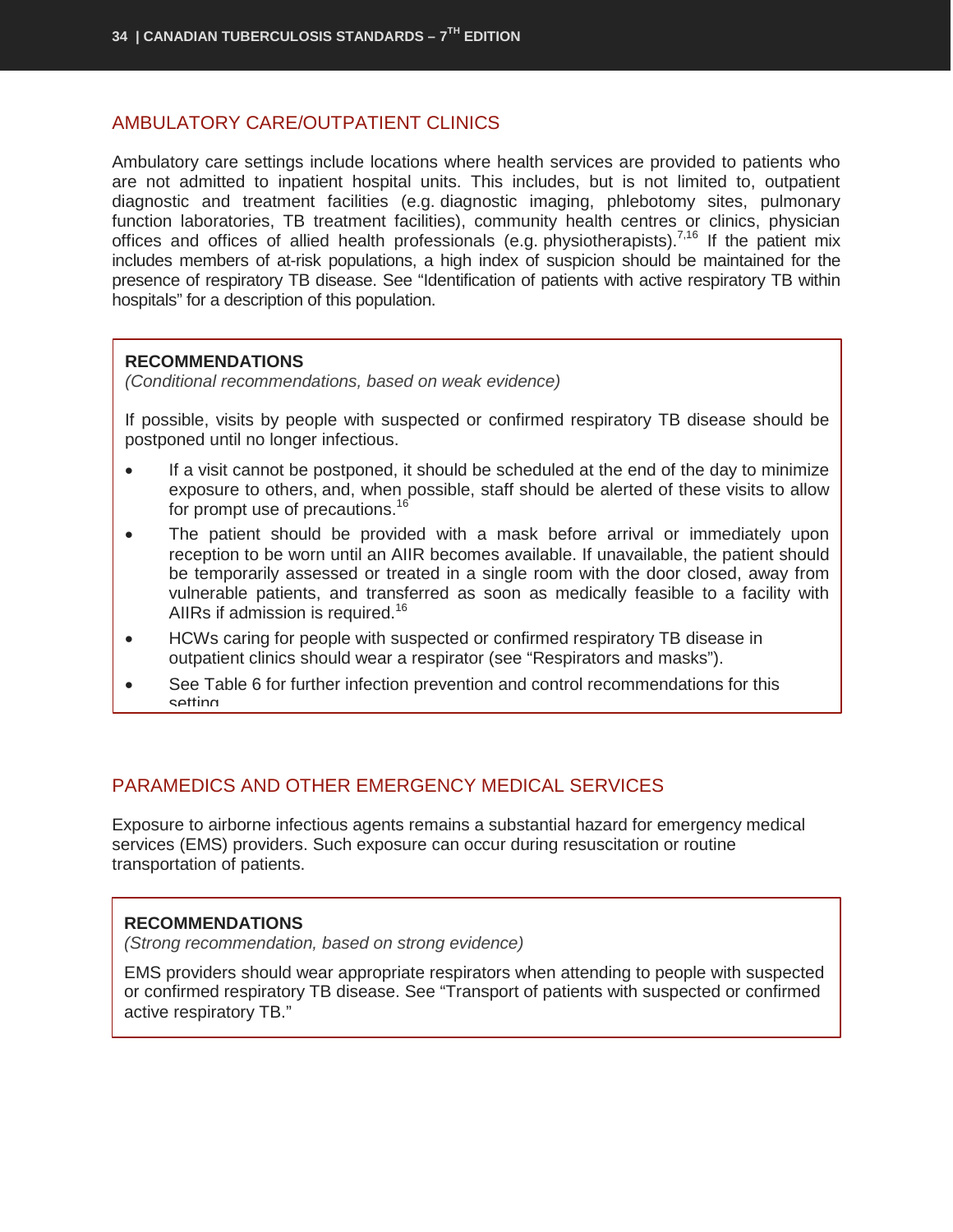#### <span id="page-36-0"></span>REMOTE AND ISOLATED HEALTH CARE SETTINGS

In remote and isolated communities there are many challenges to TB infection prevention and control. Resource limitations may result in difficulties with access to adequate diagnostic facilities for bacteriologic examinations and chest radiography. In some remote and isolated First Nations and Inuit communities, the average TB incidence rates are high but vary considerably among communities.<sup>57</sup> See Chapter 14, Tuberculosis Prevention and Care in First Nations, Inuit and Métis Peoples.

Respiratory TB disease should be ruled out for anyone presenting with unexplained cough for more than 2 weeks with or without fever, unexplained weight loss, hemoptysis, loss of appetite and night sweats. This requires a chest radiograph and analysis of three sputum smears for AFB. The most important measure for infection prevention and control is a high index of suspicion in members of at-risk populations (see "Identification of patients with active respiratory TB within hospitals") with rapid use of diagnostic procedures (including sputum examinations and chest radiography) and early initiation of therapy. If chest radiography is difficult to organize because patients must fly out of the community, then sending sputum samples for AFB smear and TB culture may be a more rapid way to make a diagnosis.

#### **RECOMMENDATIONS**

*(Strong recommendations, based on moderate evidence)*

- In high-prevalence areas where primary care nurses may be required to collect sputum samples for examination for AFB, they should wear a respirator and separate themselves from the area where the person is providing the sputum specimen.
- Health care facilities that care for at-risk populations should have access to resources that will facilitate implementation of essential administrative, environmental and personal protective controls.
- See Table 6 for further infection prevention and control recommendations for this setting.

Where resources remain limited because of lack of the infrastructure needed to implement necessary infection prevention and control measures, strategies used in low-resource countries could be implemented:<sup>58</sup>

- Schedule visits from people with suspected or confirmed respiratory TB disease at the end of the day or after regular hours.
- If patients needing medical attention cannot be transferred to a facility with an AIIR, cohort smear- positive TB patients, provided they are receiving treatment and there is no suspicion of drug resistance (or the prevalence of drug-resistance is known to be very low).<sup>26</sup>
- Establish effective out-patient services with community-based treatment programs (in homes) to complete treatment started in the hospital, especially where AIIRs are unavailable. $58$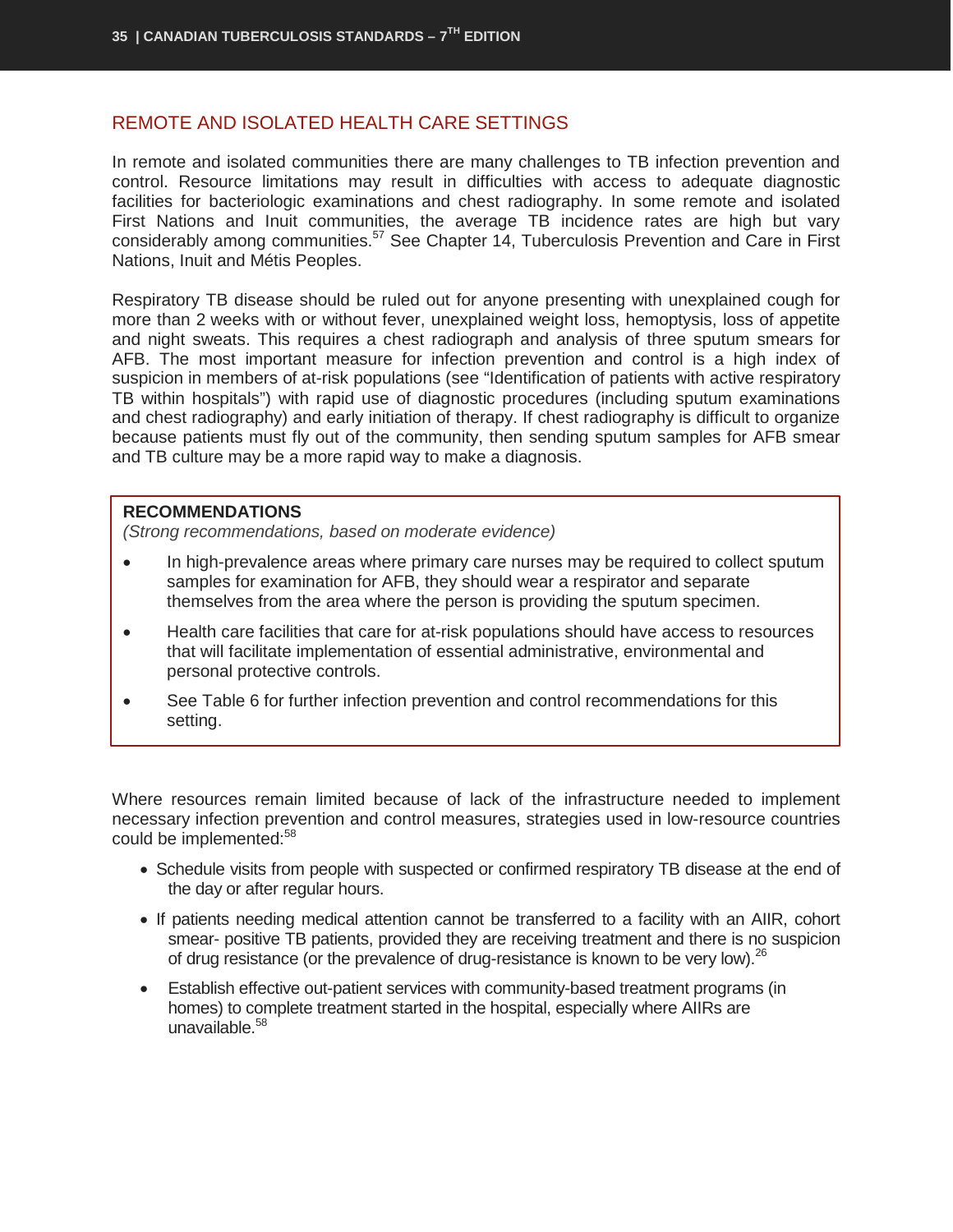• When outdoor temperature permits, use natural ventilation to assist in reducing the risk of transmission of airborne pathogens. The World Health Organization has produced evidencebased guidelines on natural ventilation with minimal hourly ventilation rates.<sup>59</sup>

### <span id="page-37-0"></span>HOME CARE SETTINGS

Home care is delivered to patients who reside in their home or a community care residence. *M. tuberculosis* transmission to HCWs who work in home-based health care settings has been documented with recommendations developed to prevent transmission.<sup>7</sup> The room in the home where the patient spends considerable amounts of time should be well ventilated.<sup>16</sup>

#### **RECOMMENDATIONS**

*(Conditional recommendations, based on very weak evidence)*

- Home care agencies in consultation with public health authorities should develop a system for screening at-risk clients for signs of respiratory TB disease before and during visits, thus facilitating earlier diagnosis and use of appropriate infection prevention and control measures.
- HCWs caring for clients with respiratory TB disease at home should wear a respirator (see "Respirators and masks").
- HCWs should not perform cough-inducing or aerosol-generating medical procedures on clients with suspected or confirmed infectious TB disease, because recommended infection prevention and control measures will probably not be in place in the home.<sup>7</sup>
- See Table 6 for further infection prevention and control recommendations for this setting.
- See Figure 2 on home isolation and Chapter 5, Treatment of Tuberculosis Disease.

## <span id="page-37-1"></span>PREVENTION OF TRANSMISSION OF *M. TUBERCULOSIS* WITHIN RESIDENTIAL AND COMMUNITY CARE SETTINGS

While guidance is available on preventing *M. tuberculosis* transmission in health care settings, less has been written about prevention in community care settings, even though the incidence of LTBI and active TB disease in these settings exceeds that in the general population who are not receiving care.<sup>60</sup>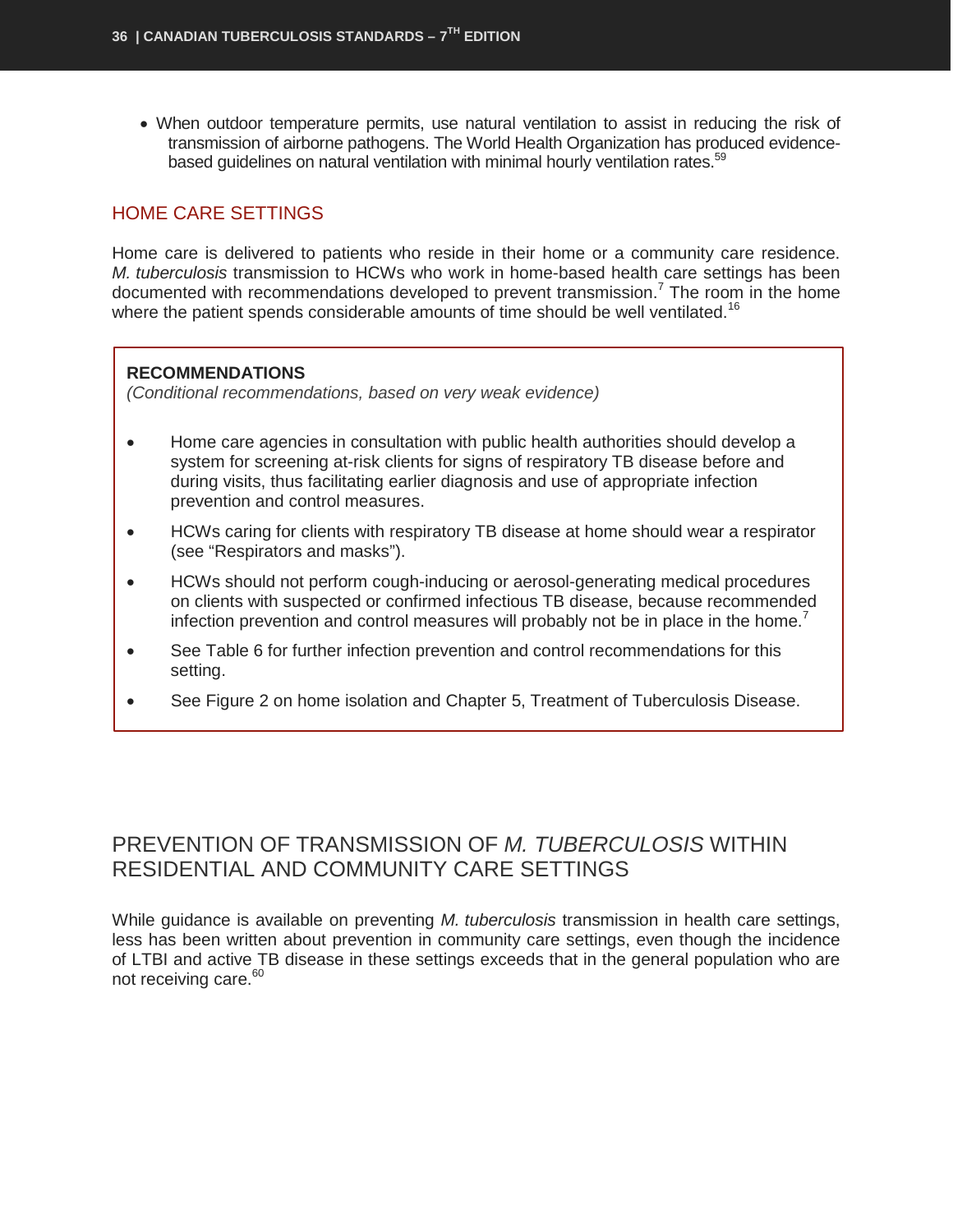#### <span id="page-38-0"></span>ADULT DAY CARE CENTRES

For the purposes of these guidelines, adult day care facilities include basic or specialized day care centres for adults or other special adult populations requiring care. Adult day care services often include group programs designed to meet the social and health needs of functionally and/or cognitively impaired adults. Examples of clients include individuals with Alzheimer's disease, developmental disabilities, traumatic brain injury, mental illness, vision and hearing impairments.<sup>37</sup> See Table 6 for screening recommendations for clients and employees.

These recommendations apply only to clients who expect to use these services for 4 or more hours per week or for 150 or more hours per year.

#### <span id="page-38-1"></span>HOMELESS SHELTERS AND DROP-IN CENTRES

Recent extended outbreaks of *M. tuberculosis* in homeless and under-housed individuals in Canada and the United States highlight the risk of ongoing transmission within this population.<sup>61,62</sup> Overcrowding increases transmission risk, as does failure to recognize signs and symptoms of respiratory TB disease and inability to take immediate steps to prevent transmission. An upsurge in foreign-born homeless people in Canada could present an increased risk of drug-resistant strains being introduced into the homeless shelter system.<sup>6</sup> Employees and regular volunteers of shelters are at increased risk of becoming infected with TB because of frequent exposure to undiagnosed cases, compounded by inadequate ventilation. Screening for LTBI among the homeless can be labour intensive and complicated, and adherence to therapy for LTBI is often low in this population. Active case finding can also be challenging, as a large proportion of homeless people may have chronic cough and other symptoms that can imitate those of TB. Furthermore, following up on contacts of active cases can be extremely difficult.

Primary prevention of TB through improved environmental controls is perhaps the most important control strategy. This includes cleaning, repair and upgrading of air filter units as well as adding induct and upper-air UVGI, which will help reduce the risk of TB transmission.<sup>63</sup> Opening windows to improve fresh air ventilation can also result in a dramatic decrease in *M. tuberculosis* transmission, especially in shelters with inadequate ventilation.<sup>64</sup> However, this is not feasible for most of the year in Canada because of cold temperatures. Guidelines to assist shelter operators and staff in reducing the risk of *M. tuberculosis* transmission in homeless shelters have been published.<sup>64,65</sup>

#### **RECOMMENDATIONS**

*(Conditional recommendations, based on very weak evidence)*

- With support from local public health authorities, homeless shelters should develop and implement a TB management program that provides education to staff, volunteers and clients.
- See Table 6 for further infection prevention and control recommendations for this setting.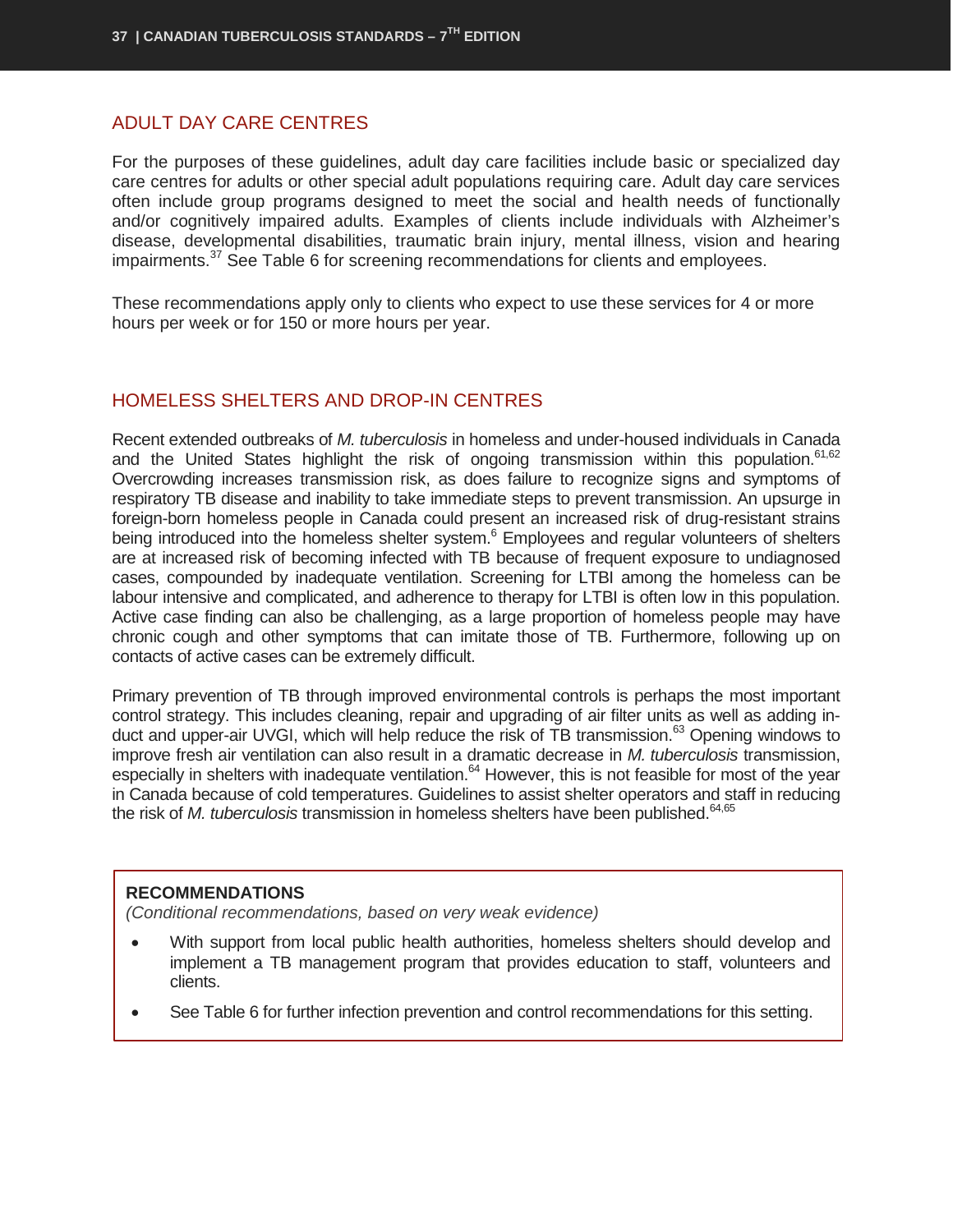#### <span id="page-39-0"></span>ADDICTION TREATMENT CENTRES

A high prevalence of positive TST concurrent with increasing duration of injection drug use has been documented in this population. In addition, drug users have also been shown to have an increased risk of progression from LTBI to active TB disease.<sup>10</sup> The benefit of TST screening for this high-risk population in terms of follow-up medical evaluation and adherence to therapy has been low.<sup>10</sup> Incentives have been shown to be a consistent and effective strategy for increasing participation in TB screening as well as educational activities for this population.<sup>10,66</sup> See Table 6 for further recommendations for this setting.

In populations known to have poor rates of return for TST reading (e.g. homeless individuals and intravenous drug users), use of IGRAs can help achieve a higher rate of test completion and follow-up, although completion of LTBI treatment may still be challenging.

## <span id="page-39-1"></span>PREVENTION OF TRANSMISSION OF *M. TUBERCULOSIS* WITHIN CORRECTIONAL FACILITIES

The following is based in part on the Correctional Service Canada (CSC) guidelines for TB prevention and control in institutions in which inmates are sentenced to 2 years or longer.<sup>67</sup> At the time of publication of this *Standard*, the CSC guidelines were under revision. An additional resource is the guideline published by the CDC on the prevention and control of TB in US correctional and detention facilities.<sup>68</sup> It should be noted that the recommendations below were developed mainly for federal facilities, as TB prevention and control activities and capacity vary across Canada for provincial/territorial correctional facilities. The latter facilities generally have more inmates, most of whom have shorter stays than inmates in federal facilities. The shorter duration of incarceration in provincial/territorial facilities, make it more difficult to implement recommendations developed for federal facilities.

The risk of TB transmission is higher in correctional facilities as a result of several factors:

- 1. The prevalence of LTBI among correctional facility inmates is higher than in the average Canadian population.
- 2. The risk of reactivation of LTBI to active TB disease is increased because of the higher prevalence of HIV infection, other comorbidities, previous or current cigarette smoking, and alcohol and injection drug abuse in this population.
- 3. Diagnosis may be delayed because of poor use of medical services.
- 4. Ventilation is often inadequate because of recirculation of air and a lack of open windows. This is more common in older prisons that were built to achieve security, not airborne infection control.
- 5. The density of inmates may be high (crowding).
- 6. Transfer of inmates within and between facilities may be frequent.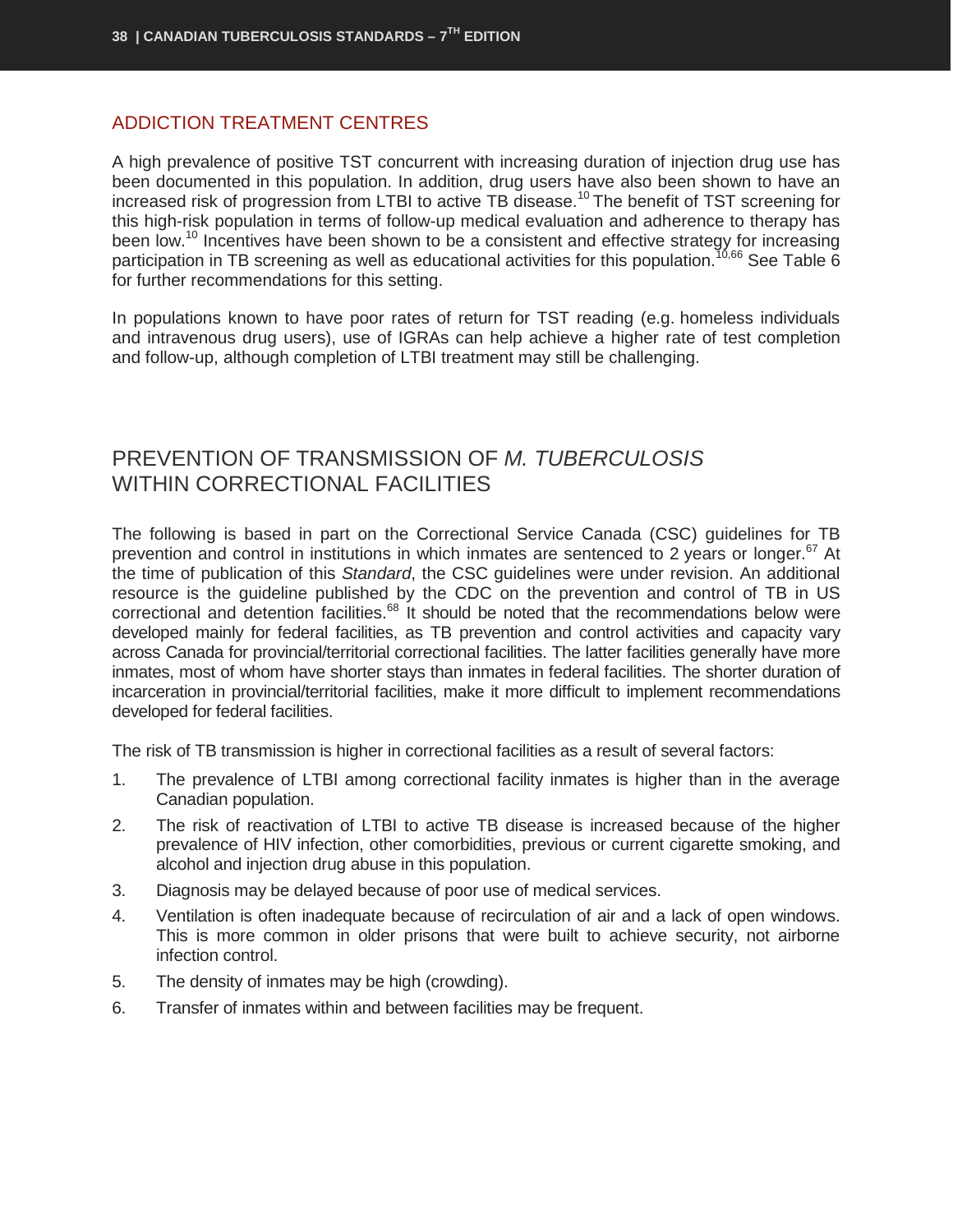#### <span id="page-40-0"></span>TB CONTROL PROGRAM FOR CORRECTIONAL FACILITIES

It is recommended that the first step of a TB management program in a correctional facility should be to perform an institutional risk assessment in order to decrease the risk of inmate and staff exposure to and acquisition of *M. tuberculosis*. This risk assessment is based on the baseline TB status of inmates and staff and an annual review of active respiratory TB cases diagnosed among inmates (and, if any, among staff). This involves inquiries into the medical and TB history as well as risk factors and symptoms.

Past TB-related history should be collected, if necessary, by accessing a comprehensive electronic medical database. The history should be reviewed carefully, including results of previous TSTs and any chest radiography, as should prior treatment of LTBI or active TB disease. Incomplete treatment should prompt a thorough evaluation of the possibility of active TB disease by means of chest radiography, medical evaluation and sputum analysis for AFB smears and cultures. Active case finding by symptom check is recommended for inmates on admission (baseline) and annually thereafter. At all other times a high index of suspicion should be maintained in order to minimize delays in the diagnosis of active respiratory TB. Suspicion should be particularly high if the inmate has a prior history of TB, even if treatment was judged to have been adequate, since actual adherence to treatment may have been suboptimal, leading to increased risk of relapse.

AIIRs exist across Canada in CSC facilities with at least one per geographic/administrative region. The direction of air flow should be into the room, and the air should then be exhausted outdoors. This should be verified when the room is occupied. For treatment of LTBI in inmates and staff, see Chapter 6, Treatment of Latent Tuberculosis Infection.

#### **RECOMMENDATIONS**

*(Strong recommendations, based on strong evidence)*

- Inmates who are suspected of having respiratory TB disease should be placed immediately in an AIIR until TB is ruled out or they have received sufficient treatment and are deemed no longer infectious (see Figure 1).
- Inmates and staff who are exposed to people with respiratory TB disease should be investigated in close collaboration with local public health authorities using the principles outlined in Chapter 12, Contact Follow-up and Outbreak Management in Tuberculosis Control.
- See Table 6 for further infection prevention and control recommendations for this setting.
- If an inmate is discharged while still being treated for active TB disease, follow-up should be arranged directly with local public health authorities, so that supervised treatment is not interrupted, even for a day.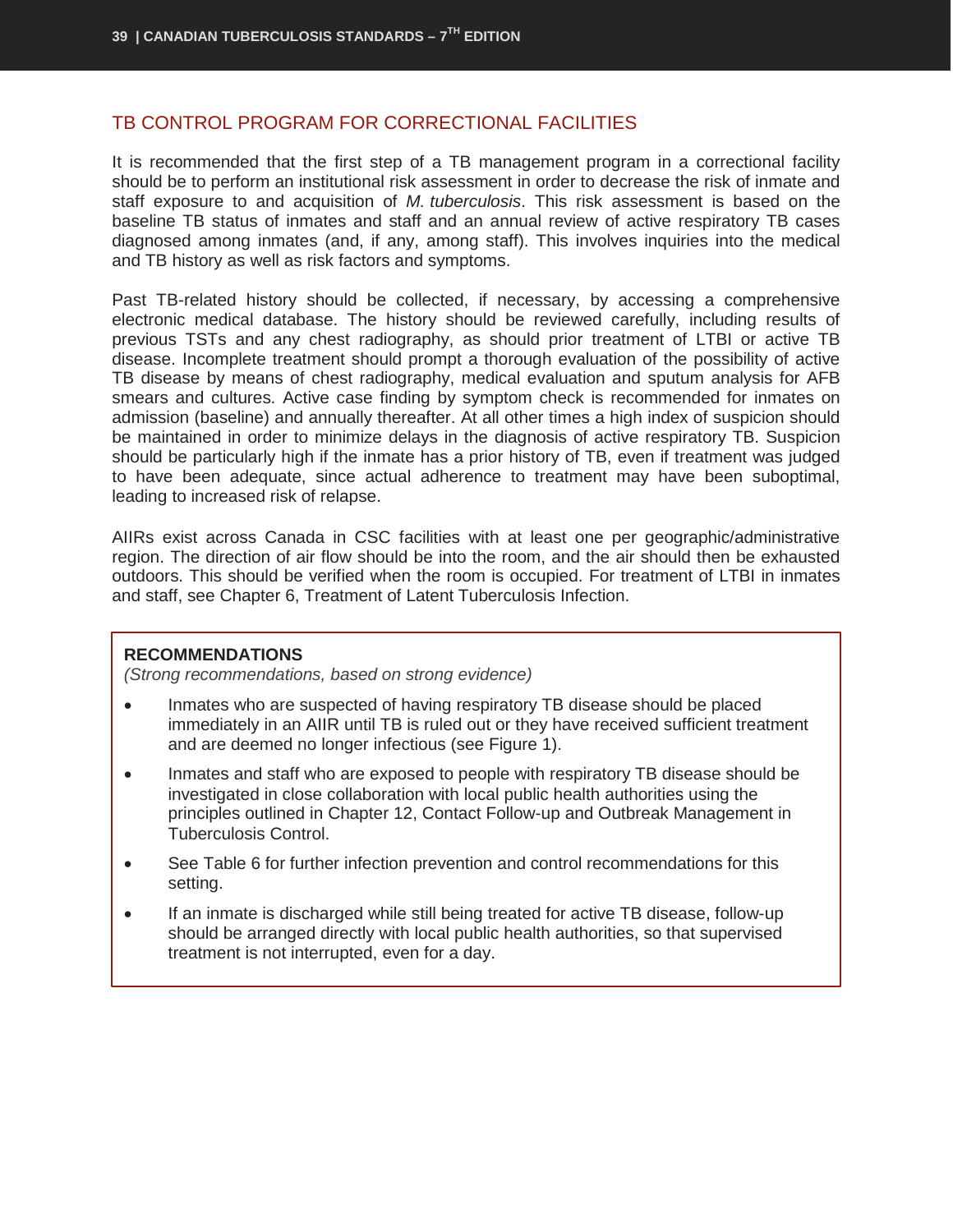#### **Table 6. Summary of recommendations for TB infection prevention and control measures in non-hospital settings**

*For the purposes of this table, "people with infectious TB" refers to people with suspected or confirmed respiratory TB disease unless otherwise indicated.* 

| <b>Facility/setting</b>                                                                                                                                    | <b>Administrative controls</b>                                                                                                                                                                                                                                                                                                                                                                                     | <b>Environmental</b><br><b>controls</b>                                                                                                                                             | Personal<br>respiratory<br>protection controls                                                                                                                                                                          | Screening and surveillance <sup>†</sup>                                                                                                                                                                                                                                                                                                                                                                                                                 |
|------------------------------------------------------------------------------------------------------------------------------------------------------------|--------------------------------------------------------------------------------------------------------------------------------------------------------------------------------------------------------------------------------------------------------------------------------------------------------------------------------------------------------------------------------------------------------------------|-------------------------------------------------------------------------------------------------------------------------------------------------------------------------------------|-------------------------------------------------------------------------------------------------------------------------------------------------------------------------------------------------------------------------|---------------------------------------------------------------------------------------------------------------------------------------------------------------------------------------------------------------------------------------------------------------------------------------------------------------------------------------------------------------------------------------------------------------------------------------------------------|
| Long-term care<br>(homes for the aged,<br>nursing homes, chronic<br>care facilities, hospices,<br>retirement homes,<br>designated assisted                 | Facility risk assessment by<br>retrospective review of all TB<br>cases in preceding 5 years and all<br>available TST results for staff and<br>volunteers. This should inform the<br>decision to routinely screen<br>residents.                                                                                                                                                                                     | CTS: 2 ACH<br>CSA: 4 ACH<br>CDC: NR<br>FGI/ASHRAE:<br>2-6 ACH                                                                                                                       | Respirators for<br><b>HCWs in contact with</b><br>people with infectious<br>TB. <sup>§</sup><br>Mask for people with<br>infectious TB if not in<br>airborne infection<br>isolation room (AIIR)<br>and during transport. | Employees/volunteers":<br>Baseline screening upon hire<br>or placement using two-step<br>TST. <sup>1</sup><br>Annual TST unless conversion<br>rate is shown to be ≤0.5%.                                                                                                                                                                                                                                                                                |
| living centres and any<br>other collective living<br>centre)                                                                                               | Educate staff about TB symptoms,<br>risk factors and infection<br>prevention and control measures. <sup>#</sup><br>People with infectious TB should<br>be transported as soon as possible<br>to an appropriate medical facility<br>and should not return to the setting<br>until they are no longer infectious.                                                                                                    |                                                                                                                                                                                     |                                                                                                                                                                                                                         | <b>Residents/clients:</b><br>Baseline posterior-anterior<br>and lateral chest radiography<br>on admission for people >65<br>years old from identified<br>populations. <sup>11</sup><br>Baseline two-step TST upon<br>admission for identified<br>population $\leq 65$ years old. <sup>1</sup><br>Annual TST not necessary.<br>Facility risk assessment/local                                                                                            |
|                                                                                                                                                            |                                                                                                                                                                                                                                                                                                                                                                                                                    |                                                                                                                                                                                     |                                                                                                                                                                                                                         | epidemiology should inform<br>decision. <sup>##</sup>                                                                                                                                                                                                                                                                                                                                                                                                   |
| Ambulatory care and<br>outpatient clinics<br>See Table 4 for ACH<br>recommendations for<br><b>AIIR</b>                                                     | Signage at entry requesting use of<br>surgical mask by people with<br>respiratory symptoms that suggest<br>infection.<br>High index of suspicion if signs and                                                                                                                                                                                                                                                      | CTS: 2 ACH<br>CSA: 6-9 ACH<br>CDC: NR<br>FGI/ASHRAE: 6 ACH                                                                                                                          | Respirators for HCW<br>in contact with<br>people with infectious<br>TB. <sup>§</sup><br>Mask for people with                                                                                                            | Employees/volunteers <sup>  </sup> :<br>Baseline screening upon hire<br>or placement using two-step<br>TST. <sup>1</sup><br>Annual TST not necessary.                                                                                                                                                                                                                                                                                                   |
|                                                                                                                                                            | symptoms of active TB disease.<br>Schedule visit by people with<br>infectious TB for end of day.                                                                                                                                                                                                                                                                                                                   |                                                                                                                                                                                     | infectious TB if not in<br>AIIR or during<br>transport.                                                                                                                                                                 | Patients:<br>See Chapter 13, Tuberculosis<br>Surveillance and Screening in<br>High-risk Populations, for<br>information on which<br>individuals should be<br>screened.                                                                                                                                                                                                                                                                                  |
| <b>Clinic or nursing</b><br>station etc. in remote<br>and isolated settings<br>or communities<br>See Table 4 for ACH<br>recommendations for<br><b>AIIR</b> | Schedule visits for people with<br>infectious TB at the end of the day<br>or after hours.<br>Educate staff on TB symptoms,<br>risk factors and infection control<br>measures.<br>Community-based treatment<br>program (see Figure 2 on home<br>isolation).<br>Patient with infectious TB who<br>cannot be medically managed at<br>home should be transferred to an<br>appropriate hospital as soon as<br>possible. | CTS: 2 ACH and/or<br>UVGI to supplement<br>CSA: 6-9 ACH<br>CDC: NR<br>FGI/ASHRAE: 6 ACH<br>Natural ventilation<br>where no mechanical<br>ventilation exists and<br>weather permits. | Respirators for<br>HCWs in contact with<br>people with infectious<br>TB. <sup>§</sup><br>Mask for people with<br>infectious TB if<br>outside the home.                                                                  | Employees/volunteers":<br>Baseline screening upon hire<br>or placement using two-step<br><b>TST</b> <sup>1</sup><br>Annual TST if previously<br>negative and people with<br>infectious TB are being seen<br>in the facility. Otherwise,<br>annual TST is not necessary.<br>Patients:<br>See Chapter 13, Tuberculosis<br>Surveillance and Screening in<br>High-Risk Populations,<br>regarding which individuals<br>should be screened upon<br>admission. |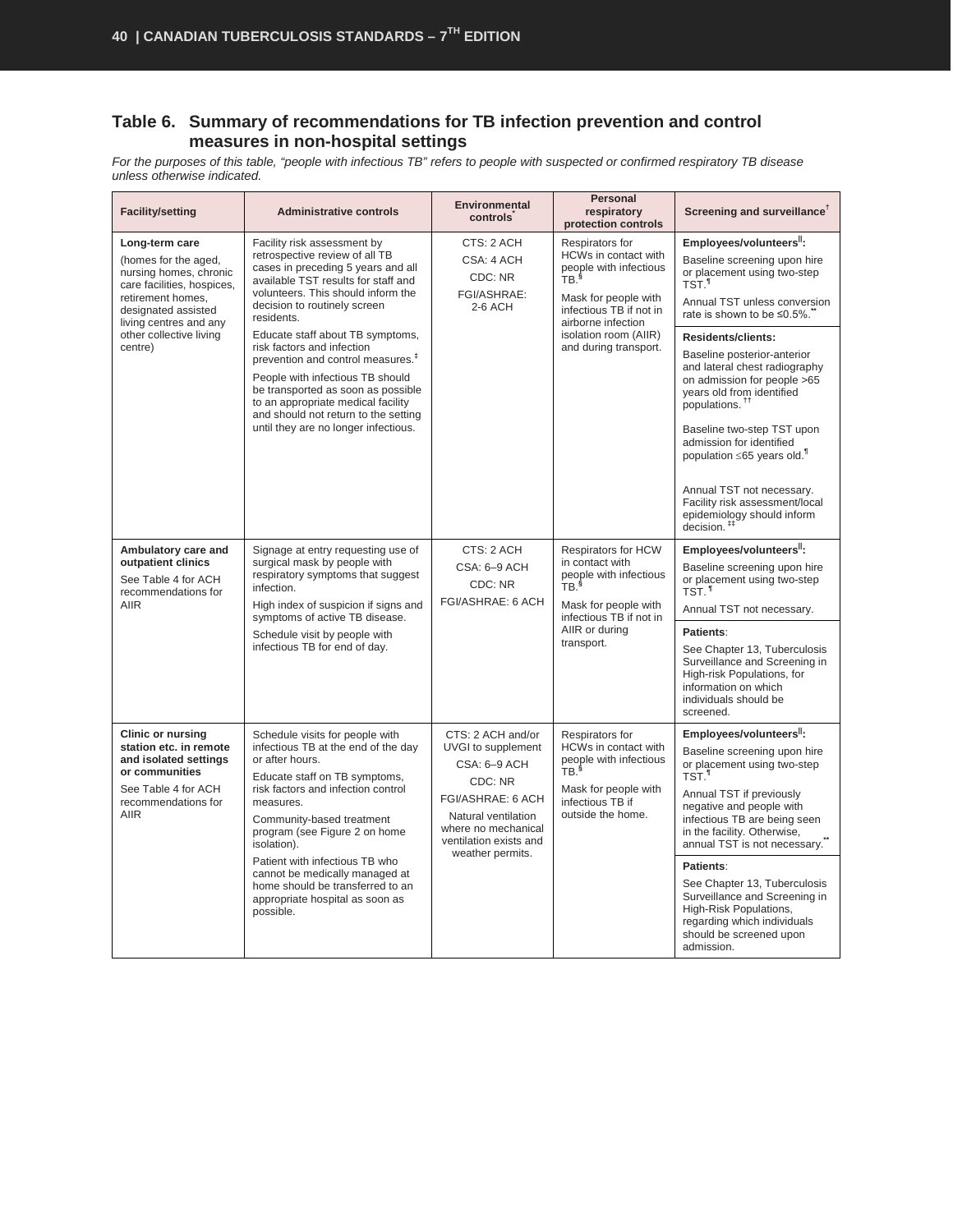#### **Table 6. Summary of recommendations for TB infection prevention and control measures in non-hospital settings -** *Continued*

| <b>Facility/setting</b>                                                              | <b>Administrative controls</b>                                                                                                                                                                                                                                                                                                                                                                                                                                | Environmental<br>controls                                                                                                                                                                                                                                                                                                                                          | Personal<br>respiratory<br>protection controls                                                                                                                                                                                                                      | Screening and surveillance <sup>†</sup>                                                                                                                                                                                                                                                                                                                                          |
|--------------------------------------------------------------------------------------|---------------------------------------------------------------------------------------------------------------------------------------------------------------------------------------------------------------------------------------------------------------------------------------------------------------------------------------------------------------------------------------------------------------------------------------------------------------|--------------------------------------------------------------------------------------------------------------------------------------------------------------------------------------------------------------------------------------------------------------------------------------------------------------------------------------------------------------------|---------------------------------------------------------------------------------------------------------------------------------------------------------------------------------------------------------------------------------------------------------------------|----------------------------------------------------------------------------------------------------------------------------------------------------------------------------------------------------------------------------------------------------------------------------------------------------------------------------------------------------------------------------------|
| Home care                                                                            | Educate staff on TB<br>symptoms, risk factors<br>and infection<br>prevention and control<br>measures.<br>See Figure 2 for home<br>isolation<br>recommendations.                                                                                                                                                                                                                                                                                               | ACH: NA<br>People with<br>infectious TB should<br>not share common<br>airspace with non-<br>household members.<br>Use of natural<br>ventilation when<br>weather permits.                                                                                                                                                                                           | Respirators for<br>HCWs in contact with<br>people with infectious<br>TR <sup>§</sup><br>Mask for people with<br>infectious TB if<br>leaving home for<br>necessary<br>appointment.                                                                                   | Employees/volunteers <sup>11</sup> :<br>Baseline screening upon hire<br>or placement using two-step<br>TST <sup>1</sup><br>Annual TST if employee's<br>results were previously<br>negative and agency provides<br>care for people with infectious<br>TB. Otherwise, annual TST is<br>not necessary.                                                                              |
| Adult day care<br>centres                                                            | See recommendations for long-<br>term care (LTC) above.                                                                                                                                                                                                                                                                                                                                                                                                       | <b>NR</b>                                                                                                                                                                                                                                                                                                                                                          | See LTC above.                                                                                                                                                                                                                                                      | <b>Clients: NA</b><br>See recommendations for LTC<br>above.                                                                                                                                                                                                                                                                                                                      |
| <b>Homeless shelters</b><br>Drop-in centres<br><b>Addiction treatment</b><br>centres | TB management program.<br>Educate staff on TB symptoms,<br>risk factors and infection<br>prevention and control measures.<br>Head-to-foot bed arrangement.<br>Incentives and enablers may be<br>considered to encourage resident<br>screening for LTBI.<br>People with infectious TB should<br>be immediately placed in a<br>separate room, transported to an<br>appropriate health care facility and<br>returned only when they are no<br>longer infectious. | CTS: 6 or 0.708<br>m <sup>3</sup> /min/person. <sup>§§</sup><br>CSA: NR<br>CDC: 25 cubic feet<br>of outside<br>air/minute/person<br><b>FGI/ASHRAE: NR</b><br>Maintenance and<br>upgrade of HVAC<br>filter units as<br>required.<br><b>UVGI<sup>III</sup></b><br>Use of natural<br>ventilation where no<br>mechanical<br>ventilation exists and<br>weather permits. | Respirators for<br><b>HCWs performing</b><br>medical assessment<br>of people with<br>infectious TB prior to<br>transfer for medical<br>care. <sup>§</sup><br>Mask for people with<br>infectious TB<br>pending and during<br>transport to a health<br>care facility. | Employees/volunteers <sup>11</sup> :<br>Baseline screening upon hire<br>or placement using two-step<br>TST. <sup>1</sup><br>Annual TST if negative."<br>Clients:<br>See Chapter 13, Tuberculosis<br>Surveillance and Screening in<br>High-risk Populations, for<br>information on which<br>individuals should be<br>screened.<br>In outbreaks consider<br>outbreak case finding. |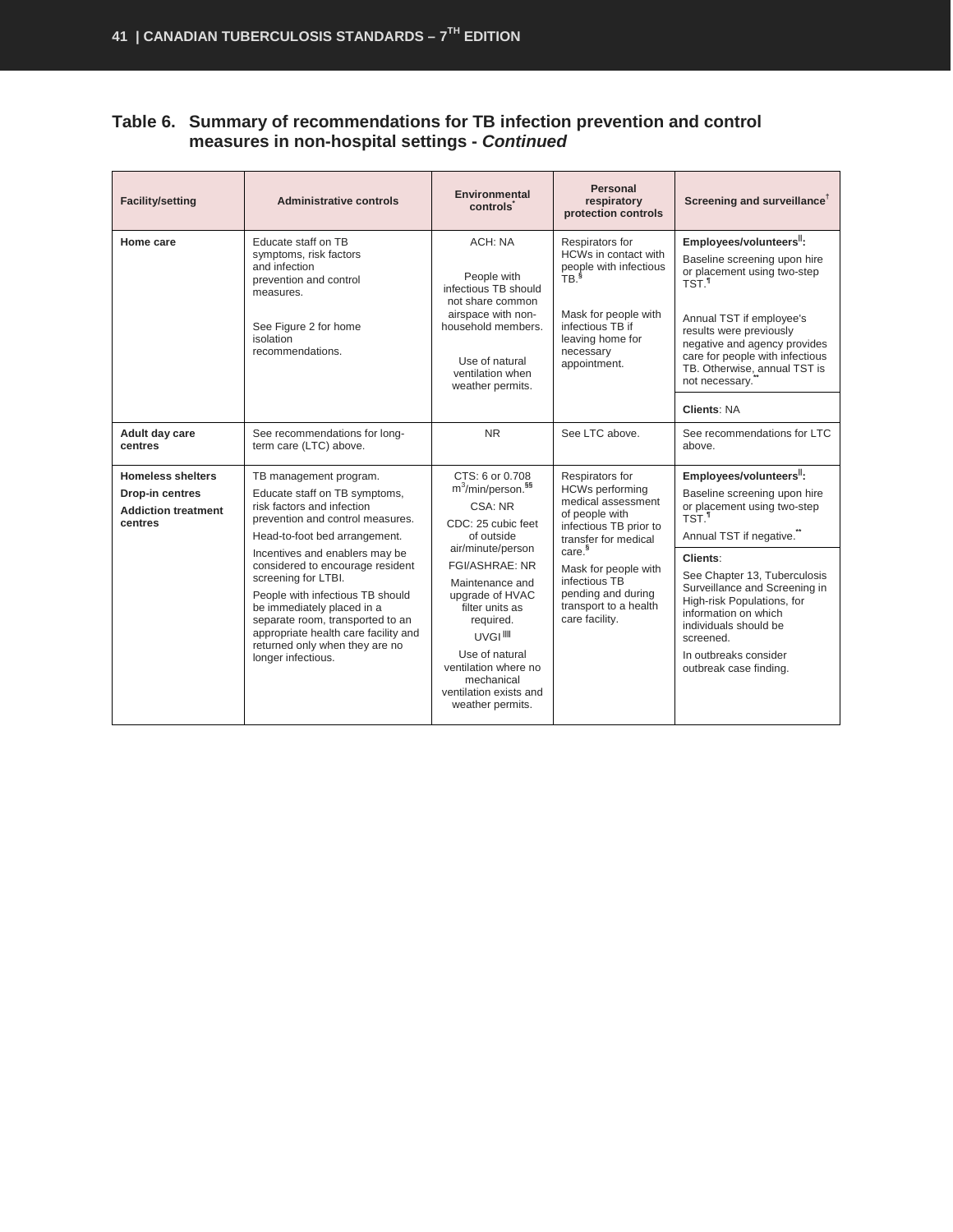#### **Table 6. Summary of recommendations for TB infection prevention and control measures in non-hospital settings -** *Continued*

| <b>Facility/setting</b>        | <b>Administrative controls</b>                                                                                                                                                                                                                                                                                                                                                                                                                                                                                                                        | <b>Environmental</b><br><b>controls</b>                                                                                                                                                                                                                                  | <b>Personal</b><br>respiratory<br>protection controls                                                                                                                                        | Screening and surveillance <sup>T</sup>                                                                                                                                                                                                                                                                                                                                                                                                                                                                                                                                                                                                                                                                                                                                                                                                                                                                                                                                       |
|--------------------------------|-------------------------------------------------------------------------------------------------------------------------------------------------------------------------------------------------------------------------------------------------------------------------------------------------------------------------------------------------------------------------------------------------------------------------------------------------------------------------------------------------------------------------------------------------------|--------------------------------------------------------------------------------------------------------------------------------------------------------------------------------------------------------------------------------------------------------------------------|----------------------------------------------------------------------------------------------------------------------------------------------------------------------------------------------|-------------------------------------------------------------------------------------------------------------------------------------------------------------------------------------------------------------------------------------------------------------------------------------------------------------------------------------------------------------------------------------------------------------------------------------------------------------------------------------------------------------------------------------------------------------------------------------------------------------------------------------------------------------------------------------------------------------------------------------------------------------------------------------------------------------------------------------------------------------------------------------------------------------------------------------------------------------------------------|
| <b>Correctional facilities</b> | Airborne precautions (see Figure 1<br>legend) for people with infectious<br>TB until deemed no longer<br>infectious.<br>Supervised therapy for people with<br>infectious TB.<br>Educate inmates on importance of<br>completing therapy and on<br>precautions.<br>High index of suspicion for active<br>respiratory TB.<br>If possible, separate housing of<br>symptomatic new inmates until<br>screened for respiratory TB<br>disease.<br>Health teaching for people with<br>respiratory TB disease to increase<br>isolation and treatment adherence. | General inmates<br>areas:<br>CTS: 2 ACH<br>CSA: NR<br>CDC: 6-12 ACH<br><b>FGI/ASHRAE: NR</b><br>A IIR:<br>See Table 4 for ACH<br>recommenda-tions<br>for non-isolation<br>rooms and AIIR in<br>the infirmary.<br><b>HEPA</b> filtration. <sup>111</sup><br><b>UVGITT</b> | Respirators for<br>HCWs and prison<br>staff in contact with<br>people with infectious<br>T <sub>B</sub> .<br>Mask for people with<br>infectious TB if not in<br>AIIR or during<br>transport. | Employees/volunteers:<br>Baseline screening upon hire<br>or placement using two-step<br>TST. <sup>1</sup><br>Baseline assessment for<br>signs, symptoms and risk<br>factors for TB.<br>Annual TST if negative."<br>Annual assessment for signs<br>and symptoms of active TB<br>disease.<br>Inmates:<br>If >1 year stay, baseline<br>screening at admission using<br>two-step TST. <sup>1</sup><br>Returning inmates receive a<br>single-step TST.<br>Annual TST thereafter (if TST<br>negative) and assessment of<br>risk factors for active TB<br>disease.<br>Annual assessment of signs<br>and symptoms for inmates<br>with positive TST or history of<br>TB, and medical examination<br>for inmates with symptoms of<br>active TB disease.<br>If <1 year stay, assess for<br>symptoms and signs of TB,<br>past history of TB and known<br>immunosuppression at<br>admission. If any of these is<br>present, chest radiography<br>and medical evaluation should<br>be done. |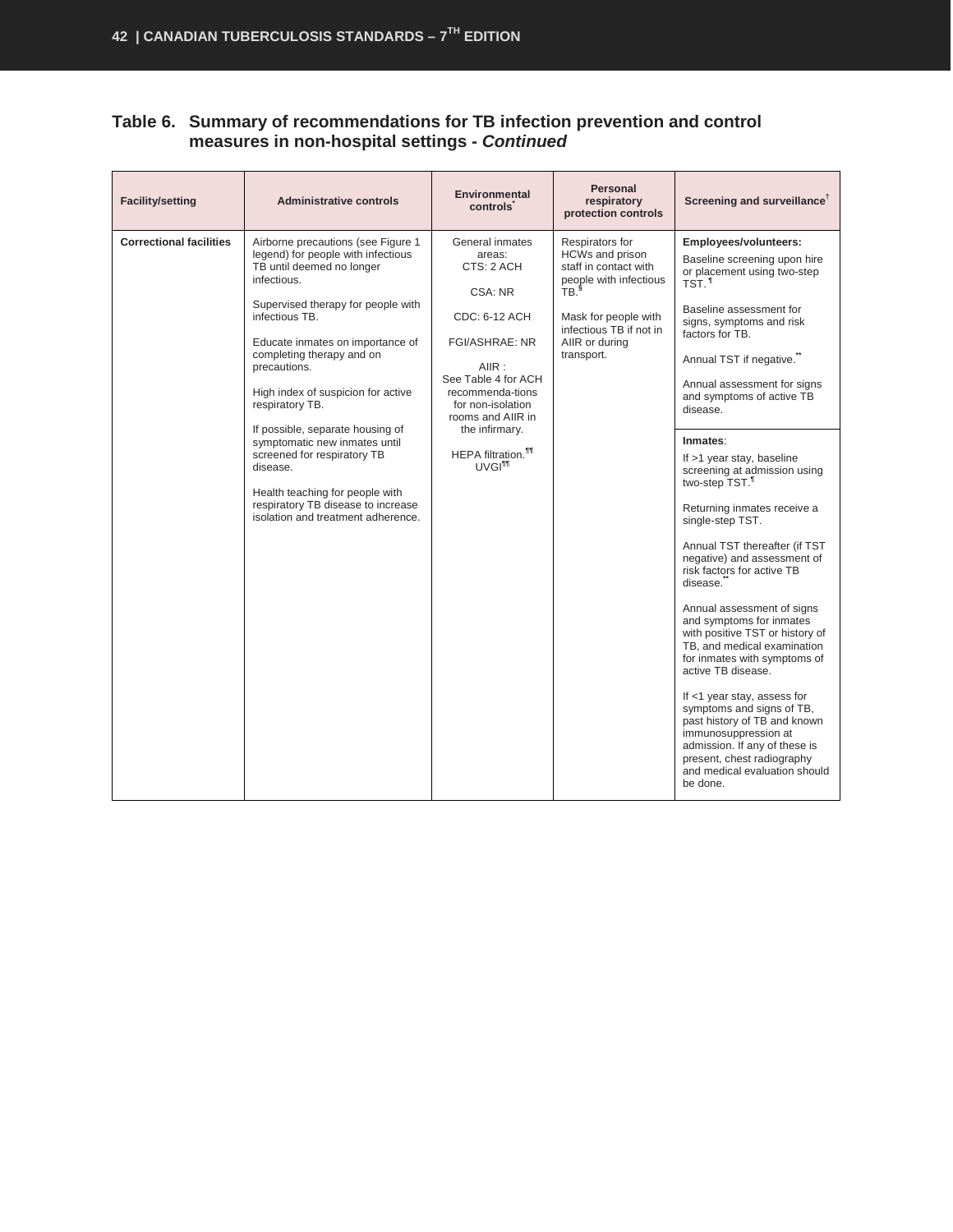#### **Table 6. Legend**

AIIR = airborne infection isolation room; ACH = air changes per hour; NA = not applicable; NR = no recommendation for ACH.

<sup>\*</sup>Recommendations for ACH are from the Canadian Thoracic Society (CTS),<sup>15</sup> Canadian Standards Association (CSA),<sup>36</sup> US Centers for Disease Control and Prevention (CDC),<sup>7,68,69</sup> and Facilities Guidelines Institute/American Society of Heating Refrigeration and Airconditioning Engineers (FGI/ASHRAE).<sup>37</sup> Consult the reference document for complete ACH recommendations prior to implementing.

<sup>†</sup>If an exposure episode occurs in any of the settings in this table, post-exposure screening should be conducted. See Chapter 4, Diagnosis of Latent Tuberculosis Infection, and Chapter 12, Contact Follow-up and Outbreak Management in Tuberculosis Control, for information on post-exposure TST protocol and contact investigation respectively. It is recommended that the investigation be done in close collaboration with the local public health/TB control authorities.

**‡** Various facility operators can contact their regional public health office for resources that can be used to educate staff on control measures for TB. Some educative materials can be found a[t http://www.currytbcenter.ucsf.edu/abouttb/index.cfm.](http://www.currytbcenter.ucsf.edu/abouttb/index.cfm)

**§** Respirators should be NIOSH-certified and filter at least 95% of particles of diameter 0.3 micron or larger with less than a 10% leak (e.g. N95 respirators).

**||**A regular volunteer may be defined as one who expects to work 150 or more hours during the coming year, meaning approximately a half day per week. Volunteers expecting to work less than 150 hours during the coming year should be tested if they are known to belong to an at-risk population group listed in the section "Identification of patients with active respiratory TB within hospitals" in this chapter. If volunteers have a history of active TB, or a history of a chest x-ray suggesting possible past TB, or have symptoms consistent with active TB (fever, cough for more than 2 weeks with or without fever, unexplained weight loss, hemoptysis, loss of appetite and night sweats), they should be referred for full medical evaluation rather than simply a TST.

**¶** A one-step TST may be given to people who meet the following criteria: (1) documented results of a prior two-step TST with a result of <10 mm at any time in the past, (2) documented, single negative TST result within the past 12 months or (3) two or more documented negative TST results at any time, the most recent one being less than 12 months ago. If prior results exist, these should be transcribed into the person's health record. Staff with a positive TST at baseline screening do not need to be re-tested but should be assessed by a physician knowledgeable in the treatment of LTBI. Such staff should also be instructed to promptly report any symptoms suggesting TB disease, such as cough of more than 2 weeks' duration with or without fever, night sweats or weight loss.

**\*\***See Chapter 4, Diagnosis of Latent Tuberculosis Infection, for TST protocol. If a HCW or staff member has an exposure episode following which he/she is tested as a contact of a person with confirmed active respiratory TB and found negative, the HCW or staff's next annual test should be 12 months after the negative result. All TST conversions should be reported to the local public health authority, as this may be indicative of TB transmission within a facility. HCW or staff with a positive TST on annual screening should be assessed by a physician knowledgeable in the treatment of LTBI. They should also be instructed to promptly report any symptoms suggesting TB disease (as per jurisdictional requirements), such as cough of more than 2 weeks' duration with or without fever, night sweats or weight loss.

**††**Applies to people known to belong to an at-risk population group listed in the section ″Identification of patients with active respiratory TB within hospitals″ in this chapter.

**‡‡**The decision to routinely screen (annually or otherwise) should be based on past incidence of active TB in the resident population served by the institution. For example, were there any active TB cases within the past 10 years?

**§§**Natural ventilation recommended for areas frequented by clients, use whichever is higher.

IllShelters that cannot afford upgrades to their HVAC systems to provide recommended air exchange rates should consider appropriately placed UVGI systems, as these can achieve equivalent air exchanges at a fraction of the cost.<sup>64</sup>

**¶¶**Adjunctive use of HEPA filtration units and UVGI can be considered in AIIRs, especially in older correctional facilities where it is not practical or feasible to achieve the recommended levels of natural ventilation.

<span id="page-44-0"></span>…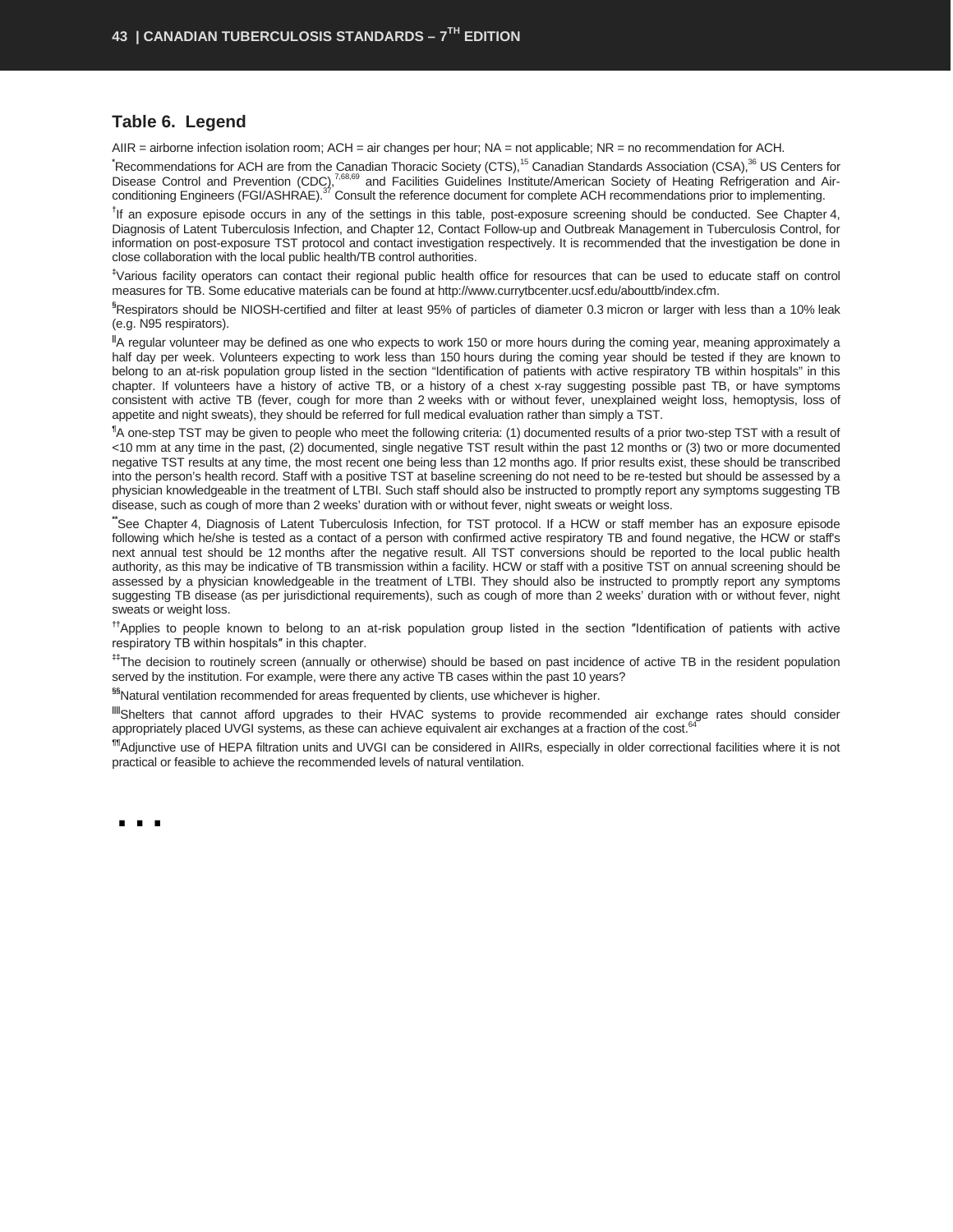## **REFERENCES**

- 1. Menzies D, Fanning A, Yuan L, et al. Hospital ventilation and risk for tuberculous infection in Canadian health care workers. *Ann Intern Med* 2000;133:779-89.
- 2. Menzies D, Fanning A, Yuan L, et al. Factors associated with tuberculin conversion in Canadian microbiology and pathology workers. *Am J Respir Crit Care Med* 2003;167:599- 602.
- 3. Menzies D, Lewis M, Oxlade O. Costs for tuberculosis care in Canada. *Can J Public Health* 2008;99:391-6.
- 4. Menzies D, Fanning A, Yuan L, et al. Tuberculosis among health care workers. *New Engl J Med* 1995;332:92-8.
- 5. Menzies D, Joshi R, Pai M. Risk of tuberculosis infection and disease associated with work in health care settings. *Int J Tuberc Lung Dis* 2007;11:593-605.
- 6. Khan K, Rea E, McDermaid C, et al. Active tuberculosis among homeless persons, Toronto, Ontario, Canada, 1998-2007. *Emerg Infect Dis* 2011;17:357-65.
- 7. Centers for Disease Control and Prevention. Guidelines for preventing the transmission of *Mycobacterium tuberculosis* in health-care settings. *MMWR* 2005;54:1-142.
- 8. Greenaway C, Sandoe A, Vissandjee B, et al. Tuberculosis: evidence review for newly arriving immigrants and refugees. *Can Med Assoc J* 2011;183:E939-E951.
- 9. Baussano I, Nunn P, Williams B, et al. Tuberculosis among health care workers. *Emerg Infect Dis* 2011;17:488-94.
- 10. Brassard P, Bruneau J, Schwartzman K, et al. Yield of tuberculin screening among injection drug users. *Int J Tuberc Lung Dis* 2004;8:988-93.
- 11. Trajman A, Menzies D. Occupational respiratory infections. *Curr Opin Pulm Med* 2010;16:226-34.
- 12. Catanzaro A. Nosocomial tuberculosis. *Am Rev Respir Dis* 1982;125:559-62.
- 13. Menzies D, Fanning A, Yuan L, et al. Tuberculosis in health care workers: a multicentre Canadian prevalence survey: preliminary results. *Int J Tuberc Lung Dis* 1998;2:S98-S102.
- 14. Public Health Agency of Canada (formerly Health Canada). Guidelines for preventing the transmission of tuberculosis in Canadian health care facilities and other institutional settings. *CCDR* 1996;22S1.
- 15. Public Health Agency of Canada, Canadian Lung Association. *Canadian Tuberculosis Standards*. 6th ed. Ottawa, Ont., 2007.
- 16. Public Health Agency of Canada. Routine practices and additional precautions for preventing the transmission of infection in healthcare settings. Ottawa, ON: PHAC, 2013. http://www.phac-aspc.gc.ca/nois-sinp/guide/pubs-eng.php
- 17. Sterling TR, Zhao Z, Khan A, et al. Mortality in a large tuberculosis treatment trial: modifiable and non-modifiable risk factors. *Int J Tuberc Lung Dis* 2006;10:542-9.
- 18. Conde MB, Loivos AC, Rezende VM, et al. Yield of sputum induction in the diagnosis of pleural tuberculosis. *Am J Respir Crit Care Med* 2003;167:723-5.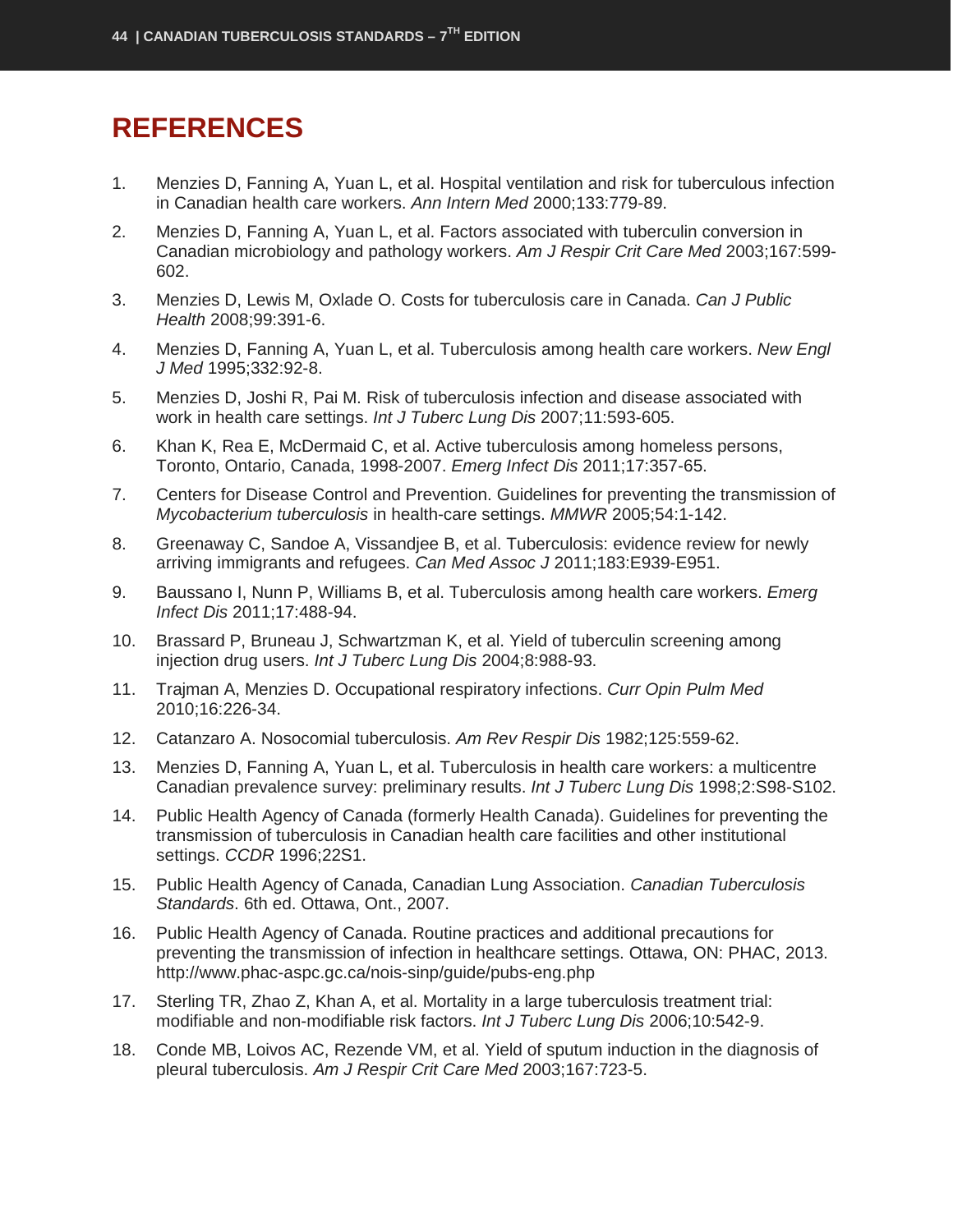- 19. Greenaway C, Menzies D, Fanning A, et al. Delay in diagnosis among hospitalized patients with active tuberculosis – predictors and outcomes. *Am J Respir Crit Care Med* 2002;165:927-33.
- 20. Crofts JP, Andrews NJ, Barker RD, et al. Risk factors for recurrent tuberculosis in England and Wales, 1998-2005. *Thorax* 2010;65:310-4.
- 21. Muecke C, Isler M, Menzies D, et al. The use of environmental factors as adjuncts to traditional tuberculosis contact investigation. *Int J Tuberc Lung Dis* 2006;10:530-5.
- 22. Beggs CB, Noakes CJ, Sleigh PA, et al. The transmission of tuberculosis in confined spaces: an analytical review of alternative epidemiological models. *Int J Tuberc Lung Dis* 2003;7:1015-26.
- 23. Great Britain Medical Research Council. BCG and vole bacillus vaccines in the prevention of tuberculosis in adolescence and early life. *Brit Med J* 1963;1:973-8.
- 24. World Health Organization. Tuberculosis prevention, care and control a practical directory of new advances. Geneva: WHO, Report No. WHO/HTM/TB/2011.20, 2011.
- 25. World Health Organization. Global tuberculosis control. Geneva: WHO, Report No. WHO/HTM/TB/2011.16, 2011.
- 26. World Health Organization. WHO policy on TB infection control in health-care facilities, congregate settings and households. Geneva: WHO, Report No. WHO/HTM/TB/2009.419.
- 27. Rao VK, Iademarco EP, Fraser VJ, et al. Delays in the suspicion and treatment of tuberculosis among hospitalized patients. *Ann Intern Med* 1999;130:404-11.
- 28. Long R, Zielinski M, Kunimoto D, et al. The emergency department is a determinant point of contact of tuberculosis patients prior to diagnosis. *Int J Tuberc Lung Dis* 2002;6:332-9.
- 29. Beggs CB, Shepherd SJ, Kerr KG. Potential for airborne transmission of infection in the waiting areas of healthcare premises: stochastic analysis using a Monte Carlo model. *BMC Infect Dis* 2010;10:247.
- 30. Cruz AT, Starke JR. A current review of infection control for childhood tuberculosis. *Tuberculosis* 2011;91:S11-S15.
- 31. Munoz FM, Ong LT, Seavy D, et al. Tuberculosis among adult visitors of children with suspected tuberculosis and employees at a children's hospital. *Infect Control Hosp Epidemiol* 2002;23:568-72.
- 32. Siddiqui AH, Perl TM, Conlon M, et al. Preventing nosocomial transmission of pulmonary tuberculosis: When may isolation be discontinued for patients with suspected tuberculosis? *Infect Control Hosp Epidemiol* 2002;23:141-4.
- 33. Wilmer A, Bryce E, Grant J. The role of the third acid-fast bacillus smear in tuberculosis screening for infection control purposes: a controversial topic revisited. *Can J Infect Dis Med Microbiol* 2011;22:e1-e3.
- 34. Menzies D. Effect of treatment on contagiousness of patients with active pulmonary tuberculosis. *Infect Control Hosp Epidemiol* 1997;18:582-6.
- 35. Nardell EA, Keegan J, Cheney SA, et al. Airborne infection: theoretical limits of protection achievable by building ventilation. *Am Rev Respir Dis* 1991;144:302-6.
- 36. Canadian Standards Association. Special requirements for heating, ventilation, and airconditioning (HVAC) systems in health care facilities. Toronto, Ont.: CSA, Report No. Z317.2-10, 2010.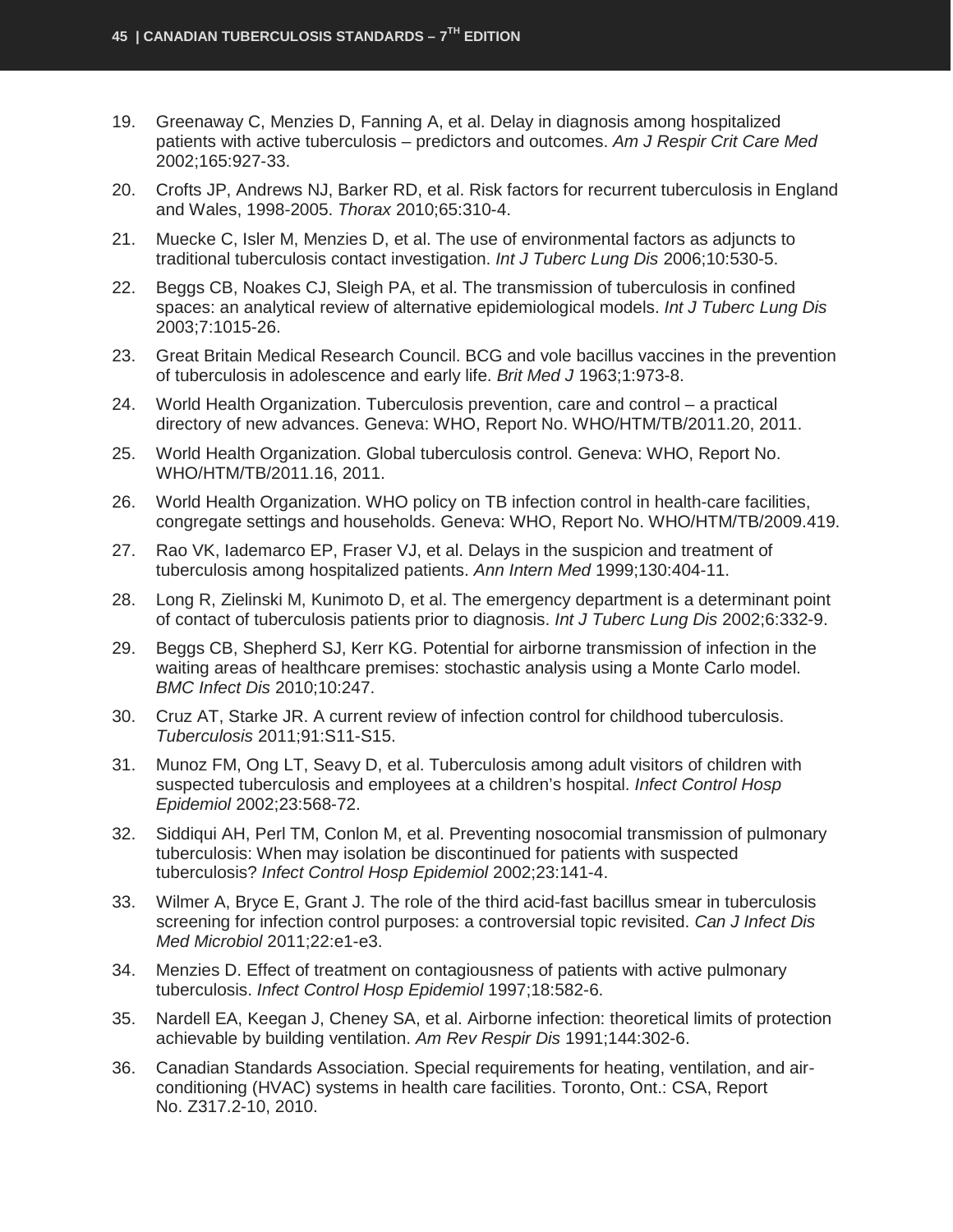- 37. Facility Guidelines Institute, US Department of Health and Human Services. Guidelines for design and construction of health care facilities. 2010.
- 38. Knibbs LD, Morawska L, Bell SC, et al. Room ventilation and the risk of airborne infection transmission in 3 health care settings within a large teaching hospital. *Am J Infect Control* 2011;39:866-72.
- 39. Nardell EA. Fans, filters or rays? Pros and cons of the current environmental tuberculosis control technologies. *Infect Control Hosp Epidemiol* 1993;14:681-5.
- 40. Centers for Disease Control and Prevention. Environmental control for tuberculosis: basic upper-room ultraviolet germicidal irradiation guidelines for healthcare settings. Report No. DHHS (NIOSH) Publication No. 2009-105, 2009.
- 41. Reed NG. The history of ultraviolet germicidal irradiation for air disinfection. *Public Health Rep* 2010;125:15-27.
- 42. Coffey CC, Lawrence RB, Campbell DL, et al. Fitting characteristics of eighteen N95 filtering-facepiece respirators. *J Occup Environ Hyg* 2004;1:262-71.
- 43. Campbell DL, Coffey CC, Lenhart SW. Respiratory protection as a function of respirator fitting characteristics and fit-test accuracy. *Am Ind Hyg Assoc J* 2001;62:36-44.
- 44. Centers for Disease Control and Prevention. Guidelines for preventing the transmission of *Mycobacterium tuberculosis* in health-care facilities. *MMWR* 1994;43:1-132.
- 45. Dharmadhikari AS, Mphalele M, Stoltz A, et al. Surgical face masks worn by patients with multidrug-resistant tuberculosis – impact on infectivity of air on a hospital ward. *Am J Respir Crit Care Med* 2012;185:1104-9.
- 46. Fennelly KP, Nardell EA. The relative efficacy of respirators and room ventilation in preventing occupational tuberculosis. *Infect Control Hosp Epidemiol* 1998;19:754-9.
- 47. Lawrence RB, Duling MG, Calvert CA, et al. Comparison of performance of three different types of respiratory protection devices. *J Occup Environ Hyg* 2006;3:465-74.
- 48. Danyluk Q, Hon CY, Neudorf M, et al. Health care workers and respiratory protection: Is the user seal check a surrogate for respirator fit-testing? *J Occup Environ Hyg* 2011;8:267-70.
- 49. Centers for Disease Control and Prevention. Laboratory performance evaluation of N95 filtering facepiece respirators. *MMWR* 1998;47:1045-9.
- 50. Canadian Standards Association. Selection, use, and care of respirators. Toronto, Ont.: Report No. Z94.4-11, 2011.
- 51. Menzies R, Vissandjee B, Rocher I, et al. The booster effect in two-step tuberculin testing among young adults in Montreal. *Ann Intern Med* 1994;120:190-8.
- 52. Colditz GA, Brewer TF, Berkey CS, et al. Efficacy of BCG vaccine in the prevention of tuberculosis: meta-analysis of the published literature. *JAMA* 1994;271:698-702.
- 53. Joseph HA, Shrestha-Kuwahara R, Lowry D, et al. Factors influencing healthcare workers' adherence to work site tuberculosis screening and treatment policies. *Am J Infect Control* 2004;32:456-61.
- 54. Gardam MA, Keystone EC, Menzies R, et al. Anti-tumour necrosis factor agents and tuberculosis risk: mechanisms of action and clinical management. *Lancet Infect Dis* 2003;3:148-55.